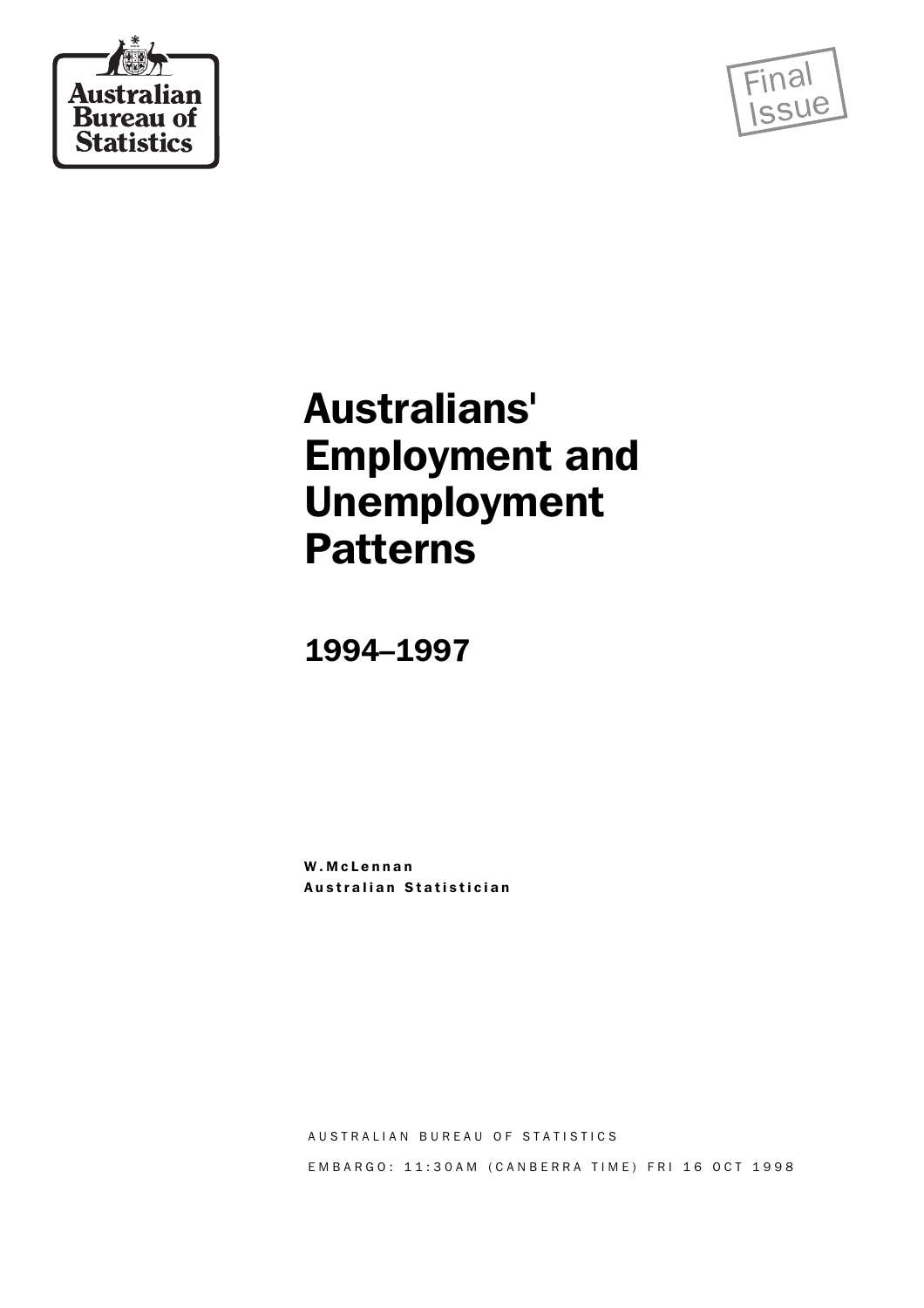ABS Catalogue No. 6286.0 ISSN 1324–8790

© Commonwealth of Australia 1998

This work is copyright. Apart from any use as permitted under the *Copyright Act 1968*, no part may be reproduced by any process without permission from AusInfo. Requests and inquiries concerning reproduction and rights should be addressed to the Manager, Legislative Services, AusInfo, GPO Box 84, Canberra, ACT, 2601.

In all cases the ABS must be acknowledged as the source when reproducing or quoting any part of an ABS publication or other product.

Produced by the Australian Bureau of Statistics.

### I N Q U I R I E S

For further information about these statistics, contact John Sever on Canberra 02 6252 6660 or email john.sever@abs.gov.au, or refer to any ABS office shown on the back page of this publication.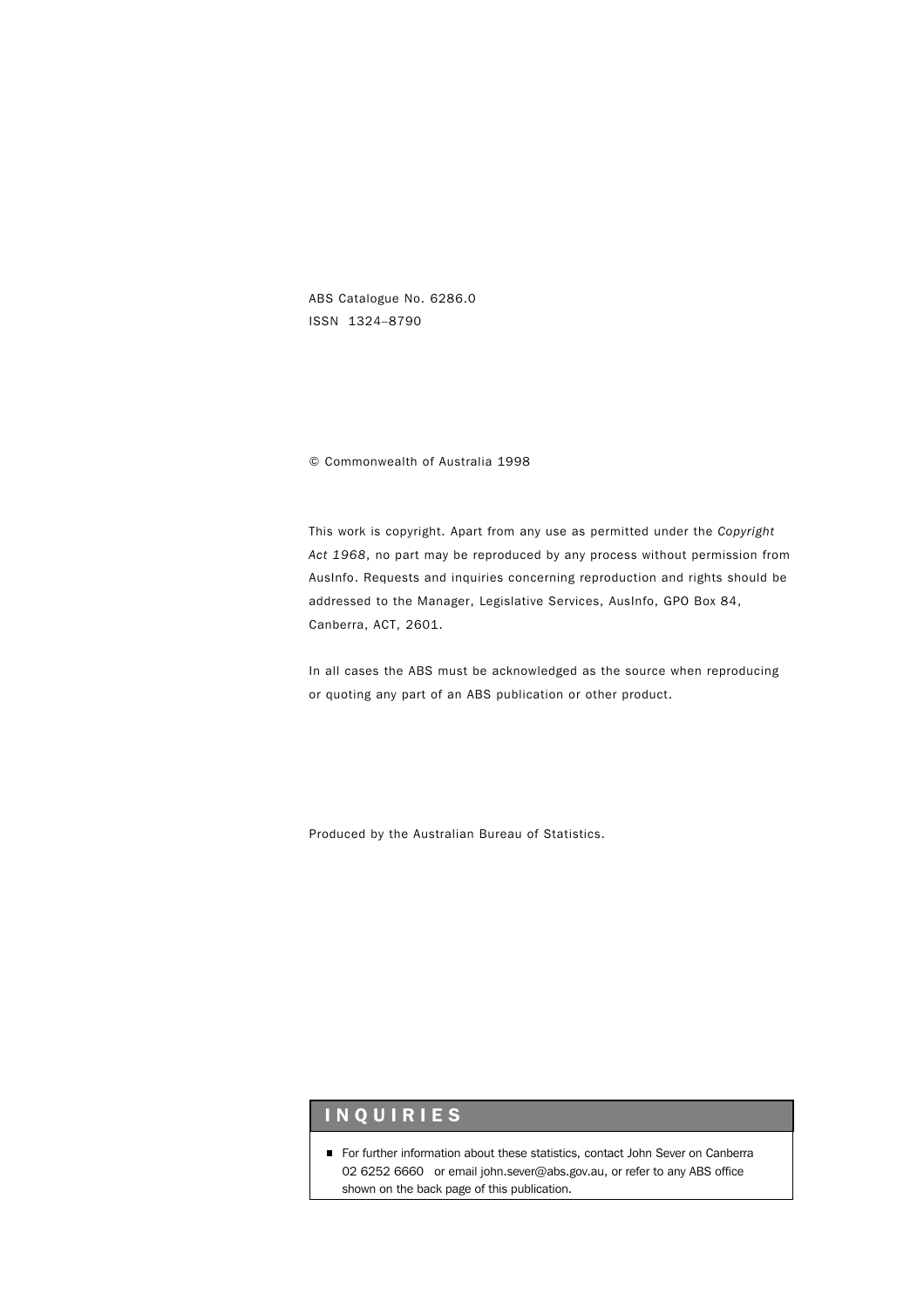|--|--|--|--|--|--|

|                          | Page                                                           |
|--------------------------|----------------------------------------------------------------|
|                          |                                                                |
|                          |                                                                |
|                          |                                                                |
| 1                        |                                                                |
| 2                        |                                                                |
| 3                        |                                                                |
| $\overline{4}$           |                                                                |
| $\overline{\phantom{0}}$ |                                                                |
|                          |                                                                |
|                          |                                                                |
|                          | Appendixes                                                     |
|                          |                                                                |
|                          | 2 Data items—Survey of Employment and Unemployment Patterns 50 |
|                          |                                                                |
|                          |                                                                |

### ADDITIONAL INFORMATION

ABS • EMPLOYMENT AND UNEMPLOYMENT PATTERNS • 6286.0 • 1994-1997 iii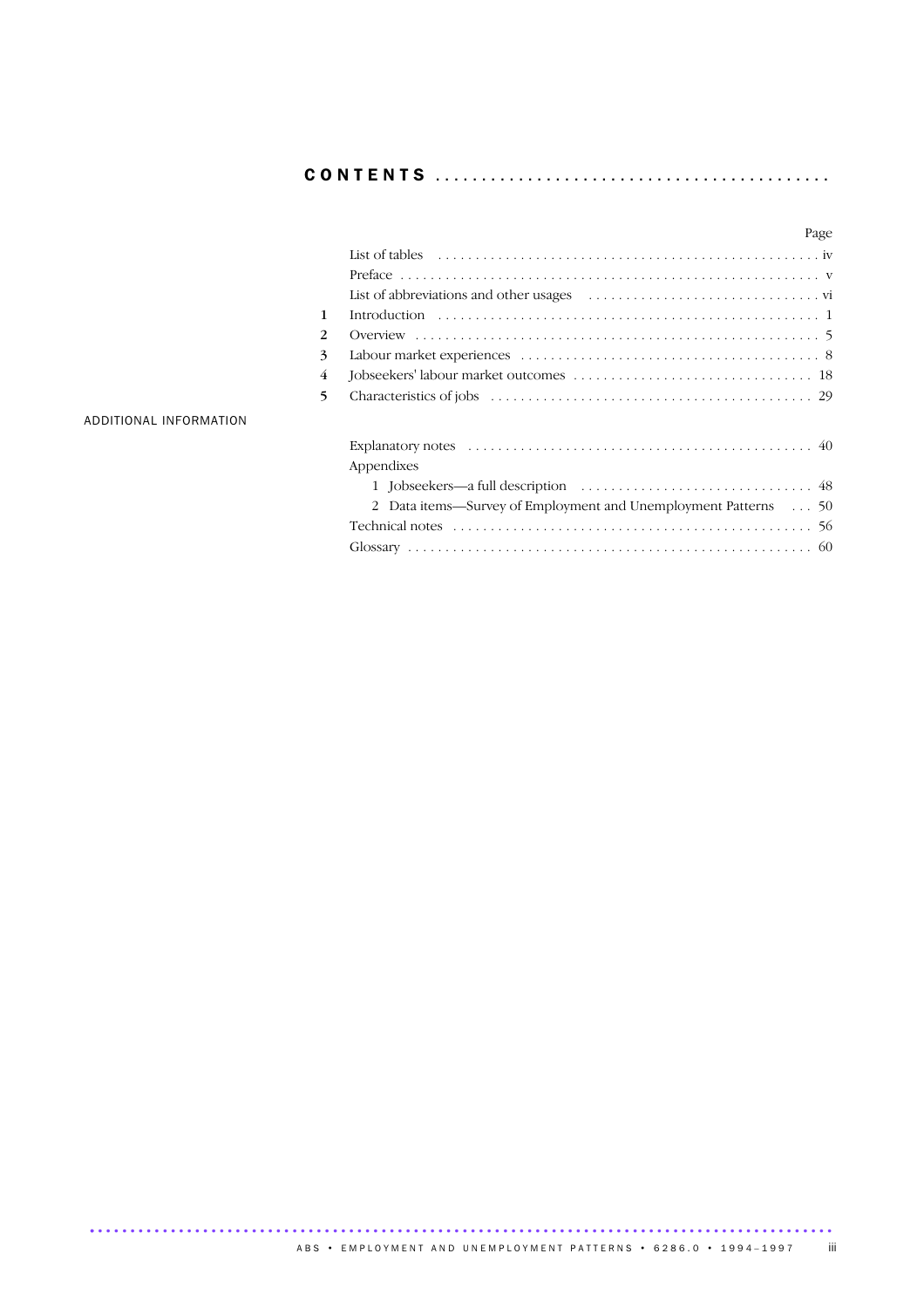|--|--|--|

### Page

| <b>CHAPTER 3: LABOUR MARKET EXPERIENCES</b>   |                                                                               |  |  |  |
|-----------------------------------------------|-------------------------------------------------------------------------------|--|--|--|
| 3.1                                           |                                                                               |  |  |  |
| 3.2                                           |                                                                               |  |  |  |
| 3.3                                           |                                                                               |  |  |  |
| CHAPTER 4: JOBSEEKERS' LABOUR MARKET OUTCOMES |                                                                               |  |  |  |
| 4.1                                           |                                                                               |  |  |  |
| 4.2                                           |                                                                               |  |  |  |
| 4.3                                           | Labour market outcomes—September 1996 and September 1997 28                   |  |  |  |
| CHAPTER 5: CHARACTERISTICS OF JOBS            |                                                                               |  |  |  |
| 5.1                                           |                                                                               |  |  |  |
| 5.2                                           | Changes in full-time/part-time work—September 1996–September 1997 $\ldots$ 36 |  |  |  |
| 5.3                                           | Changes in permanent/casual work—September 1996–September 1997 $\ldots$ 37    |  |  |  |
| 5.4                                           | Whether in preferred occupation—September 1996 and September 1997 $\ldots$ 38 |  |  |  |
| 5.5                                           | Changes in weekly earnings—September 1996–September 1997 39                   |  |  |  |

........................................................................................... A B S • E M P L O Y M E N T A N D U N E M P L O Y M E N T P A T T E R N S • 628 6.0 • 1994-1997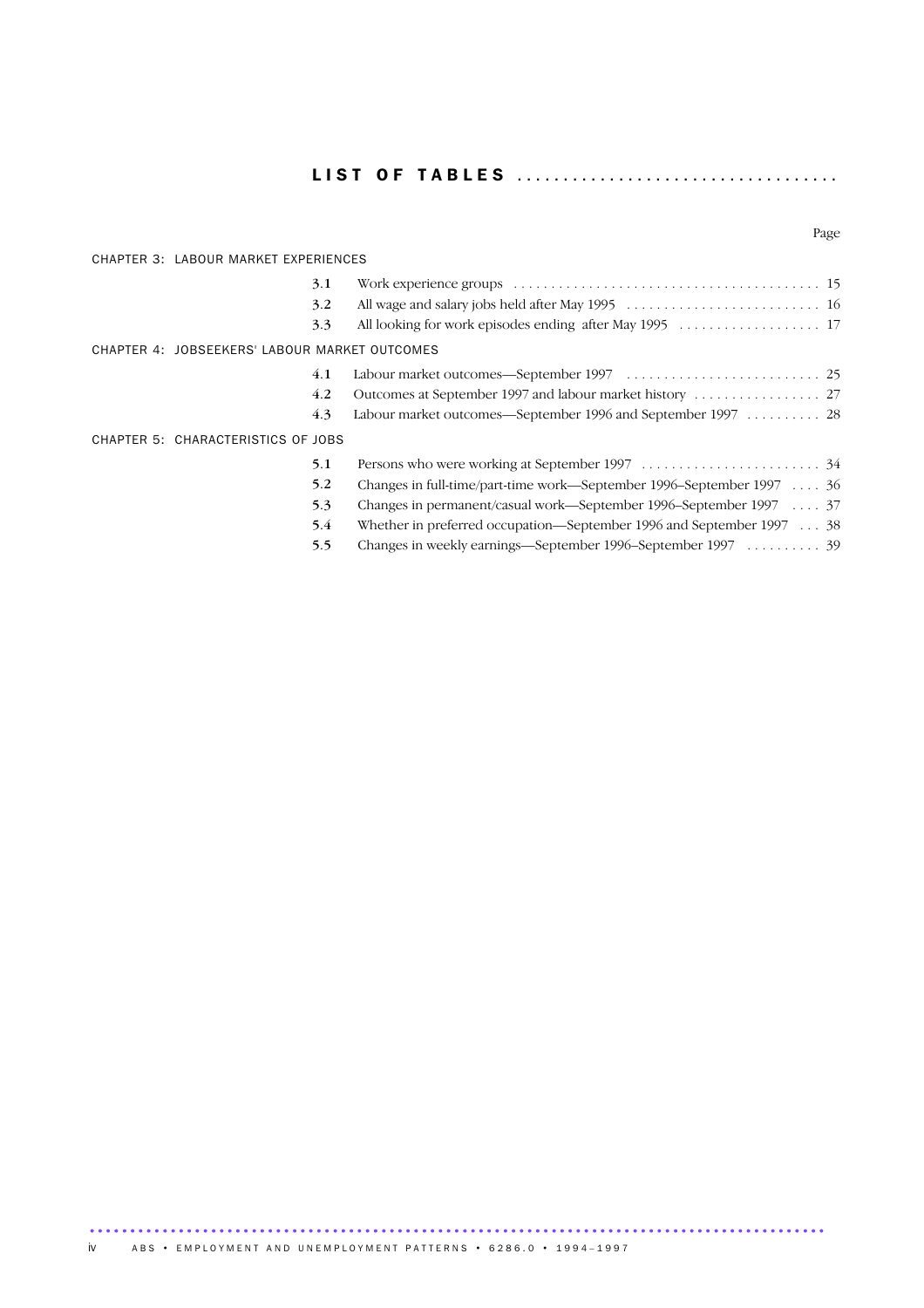### P R E F A C E ............................................

This publication presents information about the labour market activities of the same group of Jobseekers over a period of three years, from September 1994 to September 1997. The experiences of this group are, in some cases, compared with those of the general population over the same period.

The publication is the last in a series of publications that used data based on the Australian Bureau of Statistics (ABS) Survey of Employment and Unemployment Patterns.

The publication draws extensively on information provided by individuals. Their cooperation is very much appreciated.

W. McLennan Australian Statistician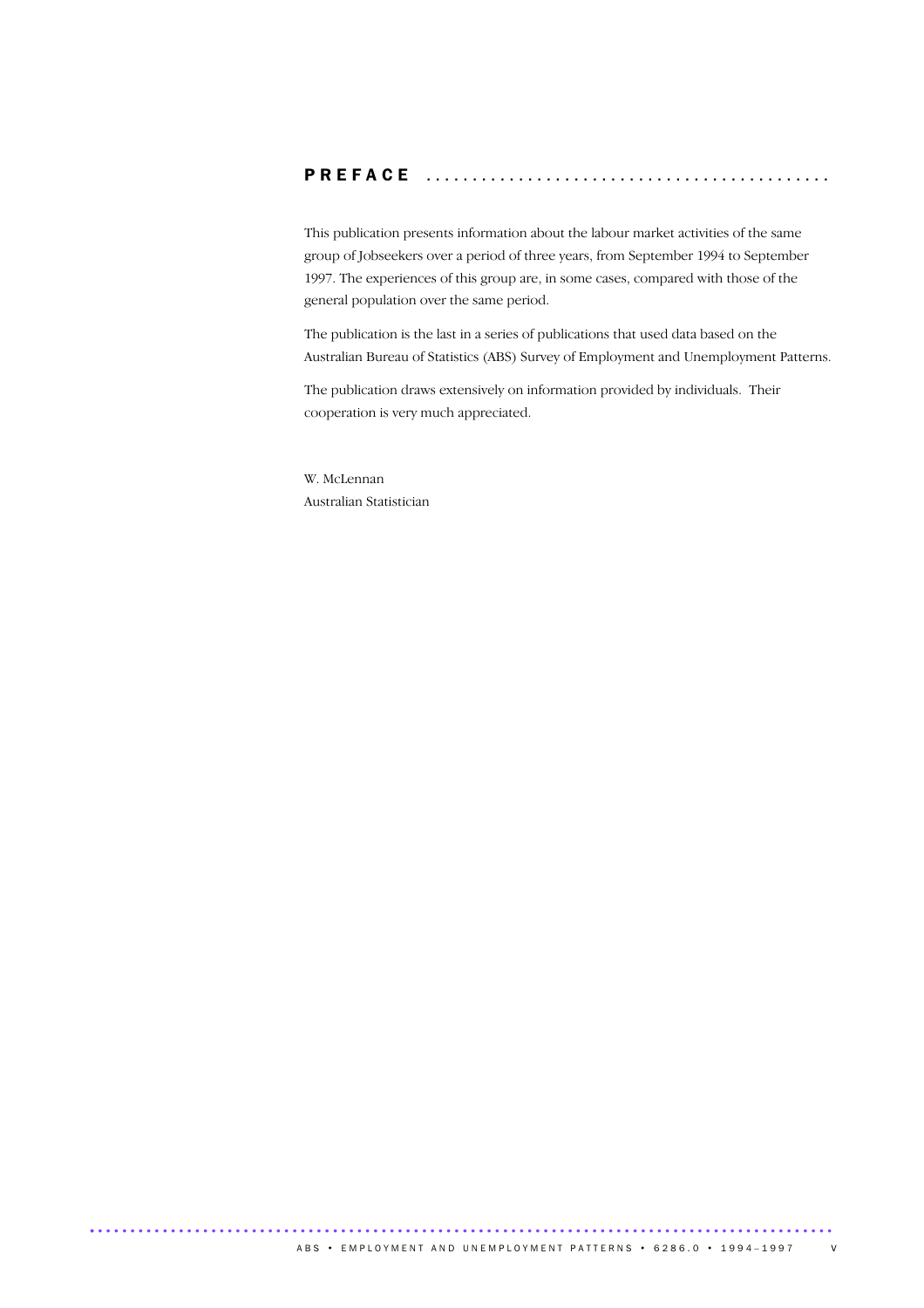### LIST OF ABBREVIATIONS AND OTHER U S A G E S ............................................

### ABBREVIATIONS

|                 | <b>ABS</b>    | Australian Bureau of Statistics                                                  |
|-----------------|---------------|----------------------------------------------------------------------------------|
|                 | <b>CES</b>    | Commonwealth Employment Service                                                  |
|                 | <b>DEETYA</b> | Department of Employment, Education, Training, and Youth Affairs                 |
|                 | <b>DSS</b>    | Department of Social Security                                                    |
|                 | <b>LFS</b>    | Labour Force Survey                                                              |
|                 | LMP           | Labour Market Program                                                            |
|                 | <b>PRG</b>    | Population Reference Group                                                       |
|                 | <b>RSE</b>    | Relative standard error                                                          |
|                 | <b>SE</b>     | Standard error                                                                   |
|                 | <b>SEIFA</b>  | Socio-economic Indexes for Areas                                                 |
|                 | <b>SEUP</b>   | Survey of Employment and Unemployment Patterns                                   |
|                 | <b>TAFE</b>   | Technical and Further Education institution                                      |
| <b>SYMBOLS</b>  |               |                                                                                  |
|                 | $\frac{1}{2}$ | subject to sampling variability too high for most practical purposes             |
|                 | . .           | not applicable                                                                   |
|                 |               | nil or rounded to zero                                                           |
| <b>ROUNDING</b> |               |                                                                                  |
|                 |               | Because estimates have been rounded, discrepancies may occur between sums of the |
|                 |               |                                                                                  |

component items and totals.

vi ABS • EM PLOYMENT AND UNEMPLOYMENT PATTERNS • 6286.0 • 1994-1997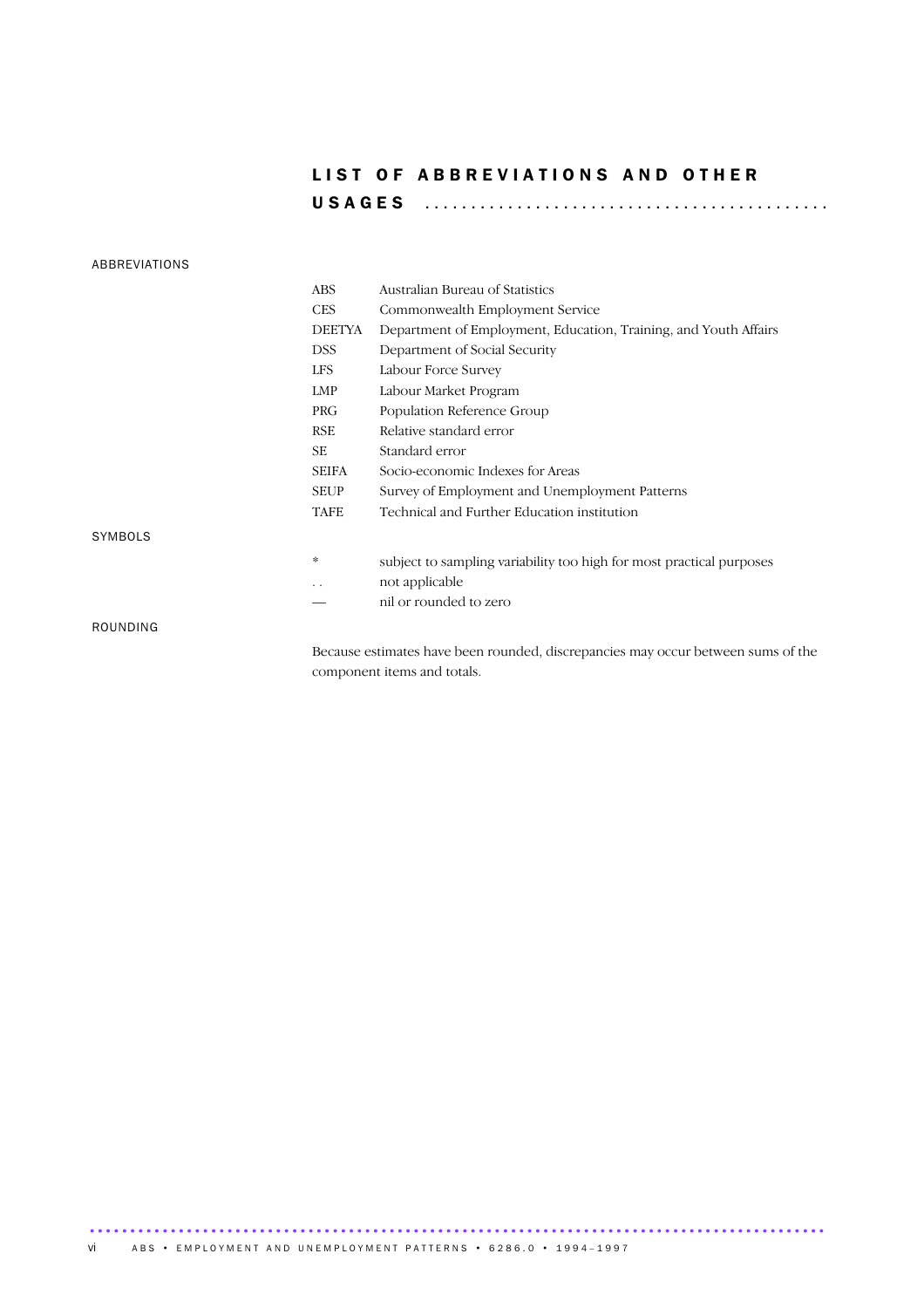# C H A P T E R 1 I N T R O D U C T I O N .....................................

| <b>SURVEY OBJECTIVES</b> |                                                                                                                                                                                                                                                                                                                                                                                                                                                       |
|--------------------------|-------------------------------------------------------------------------------------------------------------------------------------------------------------------------------------------------------------------------------------------------------------------------------------------------------------------------------------------------------------------------------------------------------------------------------------------------------|
|                          | The objectives of the Survey of Employment and Unemployment Patterns (SEUP) were<br>to provide information on the dynamics of the labour market and to assist in the<br>assessment of the impact of labour market assistance initiatives in alleviating the extent<br>of joblessness in Australian society.                                                                                                                                           |
| <b>SURVEY FEATURES</b>   |                                                                                                                                                                                                                                                                                                                                                                                                                                                       |
|                          | The SEUP was a longitudinal survey with information collected from the same individuals<br>(referred to as a panel) over a number of years (referred to as waves).                                                                                                                                                                                                                                                                                    |
|                          | The panel was established in April to July 1995, for simplicity referred to as 'May 1995'. It<br>included people who were aged 15-59, and who were living in private dwellings in both<br>urban and rural areas. Initial data was also collected at this point. A further interview later<br>in 1995 extended the time frame for which information was available to the full year<br>ending September 1995, completing the collection of wave 1 data. |
|                          | Interviews to collect wave 2 (year ending September 1996) and wave 3 (year ending<br>September 1997) data were undertaken during September and October of each year.<br>Detailed labour market activity information, together with a wide range of<br>socio-demographic information, is therefore available for the period September 1994 to<br>September 1997.                                                                                       |
|                          | Data collected directly from the respondent was supplemented with information from<br>administrative systems maintained by the Department of Employment, Education,<br>Training, and Youth Affairs (DEETYA) and the Department of Social Security (DSS).<br>However, this only occurred with the respondent's consent.                                                                                                                                |
| PANEL COMPOSITION        |                                                                                                                                                                                                                                                                                                                                                                                                                                                       |
|                          | The panel comprised three subgroups: Jobseekers, a Population Reference Group (PRG),<br>and people known to have been Labour Market Program (LMP) participants.                                                                                                                                                                                                                                                                                       |
| Jobseekers               |                                                                                                                                                                                                                                                                                                                                                                                                                                                       |
|                          | The Jobseeker subgroup was the main component of the panel. It comprised those<br>people considered most likely to be eligible to participate in a LMP or likely to become<br>eligible for such assistance in the near future.                                                                                                                                                                                                                        |
|                          | Broadly speaking, Jobseekers were defined as persons who, at May 1995, were aged<br>15-59 and were in one of the following categories:                                                                                                                                                                                                                                                                                                                |
|                          | unemployed;                                                                                                                                                                                                                                                                                                                                                                                                                                           |
|                          | marginally attached to the labour force (such as discouraged Jobseekers); and<br>underemployed.                                                                                                                                                                                                                                                                                                                                                       |
|                          | These people, initially identified as Jobseekers in May 1995, might have had a wide range<br>of labour market experiences after that point. Irrespective of this, they continue to be<br>referred to as Jobseekers in this publication.                                                                                                                                                                                                               |
|                          | A full description of the Jobseeker population is at Appendix 1.                                                                                                                                                                                                                                                                                                                                                                                      |
|                          | ABS • EMPLOYMENT AND UNEMPLOYMENT PATTERNS • 6286.0 • 1994-1997                                                                                                                                                                                                                                                                                                                                                                                       |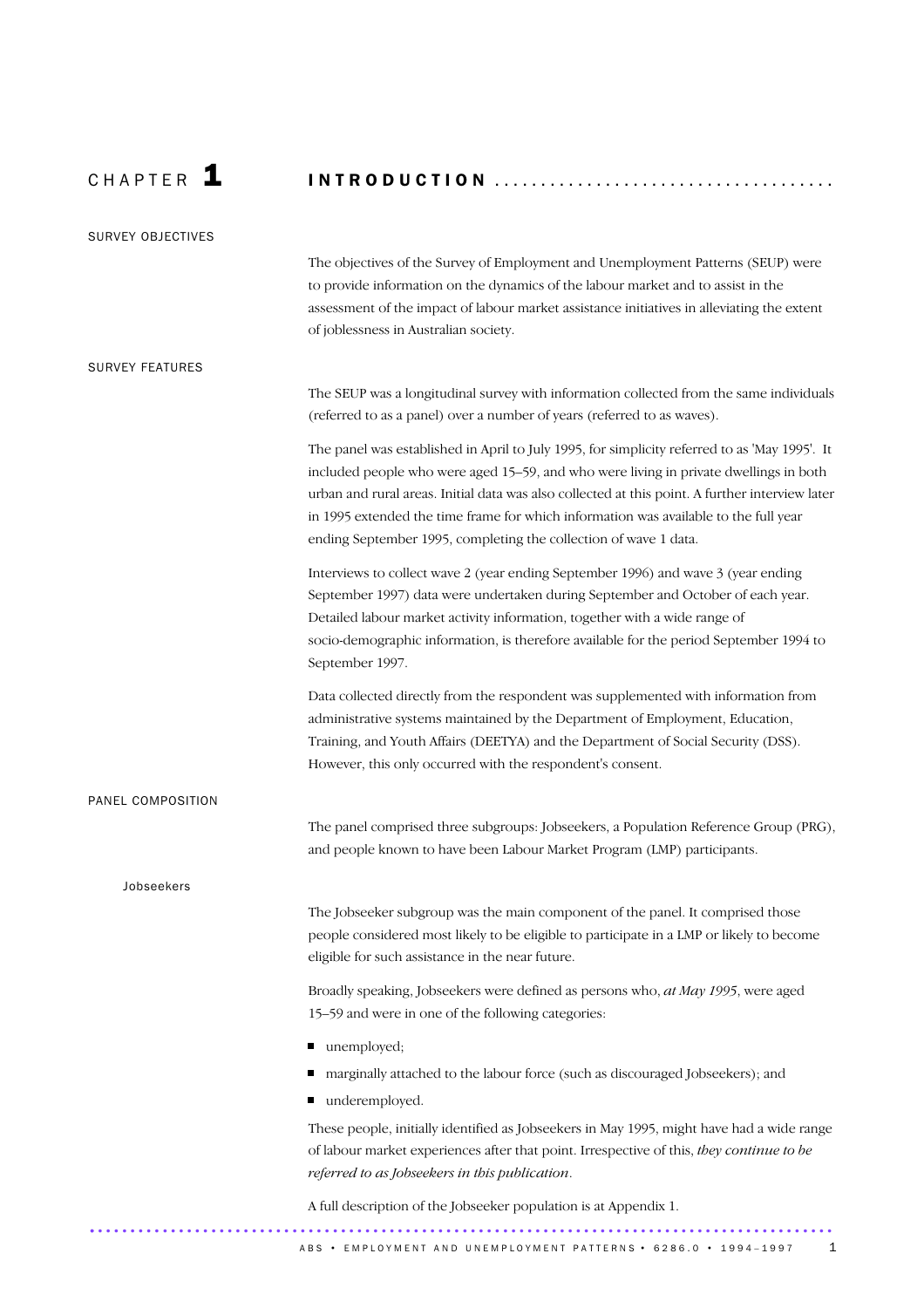



### Population Reference Group

The PRG component of the panel was a random sample of the population aged 15–59. It was included in the panel so that the labour market experience of Jobseekers could be assessed in the context of the experience of the general population.

### Labour Market Program participants

The LMP component of the panel was a sample of people aged 15–59 who had been in continuous receipt of an unemployment allowance for 18 months or more and who had commenced a subsidised employment placement and/or commenced a labour market training program between July 1994 and February 1995. This component of the panel complemented the Jobseeker subgroup, and was included to ensure that the survey had a sufficient number of LMP participants to support analysis of their characteristics in the first year.

### LABOUR MARKET ACTIVITIES

Two measures of respondents' labour market activities are available from the SEUP.

*Labour force status* (employed, unemployed, and not in the labour force) is a point in time categorisation of respondents and is only available at the time of panel establishment and at each subsequent interview. This measure uses the full rigour of the concepts used in the monthly Labour Force Survey (LFS). In particular, the job search and availability criteria are applied to determine whether a person is 'unemployed' or 'not in the labour force', and the three labour force states of 'employed', 'unemployed' and 'not in the labour force' are mutually exclusive.

*Episodal status* is a categorisation of each episode of labour market activity as either 'working', 'looking for work', or 'absent from the labour market' (neither working nor looking for work). The categorisation of each episode into one of these three types is based on the respondent's perception. This is because it is not feasible to apply the rigour of the LFS questioning to labour market activities which may extend over considerable periods of time, nor to situations that prevailed up to 12 months ............................................................................................ .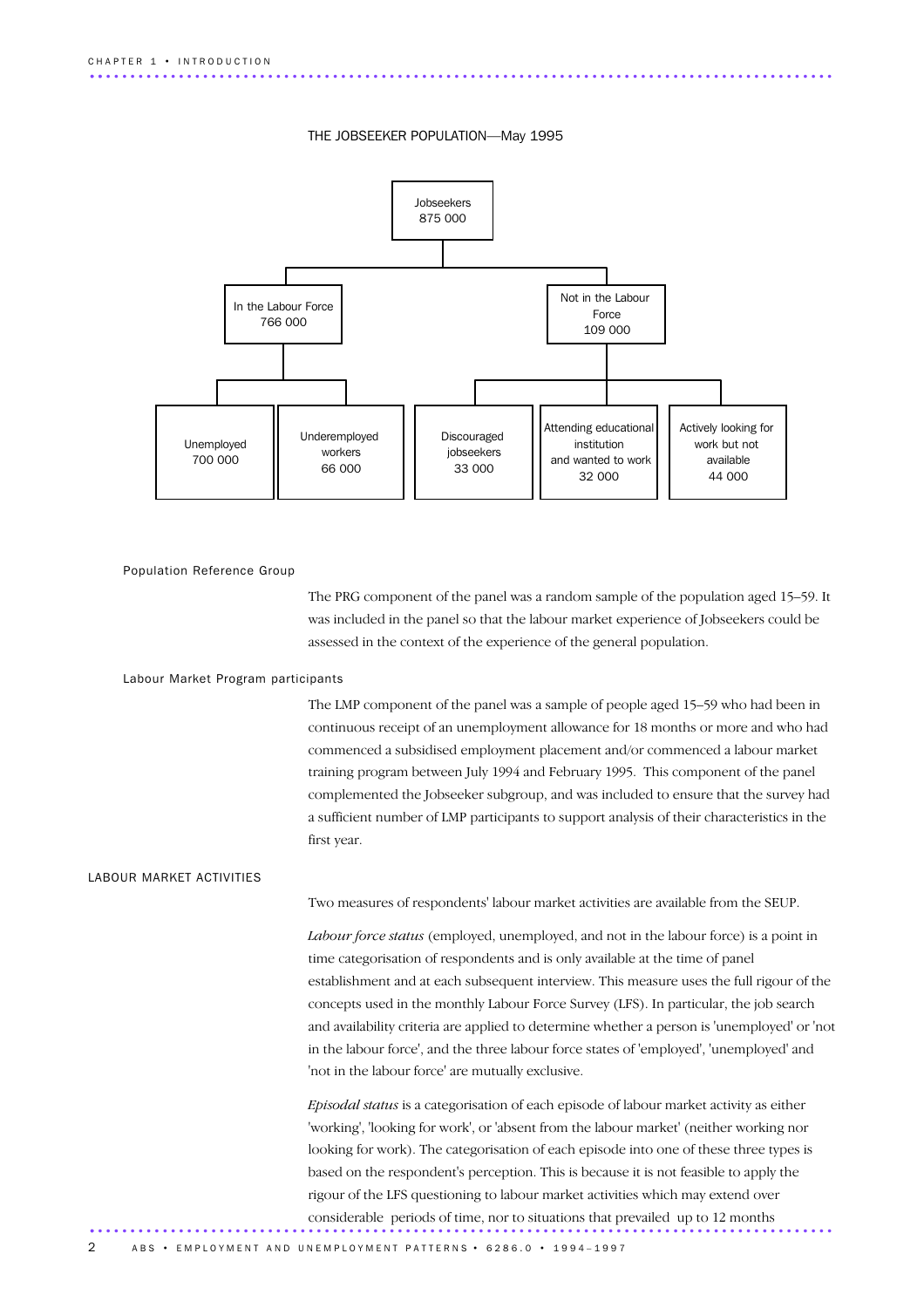### LABOUR MARKET ACTIVITIES *continued*

|                     | previously (the SEUP having annual interviews). Unlike the labour force status measure,<br>this approach enables a person to be categorised simultaneously as both 'working' and<br>'looking for work' (that is, looking for different or additional work) if these activities are<br>undertaken concurrently. However, no overlap is allowed between either of these two<br>states and that of 'absent from the labour market'.                                                                                                                                                                                                           |
|---------------------|--------------------------------------------------------------------------------------------------------------------------------------------------------------------------------------------------------------------------------------------------------------------------------------------------------------------------------------------------------------------------------------------------------------------------------------------------------------------------------------------------------------------------------------------------------------------------------------------------------------------------------------------|
|                     | Additionally, respondents' episodes of labour market assistance from the CES and DSS<br>may also overlap with each other and with any of the labour market activity categories.<br>For example, a respondent may have participated in a labour market program at the<br>same time as they were looking for work and receiving an unemployment benefit.                                                                                                                                                                                                                                                                                     |
| <b>TIME PERIODS</b> |                                                                                                                                                                                                                                                                                                                                                                                                                                                                                                                                                                                                                                            |
|                     | The full reference period for the SEUP is September 1994 to September 1997. However,<br>in this publication, the following time references are generally used:                                                                                                                                                                                                                                                                                                                                                                                                                                                                             |
|                     | May 1995 to September 1997—as Jobseekers were identified at May 1995, the period<br>following their identification is generally used to analyse their labour market<br>experiences;                                                                                                                                                                                                                                                                                                                                                                                                                                                        |
|                     | September 1997—this is the end of the survey period and in the publication is used as<br>the point at which Jobseekers' labour market outcomes are determined.                                                                                                                                                                                                                                                                                                                                                                                                                                                                             |
|                     | In addition, some information in the survey relates to respondents' employment history,<br>for example, whether the respondent had worked before September 1994.                                                                                                                                                                                                                                                                                                                                                                                                                                                                           |
| PUBLICATION CONTENT |                                                                                                                                                                                                                                                                                                                                                                                                                                                                                                                                                                                                                                            |
|                     | This publication describes the characteristics and labour market activities of Jobseekers<br>during the period September 1994 to September 1997 and, in some cases, compares<br>their experiences with those of the general population.                                                                                                                                                                                                                                                                                                                                                                                                    |
|                     | There are many data items collected in the SEUP. There are also many ways in which the<br>data can be analysed and presented. This publication presents only a selection of findings<br>from the survey in a descriptive manner. The aim is to inform public debate about the<br>dynamics of the labour market, and, more particularly, about Jobseekers' labour market<br>experiences and outcomes. The data items covered in this publication, and the styles of<br>presentation, were selected to provide the reader with a good understanding of the<br>capacity of the survey to support analysis of labour market and social issues. |
|                     | Much of the data is reported in summary form. While each chapter concludes with a set<br>of statistical tables for reference, they may not contain all the data referred to in the text.<br>More detailed information is available on request. However, due to the relatively small<br>sample size, little reliable information can be provided for smaller States and Territories<br>or for fine disaggregations.                                                                                                                                                                                                                         |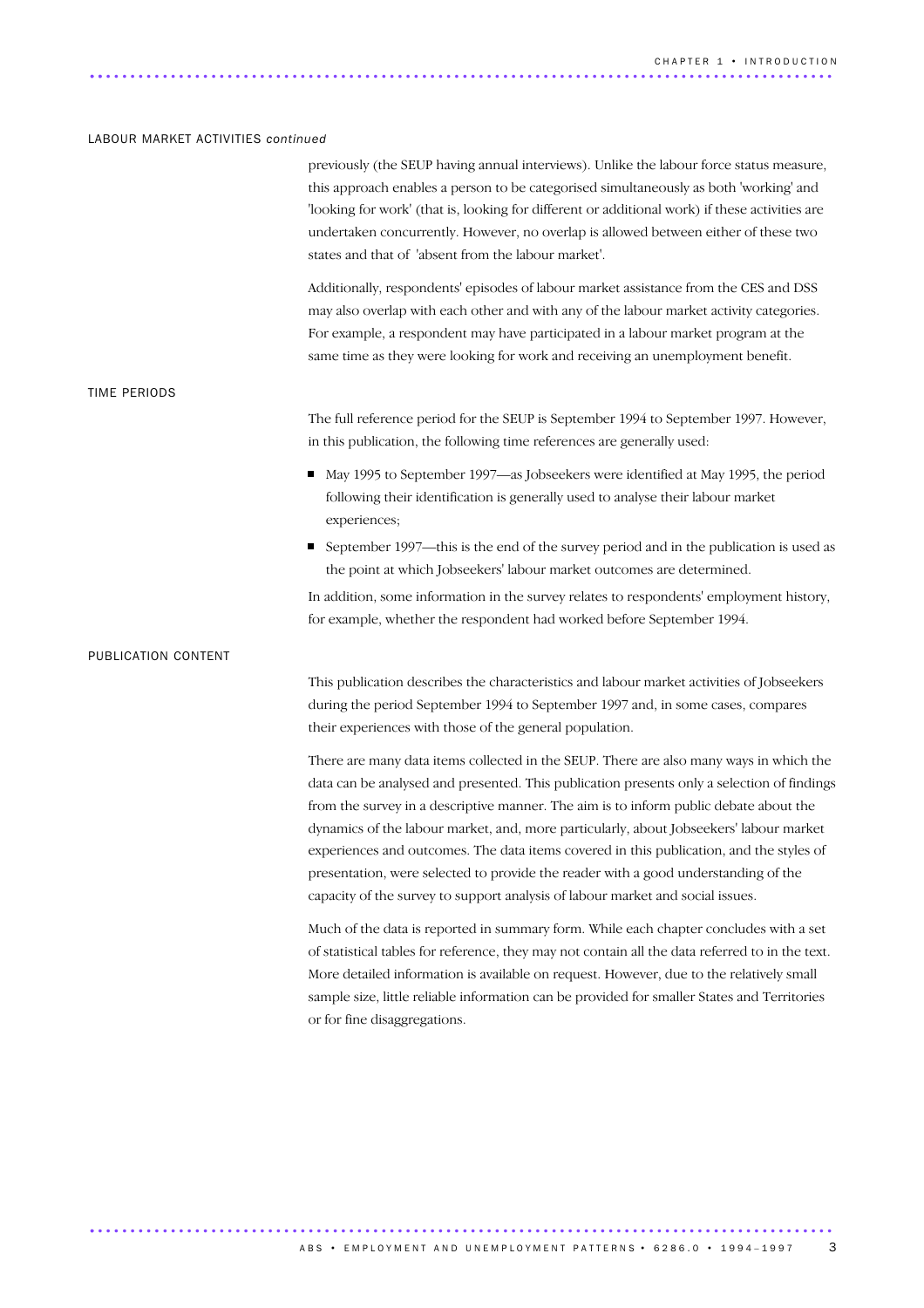### PUBLICATION CONTENT *continued*

The chapters are as follows:

Chapter 2: Overview—this chapter provides a brief summary of the main findings of the publication.

Chapter 3: Labour Market Experiences—this chapter looks in detail at Jobseekers' labour market experiences during the period May 1995 to September 1997.

Chapter 4: Jobseekers' Labour Market Outcomes—this chapter focuses on Jobseekers' labour market outcomes at September 1997.

Chapter 5: Characteristics of Jobs—the focus is on Jobseekers who were working in September 1997 and the characteristics of the jobs that they held. The characteristics of the main jobs held by Jobseekers at September 1997 are compared with those held by the general population.

### FURTHER ANALYSIS OF SEUP DATA

The SEUP dataset will support a wide range of projects across many policy interests which might draw on a range of analytical techniques. A Research Fellowship scheme has been established to facilitate high quality analysis of the data by researchers who have experience in the analysis of longitudinal data and an in-depth understanding of labour market issues and operations. The researchers' findings will be released by the Australian Bureau of Statistics (ABS) as they become available.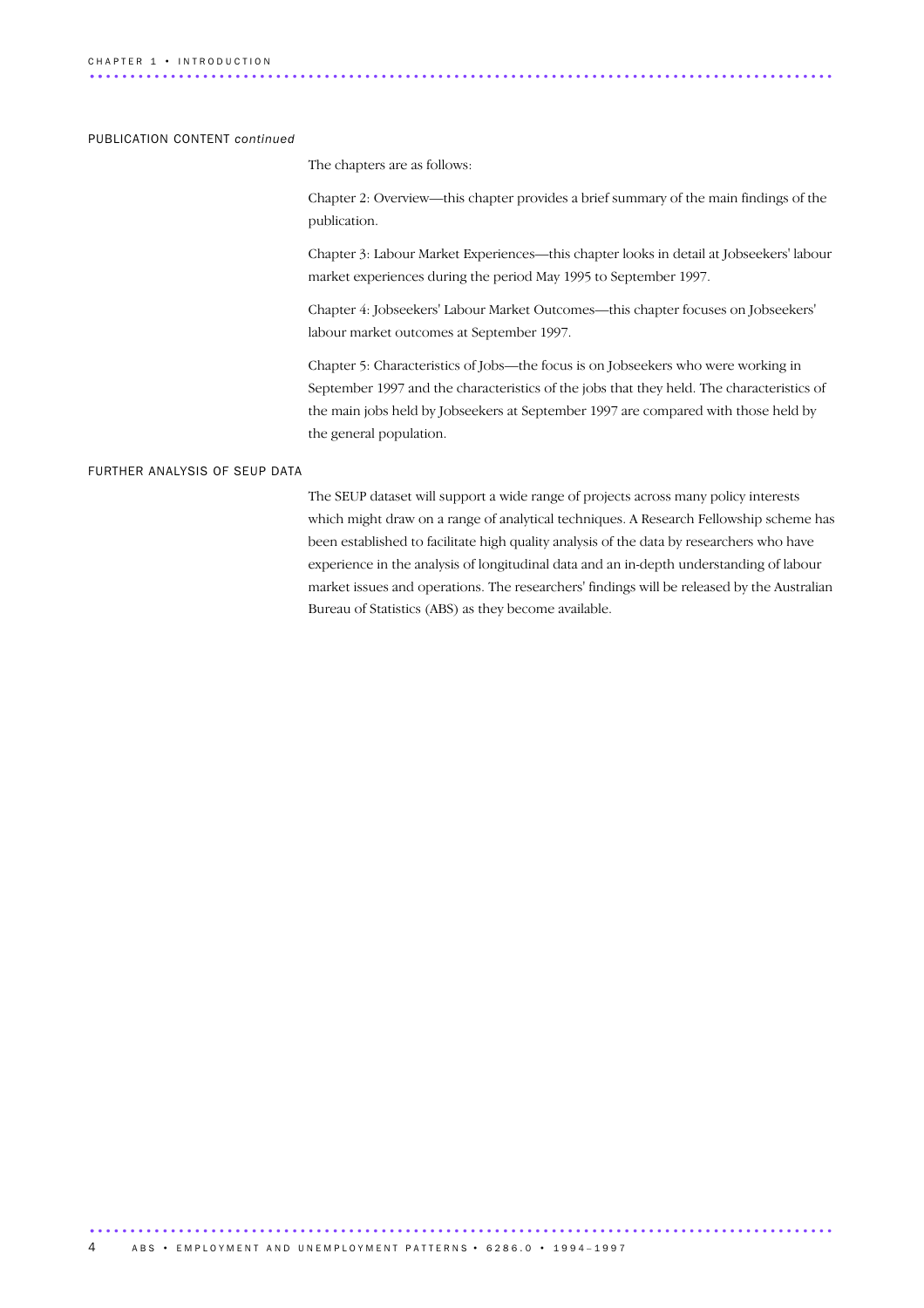C H A P T E R 2 O V E R V I E W ............................................

### JOBSEEKERS' LABOUR MARKET EXPERIENCES

|                     | At May 1995 there were approximately 875,000 Jobseekers aged 15-59 years in Australia.<br>Between May 1995 and September 1997, 25% of these found 'sustained work' (that is,<br>they worked for at least 12 months in total, and in jobs with an average length of<br>12 months or more).                                                                                                                                     |
|---------------------|-------------------------------------------------------------------------------------------------------------------------------------------------------------------------------------------------------------------------------------------------------------------------------------------------------------------------------------------------------------------------------------------------------------------------------|
|                     | A further 21% of Jobseekers worked for at least six months in jobs between 6 and<br>12 months duration on average ('moderate' work experiences), and 16% had 'shorter'<br>work experiences (that is, they worked for six months or more in at least two jobs with an<br>average length of less than six months).                                                                                                              |
|                     | Some 16% of Jobseekers found 'minimal work'—less than six months in total—while 23%<br>did not find any work at all.                                                                                                                                                                                                                                                                                                          |
| Age                 | People aged 15–24 made up 35% of all Jobseekers, but represented 49% of those who had<br>'shorter' work experiences and 24% of those who had not worked at all.                                                                                                                                                                                                                                                               |
| Annual income       |                                                                                                                                                                                                                                                                                                                                                                                                                               |
|                     | Jobseekers with sustained work experiences between May 1995 and September 1997<br>received more income than others-for example, these Jobseekers received \$21,500 on<br>average in the financial year 1996-97, compared with \$13,700 for those with shorter work<br>experiences and \$8,600 for those who had not worked.                                                                                                   |
| Job characteristics |                                                                                                                                                                                                                                                                                                                                                                                                                               |
|                     | Of wage and salary jobs found by Jobseekers with shorter work experiences, 25% were<br>permanent compared with 55% of those found by Jobseekers with sustained work<br>experiences.                                                                                                                                                                                                                                           |
|                     | More than one in four jobs found by Jobseekers with sustained work required a<br>post-school qualification, compared with one in seven jobs found by those with minimal<br>work.                                                                                                                                                                                                                                              |
| Job search episodes |                                                                                                                                                                                                                                                                                                                                                                                                                               |
|                     | On average, Jobseekers with sustained work experiences spent 18 days longer looking for<br>work than Jobseekers with shorter work experiences. This may be partly because<br>Jobseekers with sustained work were looking for full-time work only in 47% of their job<br>search episodes. In comparison, Jobseekers with shorter work experiences were looking<br>for full-time work only in 41% of their job search episodes. |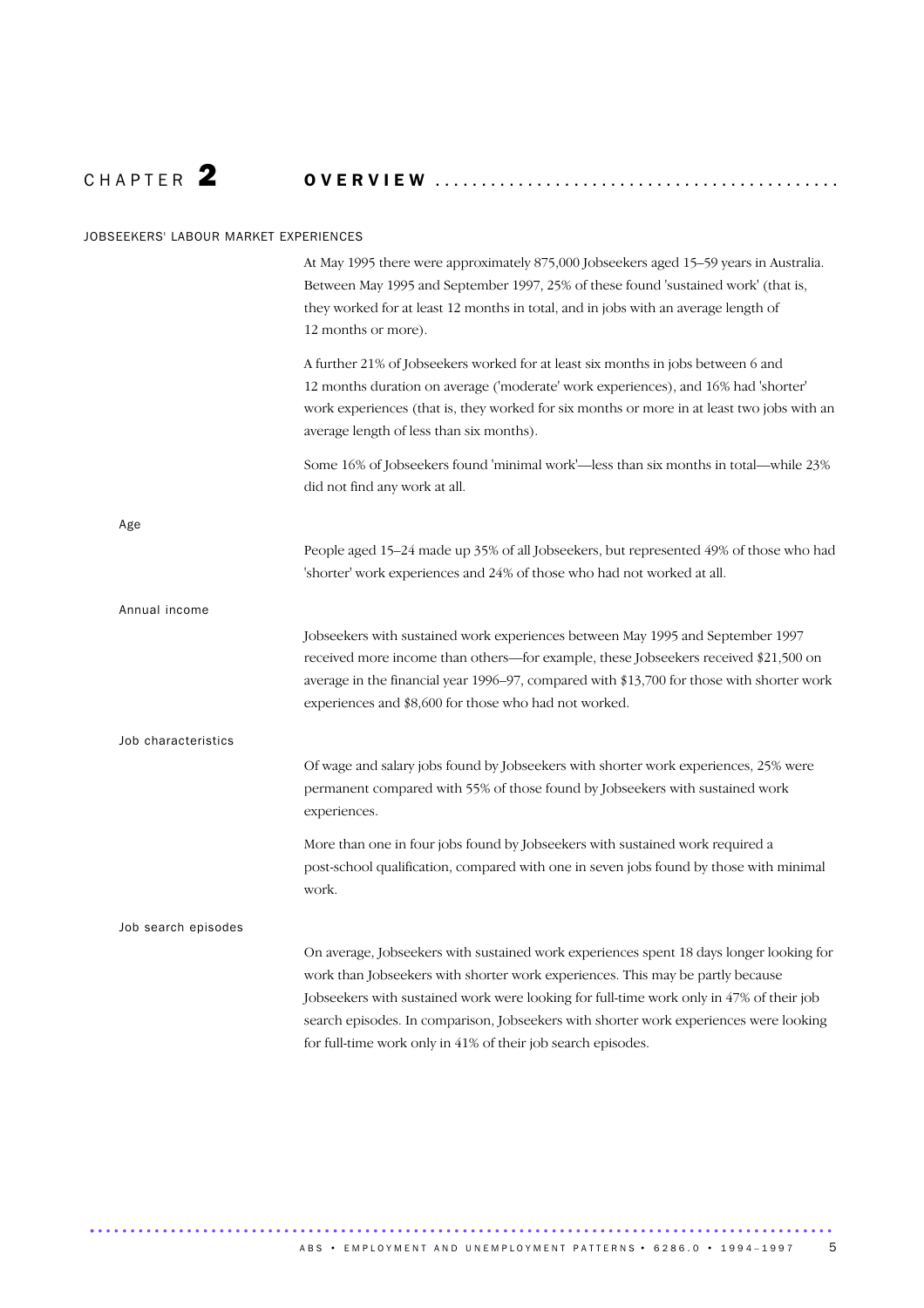### JOBSEEKERS' LABOUR MARKET OUTCOMES

|                                      | The proportion of Jobseekers at May 1995 who were working in subsequent months<br>increased steadily to 45% after 12 months (to May 1996), but then rose only gradually to<br>52% in September 1997.                                                                                                                                                                                                                                                                                                                                                                                                                                |
|--------------------------------------|-------------------------------------------------------------------------------------------------------------------------------------------------------------------------------------------------------------------------------------------------------------------------------------------------------------------------------------------------------------------------------------------------------------------------------------------------------------------------------------------------------------------------------------------------------------------------------------------------------------------------------------|
|                                      | At September 1997, 32% of Jobseekers were in 'stable' work (either full-time or<br>part-time), that is, they were in a job which had lasted for six months or more and were<br>not concurrently looking for work.                                                                                                                                                                                                                                                                                                                                                                                                                   |
|                                      | Another 20% were in 'unstable' work, that is, they were in a job that had lasted for less<br>than six months or the Jobseeker was concurrently looking for work.                                                                                                                                                                                                                                                                                                                                                                                                                                                                    |
|                                      | A further 26% of Jobseekers had worked at some time between May 1995 and September<br>1997, but were no longer working at September 1997. The remaining 23% had not<br>worked at all between May 1995 and September 1997.                                                                                                                                                                                                                                                                                                                                                                                                           |
| Personal characteristics             |                                                                                                                                                                                                                                                                                                                                                                                                                                                                                                                                                                                                                                     |
|                                      | Just over 30% of both males and females were in stable work at September 1997. For<br>males, this work was predominantly full-time, but half of the females in stable work were<br>in part-time jobs.                                                                                                                                                                                                                                                                                                                                                                                                                               |
|                                      | Of Jobseekers aged 15-19, 87% had worked between May 1995 and September 1997, a<br>greater proportion than Jobseekers in other age groups. However, 25% of young<br>Jobseekers were in unstable work at September 1997.                                                                                                                                                                                                                                                                                                                                                                                                             |
|                                      | Over a third of Jobseekers who had a post-school qualification, or who attended the<br>highest level of secondary school available, were in stable work at September 1997,<br>compared with just over a quarter of those who did not attend the highest level of<br>secondary school available.                                                                                                                                                                                                                                                                                                                                     |
|                                      | Jobseekers' labour market outcomes were clearly related to English proficiency. Of<br>Jobseekers who reported that they did not speak English well or at all, 61% had not<br>worked at all between May 1995 and September 1997.                                                                                                                                                                                                                                                                                                                                                                                                     |
| Relative socio-economic disadvantage |                                                                                                                                                                                                                                                                                                                                                                                                                                                                                                                                                                                                                                     |
|                                      | The proportion of Jobseekers in stable work increased as the degree of socio-economic<br>disadvantage of their area of residence decreased. Conversely, the proportion of<br>Jobseekers who had not worked increased with increasing socio-economic disadvantage.                                                                                                                                                                                                                                                                                                                                                                   |
| Time spent looking for work          |                                                                                                                                                                                                                                                                                                                                                                                                                                                                                                                                                                                                                                     |
|                                      | There was a clear relationship between the time Jobseekers had spent looking for work<br>before May 1995 and their labour market outcome at September 1997. Almost 40% of<br>Jobseekers who had been looking for work for 12 months or more (and were not<br>concurrently working) did not find any work between May 1995 and September 1997,<br>more than double the proportion of those had been looking for work for less than<br>12 months. Of Jobseekers who had been looking for work for less than<br>12 months, 34% were in stable work, compared with 20% of those who had been looking<br>for work for 12 months or more. |
| Job offers                           |                                                                                                                                                                                                                                                                                                                                                                                                                                                                                                                                                                                                                                     |
|                                      | The vast majority of Jobseekers who had not worked between May 1995 and<br>September 1997 reported that they had not had any job offers (91%).                                                                                                                                                                                                                                                                                                                                                                                                                                                                                      |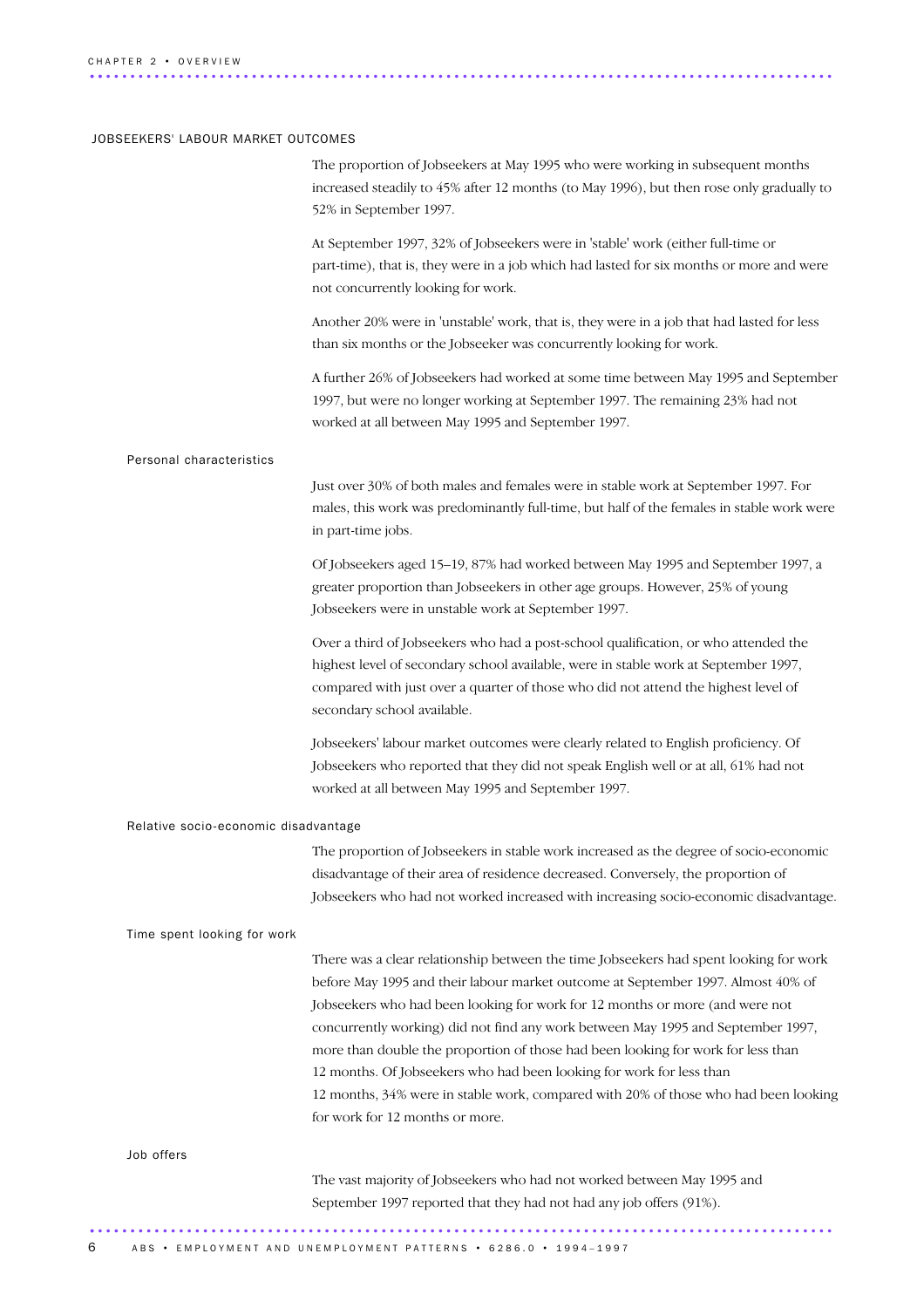#### CHARACTERISTICS OF JOBS

An issue of interest associated with Jobseekers' transition to work is whether the jobs they obtain are predominantly permanent or long-term or whether they are more likely to be short-term or casual, and how the characteristics of these jobs compare with those of jobs held by the general population.

### Jobseekers and the general population

In making comparisons between Jobseekers and the general population, it should be noted that some differences between the job characteristics or the work experiences of the two groups may be due to the different composition of these two groups. For example, Jobseekers at May 1995 tended to be younger than the general population—35% were aged 15–24, compared with 24% of the general population.

At September 1997, of Jobseekers who were working, 61% were in stable jobs compared with 83% of the general population. Of those Jobseekers who were working, 62% were in full-time jobs compared with 72% of the general population.

Of Jobseekers who were wage and salary earners, 56% were in permanent jobs, compared with 76% of those in the general population.

Jobseekers who were employees at September 1997 tended to earn less than those in the general population—63% earned less than \$480 per week, compared with 37% of those in the general population.

A larger proportion of Jobseekers' stable jobs were in less skilled occupations, compared with the general population. Smaller proportions of Jobseekers who were in stable jobs were working as Managers and administrators or Professionals, while larger proportions were working as Intermediate clerical, sales and service workers or Labourers and related workers.

### Jobseekers' work

A larger proportion of Jobseekers in stable work were in their preferred occupation than those in unstable work (68% and 53% respectively).

Of Jobseekers who were working full-time at September 1996, 73% were working full-time a year later, and 57% were in the same job.

Some 60% of Jobseekers who were in a permanent job at September 1996 were still permanent in the same job a year later. Of those in casual work at September 1996, 9% had moved to permanent work in the same job a year later.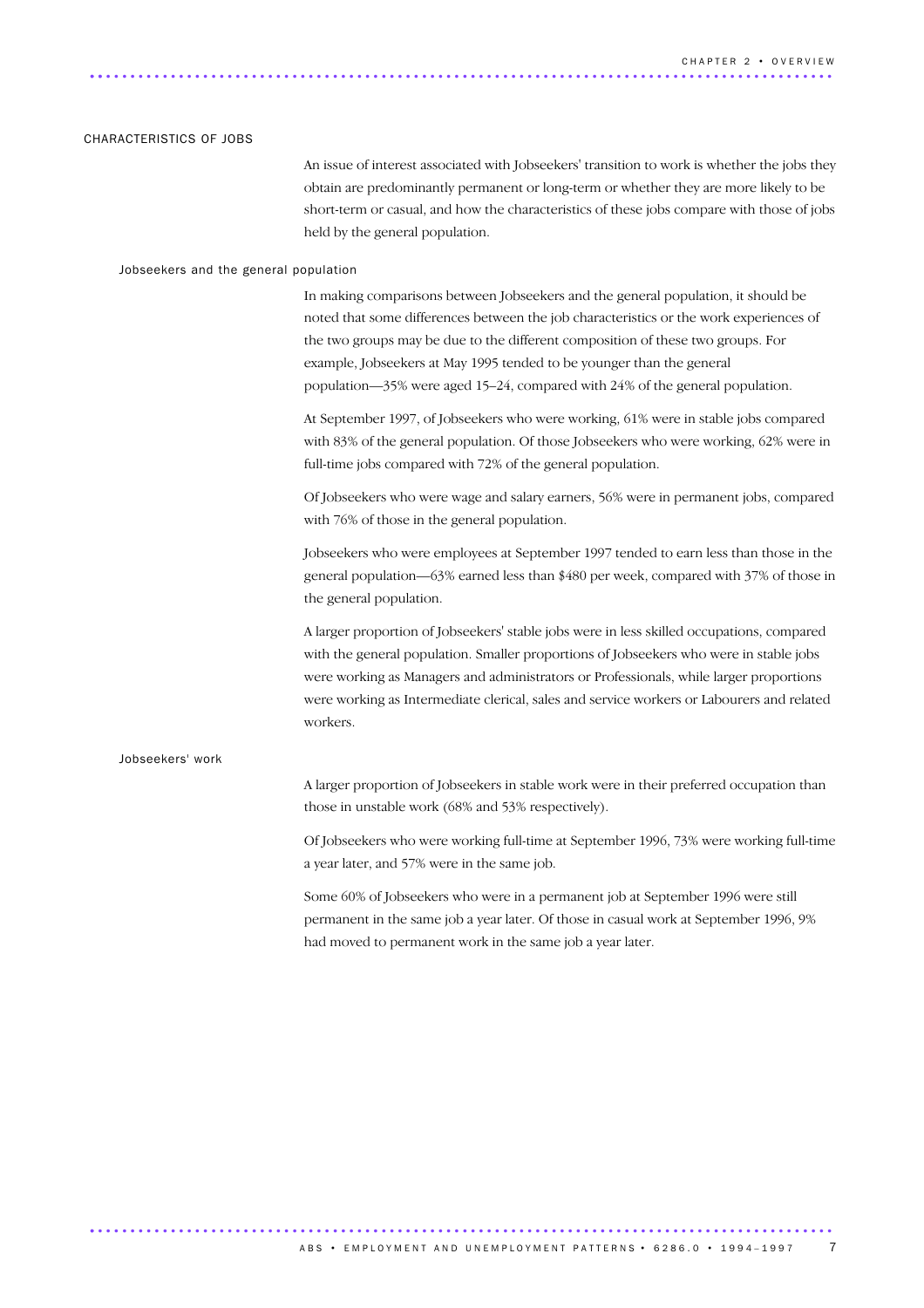### CHAPTER  $\overline{\mathbf{3}}$  LABOUR MARKET EXPERIENCES ................

Jobseekers have a variety of labour market experiences. While some move quickly into long-term work, others pick up a number of shorter-term jobs and others find little or no work. This chapter provides insight into Jobseekers' labour market experiences during the period May 1995 to September 1997.

Two measures of Jobseekers' success in finding long-term work—the total duration of work and the average job duration—have been used to classify Jobseekers into five work experience groups:

- *Had not worked*—Jobseekers who had not worked at all since May 1995;
- *Minimal work experience*—Less than six months work between May 1995 and September 1997;
- *Shorter work experiences*—Jobseekers who worked for at least six months between May 1995 and September 1997, with an average job duration of less than six months. Note that because of this definition, these Jobseekers had at least two jobs in this period;
- *Moderate work experiences*—Jobseekers who had worked for at least six months between May 1995 and September 1997, with an average job duration of between six and 12 months; and
- *Sustained work experiences*—Jobseekers who worked for at least 12 months between May 1995 and September 1997, with an average job duration of at least 12 months.

JOBSEEKERS AT MAY 1995, Work Experience Groups

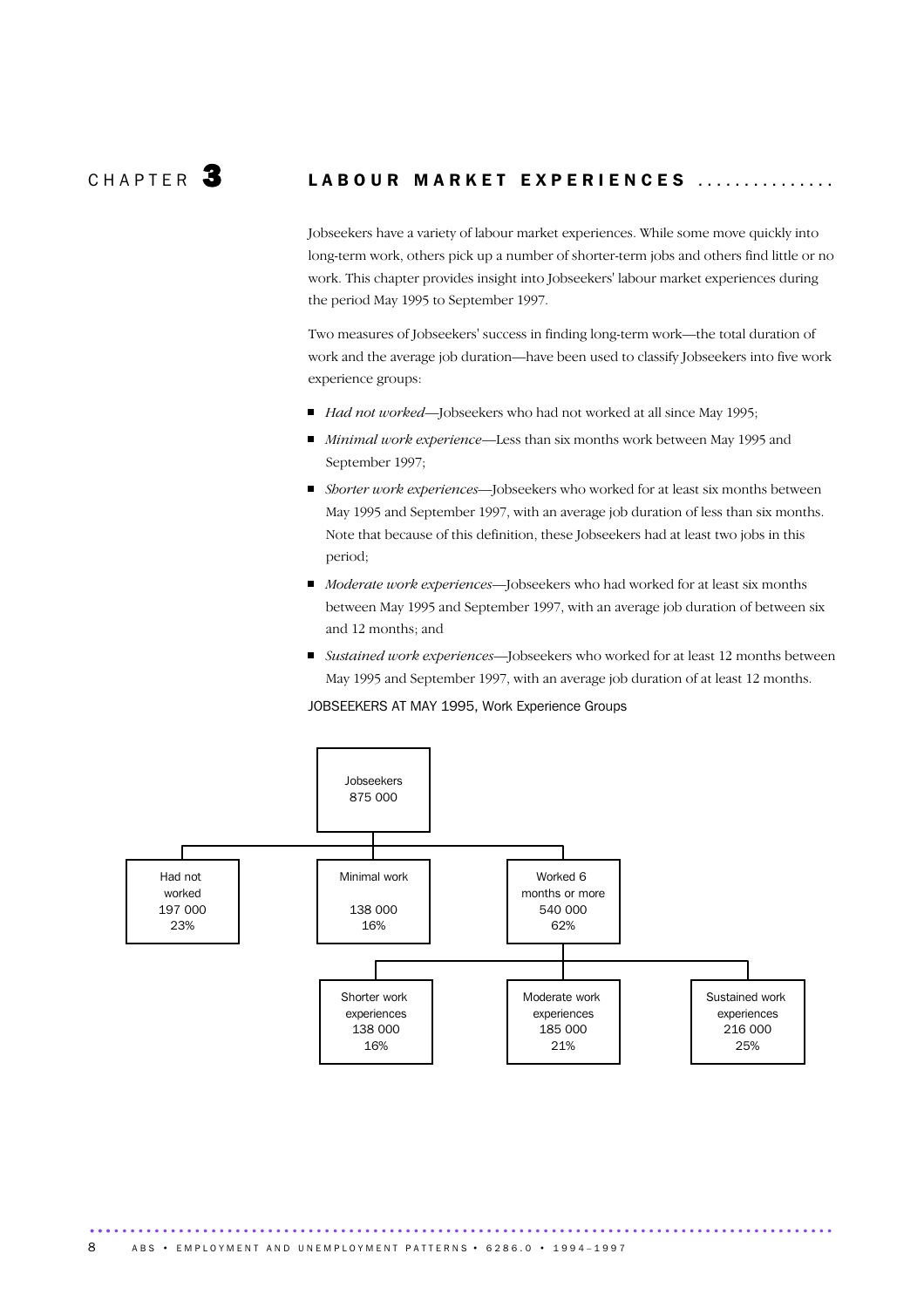### COMPARISON WITH THE GENERAL POPULATION

A larger proportion of the general population experienced sustained work between May 1995 and September 1997 than did Jobseekers—63% of the general population compared with 25% of Jobseekers. Some 32% of Jobseekers had either minimal or shorter work experiences during this period, compared with 10% of the general population.

### WORK EXPERIENCE GROUPS



| By analysing the characteristics of Jobseekers from different work experience groups it is<br>possible to identify which characteristics might be related to their likelihood of finding<br>long-term work, and which characteristics might put Jobseekers at risk of finding little<br>work, or finding none at all. |
|-----------------------------------------------------------------------------------------------------------------------------------------------------------------------------------------------------------------------------------------------------------------------------------------------------------------------|
|                                                                                                                                                                                                                                                                                                                       |
| There were considerably higher proportions of males than females with shorter work<br>experiences—61% compared with 39%. In other work experience groups the ratios of<br>males to females were more balanced. For example, 50% of Jobseekers who had not<br>worked between May 1995 and September 1997 were female.  |
|                                                                                                                                                                                                                                                                                                                       |
| Jobseekers with shorter work experiences had a much younger age profile than other<br>work experience groups. While those aged 15–24 made up 35% of all Jobseekers, 49% of<br>those with shorter work experiences and 24% of those who had not worked between<br>May 1995 and September 1997 were in this age group.  |
|                                                                                                                                                                                                                                                                                                                       |
| Jobseekers born in Australia were over-represented among those with shorter work<br>experiences-81% were born in Australia compared with 73% of all Jobseekers. Of<br>Jobseekers who had not worked, 28% were born in a country in which English was not<br>the main language.                                        |
|                                                                                                                                                                                                                                                                                                                       |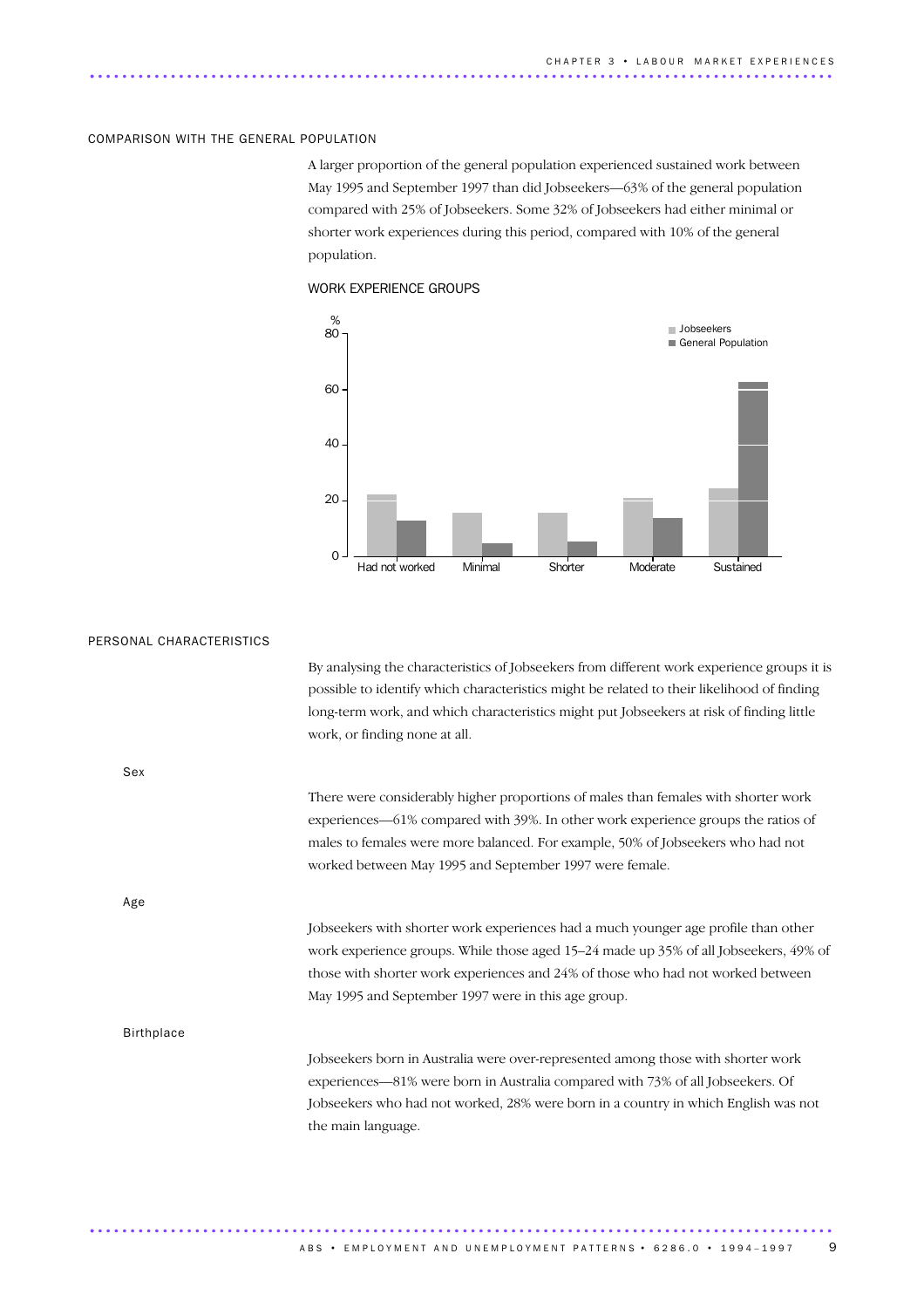#### Mobility

Shorter work experiences were associated with a higher degree of geographic mobility. Some 58% of those with shorter work experiences moved house between September 1994 and September 1997, compared with 40% of those with sustained work experiences and 32% of those who had not worked.

### Educational attainment

Jobseekers with sustained work experiences had the highest levels of educational attainment. While 37% of all Jobseekers had post-school qualifications, 40% of those with sustained work had obtained post-school qualifications. A lower but still substantial proportion of Jobseekers who had not worked had post-school qualifications (27%).

### Annual income

Jobseekers with sustained work experiences received considerably more income than others. For example, for the financial year 1996–97, they received an average income of \$21,500 compared with \$13,700 for Jobseekers with shorter work experiences and \$8,600 for Jobseekers who had not worked.



### JOBSEEKERS AT MAY 1995, Average Annual Incomes of Work Experience Groups—1996–97

### WORK EXPERIENCES

Jobseekers' work experiences can be described in quantitative terms, for example job duration and total amount of work, which are used to distinguish Jobseekers in the different work experience groups. In addition, there are some qualitative aspects to work, reflected in such characteristics as occupation, whether the job was in the preferred occupation, and whether any qualifications were required to obtain the job.

### Amount of work

On average, Jobseekers with sustained work experiences had fewer jobs than others who had worked. However, as their jobs were of longer average duration, these Jobseekers spent a greater proportion of the period May 1995 to September 1997 working than did others. Those with sustained work experiences worked an average of 692 days of the period May 1995 to September 1997 whereas those with shorter work experiences worked an average of 408 days.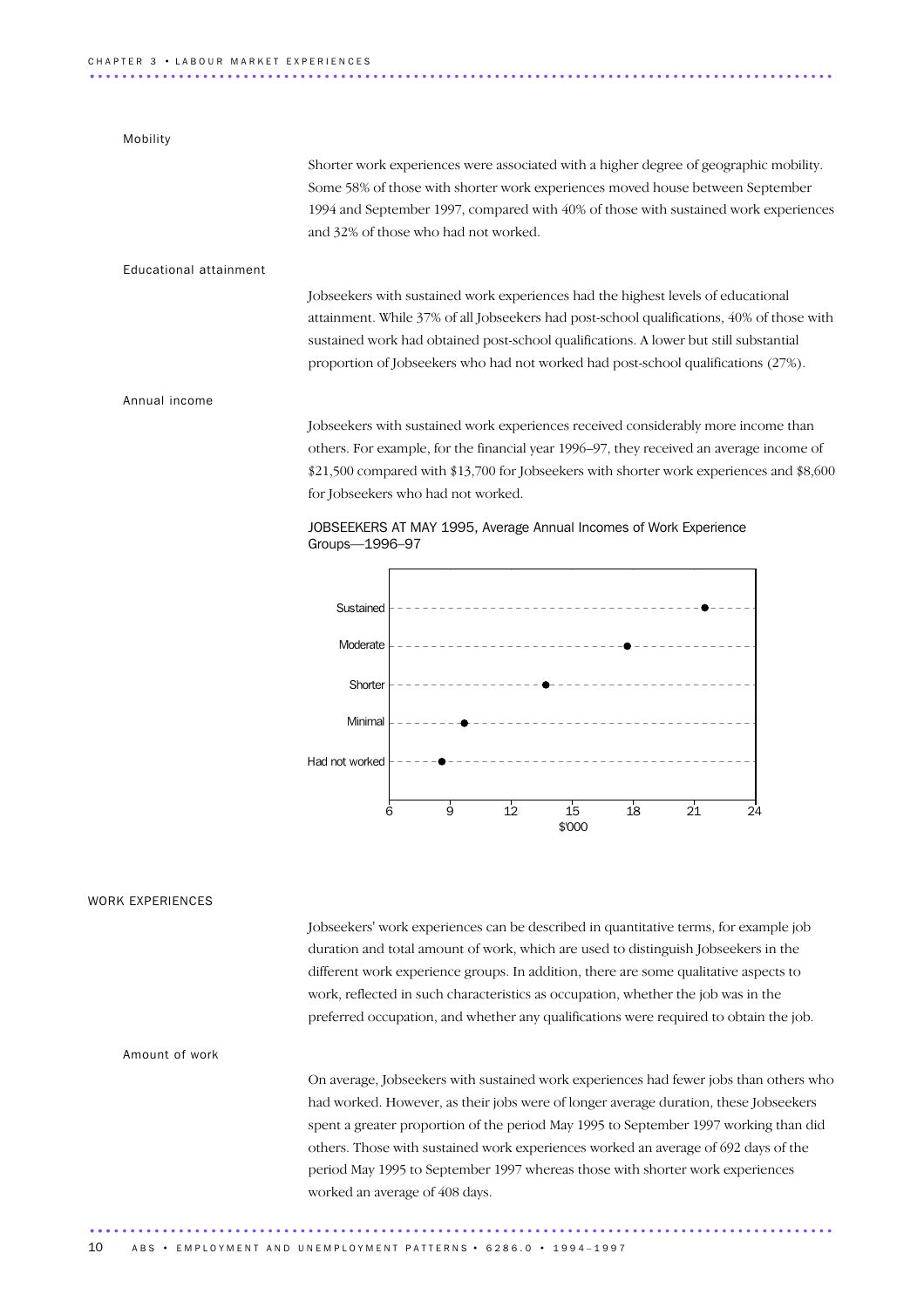## WORK EXPERIENCES, May 1995 to Sep 1997 ..............................................

| Average          | Sustained | Moderate | Shorter | Minimal |
|------------------|-----------|----------|---------|---------|
|                  |           |          |         |         |
|                  | no.       | no.      | no.     | no.     |
| Jobs             | 1.31      | 2.27     | 3.79    | 1.54    |
|                  |           |          |         |         |
|                  | days      | days     | days    | days    |
| Job duration     | 565       | 256      | 113     | 61      |
| Working in total | 692       | 538      | 408     | 94      |
|                  |           |          |         |         |

WORK EXPERIENCE GROUP..............

Jobseekers with shorter work experiences had an average of almost four jobs during the period May 1995 to September 1997. Most of these jobs were very short—55% lasted less than three months compared with 6% of jobs held by those with sustained work experiences.



JOBSEEKERS AT MAY 1995, Job Durations—May 1995 to Sep 1997

### Job characteristics

Of Jobseekers who were in a wage and salary job at some time after May 1995, those with sustained work experiences had the highest proportion of permanent jobs (55%). In comparison, Jobseekers with shorter work experiences had the lowest proportion of permanent jobs (25%).

Of the wage and salary jobs held by Jobseekers with sustained work experiences, 61% were in their preferred occupation (where nominated), compared with 45% of jobs held by those with minimal work experiences.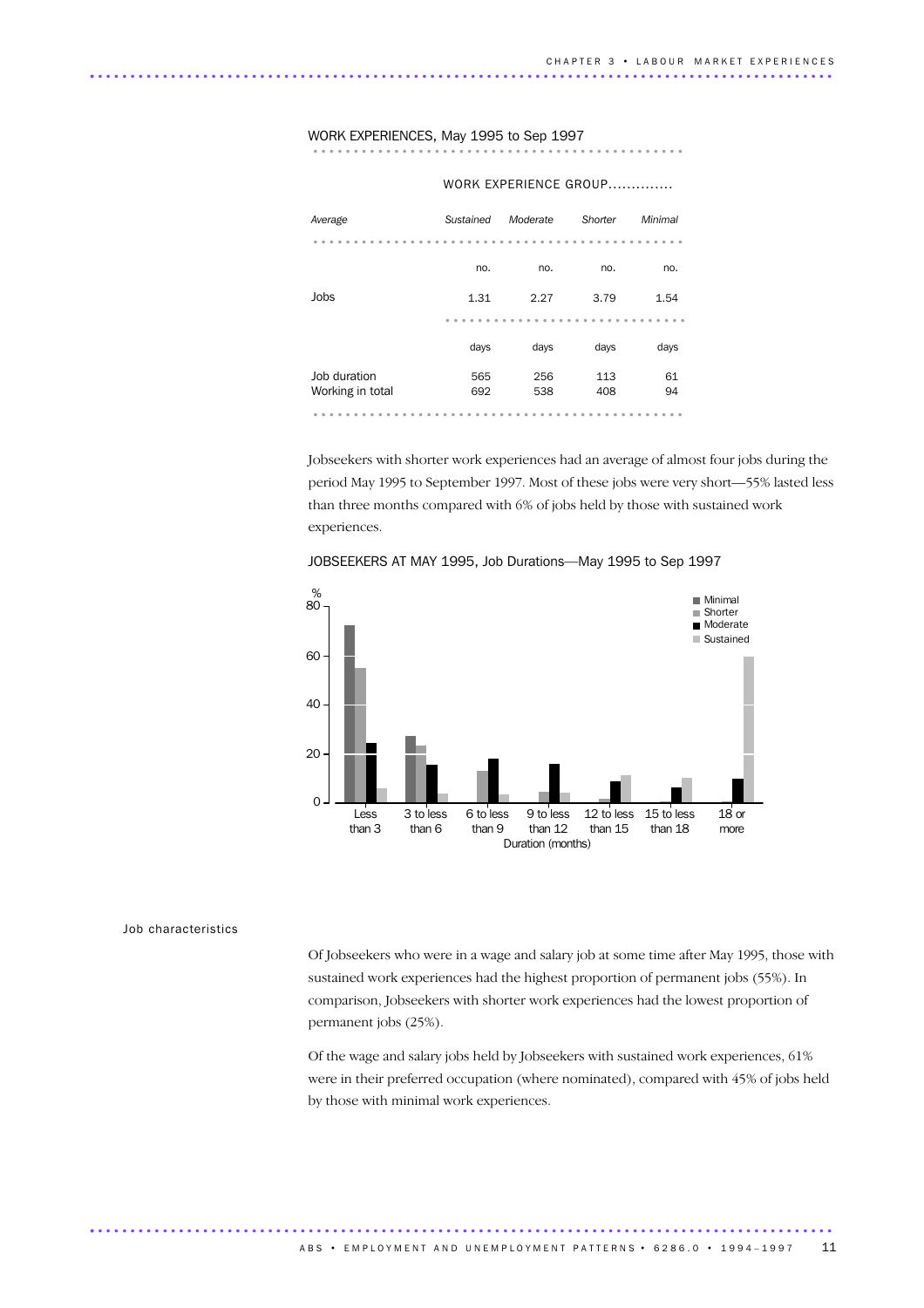### Job characteristics *continued*

Among Jobseekers with minimal work, only 14% of wage and salary jobs required a post-school qualification; the equivalent figure for those with sustained work experiences was 27%.

A larger proportion of wage and salary jobs held by Jobseekers with sustained work experiences were in larger businesses (with more than 100 employees). For example, businesses with more than 100 employees accounted for 25% of wage and salary jobs held by Jobseekers with sustained work experiences and 15% of jobs held by those with minimal work experiences.

#### EPISODES OF LOOKING FOR WORK

This section examines the time Jobseekers spent looking for work, their efforts to find work and the sort of work they were prepared to accept.

### Duration

Jobseekers with shorter work experiences had, on average, more job search periods than other Jobseekers. The average period of job search for those with shorter work experiences was 221 days compared with 239 days for those with sustained work experiences, and 351 days for those with minimal work experiences.

Jobseekers with sustained and moderate work experiences tended to spend less time looking for work (that is, looking for an additional job, or for a different job) while they were working than other Jobseekers. For example, those with sustained work experiences looked for work for an average of 20% of the days that they were working. In comparison, those with shorter work experiences were looking for work for an average of 31% of the days that they were working.

## EPISODES OF LOOKING FOR WORK, May 1995 to Sep 1997 .....................................................

### WORK EXPERIENCE GROUP.................

| Average                        | Sustained Moderate |      | Shorter | Minimal | Had not<br>worked |
|--------------------------------|--------------------|------|---------|---------|-------------------|
|                                |                    |      |         |         |                   |
|                                | no.                | no.  | no.     | no.     | no.               |
| Job search episodes            | 1.06               | 1.46 | 2.07    | 1.65    | 1.03              |
|                                |                    |      |         |         |                   |
|                                | days               | days | days    | days    | days              |
| Job search episode duration    | 239                | 235  | 221     | 351     | 483               |
| Looking for work in total      | 253                | 344  | 458     | 579     | 498               |
| Working while looking for work | 142                | 125  | 125     | 35      | $\cdot$ .         |
| Looking for work only          | 111                | 219  | 333     | 544     | 498               |
|                                |                    |      |         |         |                   |

............................................................................................ ... 12 A B S • EM PLOYMENT AND UNEMPLOYMENT PATTERNS • 6286.0 • 1994-1997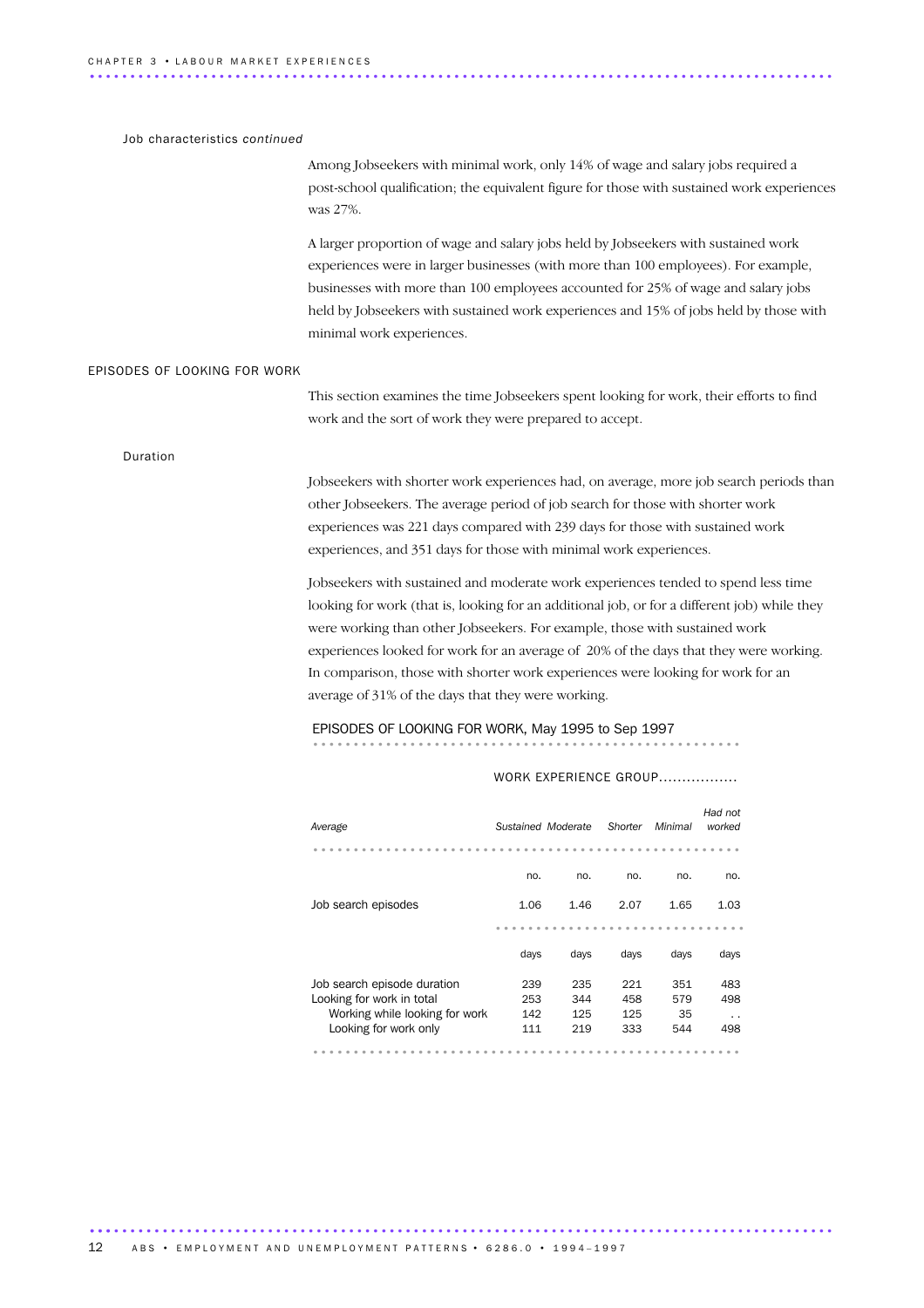### Selected characteristics

As discussed above, Jobseekers with shorter work experiences had higher geographic mobility than other groups. Consistent with this, those with shorter work experiences reported that they would be prepared to move interstate in 32% of their job search episodes, and intrastate in 44%. In comparison, Jobseekers who had not worked were prepared to move interstate in 18% of their job search episodes and intrastate in 29%.

For those with sustained work experiences, 47% of job search episodes involved looking for full-time work only, compared with 41% for Jobseekers with shorter work experiences. This greater emphasis on looking for full-time work may partly explain why Jobseekers with sustained work experiences spent longer looking for work than did those with shorter work experiences.

For all Jobseekers, contacting prospective employers was the most common active step taken to find work. For example, those with moderate work experiences used this method in 93% of their periods of looking for work. Commonwealth Employment Service (CES) registrations during periods of looking for work were highest amongst those with minimal work experiences (85%) and lowest for those with sustained work experiences (75%).

#### ABSENCE FROM THE LABOUR MARKET

This section looks at the amount of time spent absent from the labour market for different groups of Jobseekers and the main activities while absent.

Durations

Most Jobseekers who worked had very few days absent from the labour market. For example, Jobseekers with sustained work experiences were absent from the labour market for an average of only 20 days between May 1995 and September 1997.

Extended periods of absence from the labour market were most prevalent among Jobseekers who did not work. Between May 1995 and September 1997, this group was absent from the labour market for an average of 325 days.

ABSENCE FROM THE LABOUR MARKET, May 1995 to Sep 1997 ...............................................

### WORK EXPERIENCE GROUP..............

| Average                                                        |      | Sustained Moderate Shorter Minimal |      |      | Had not<br>worked |
|----------------------------------------------------------------|------|------------------------------------|------|------|-------------------|
|                                                                |      |                                    |      |      |                   |
|                                                                | no.  | no.                                | no.  | no.  | no.               |
| Episodes of absence from<br>the labour market                  | 0.21 | 0.53                               | 0.71 | 0.80 | 0.72              |
|                                                                | days | days                               | days | days | days              |
| Episode duration<br>Absence from the labour<br>market in total | 93   | 124                                | 115  | 231  | 449               |
|                                                                | 20   | 66                                 | 82   | 185  | 325               |
|                                                                |      |                                    |      |      |                   |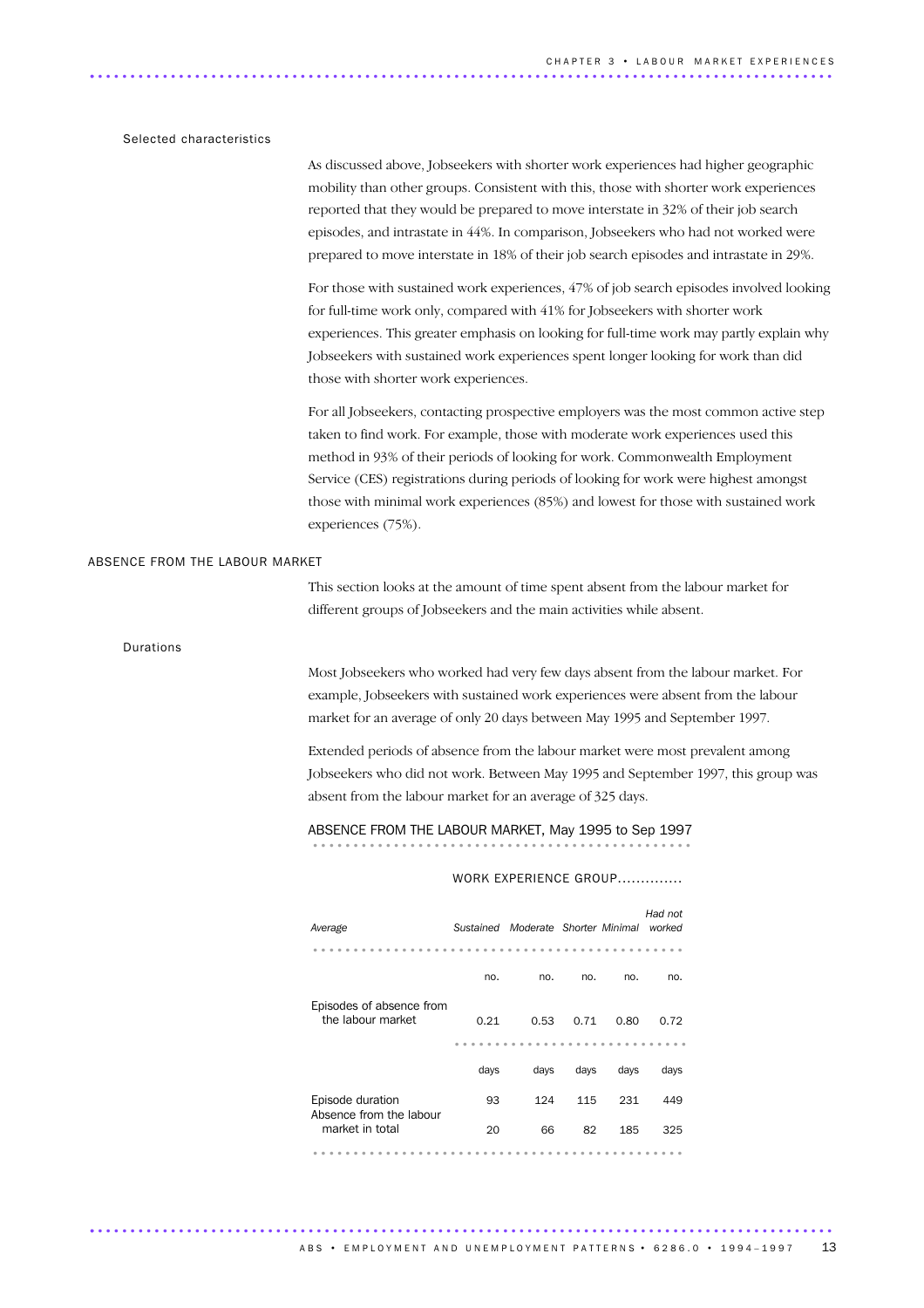### Selected characteristics

Among Jobseekers with moderate, minimal or no work experience, the most common activity during their episodes of absence from the labour market was Home duties/childcare. For those with other labour market experiences the most common activity was Study/went to school/TAFE/university. For those with shorter work experiences and moderate work experiences, 21%–23% of their episodes of absence from the labour market could be attributed to Travel/moving house/holidays. This is consistent with their higher degree of mobility relative to other Jobseekers.

JOBSEEKERS AT MAY 1995, Main Activity During Labour Market Absence, work experience groups

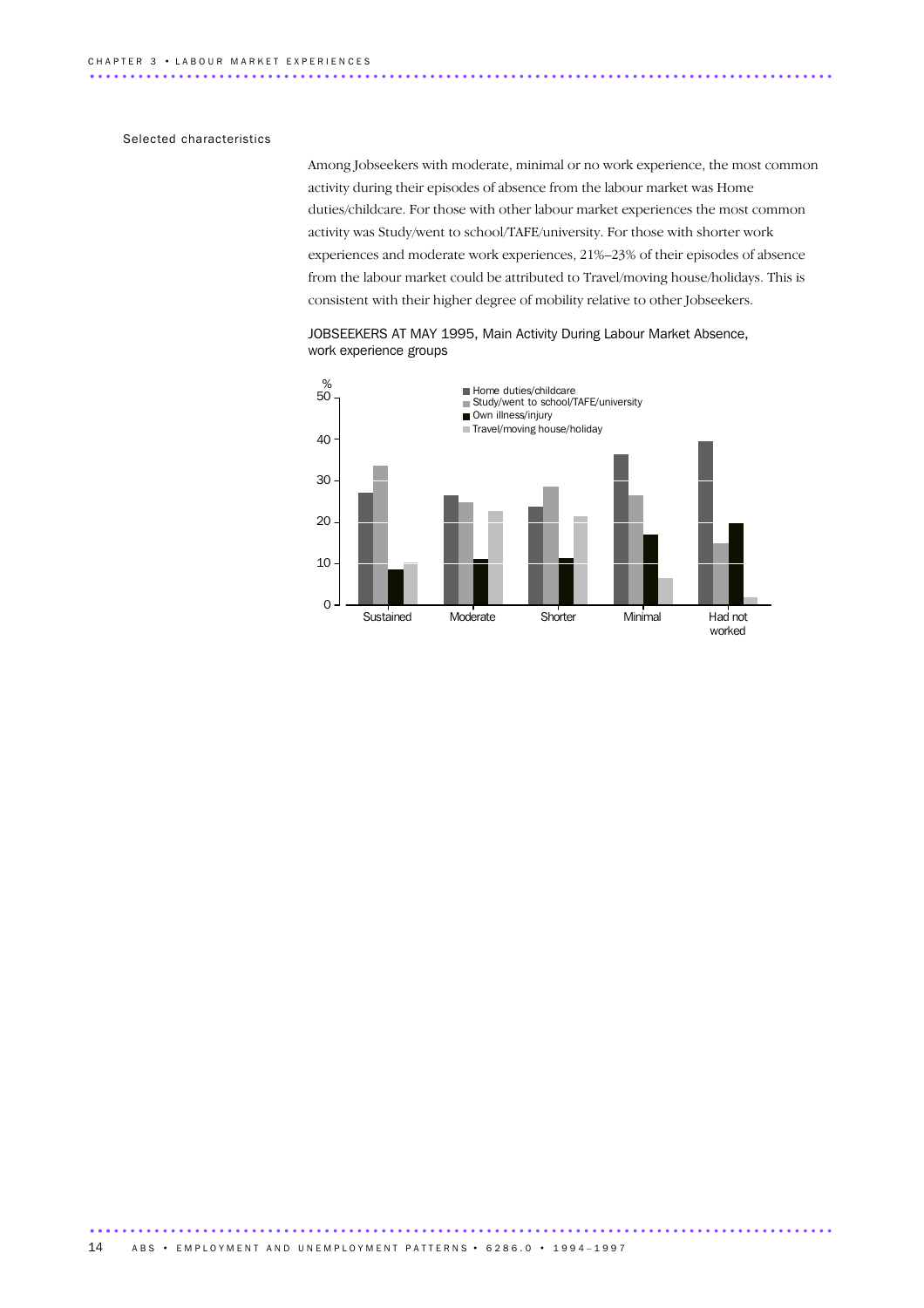# 3.1 JOBSEEKERS AT MAY 1995, Work Experience Groups ........................................................................

### WORK EXPERIENCE GROUP.....................

|                                                                     |         |                    |         |         | Had not |        |
|---------------------------------------------------------------------|---------|--------------------|---------|---------|---------|--------|
| Selected characteristics                                            |         | Sustained Moderate | Shorter | Minimal | worked  | Total  |
| .                                                                   |         |                    |         |         |         |        |
|                                                                     | %       | %                  | %       | %       | %       | %      |
| Sex                                                                 |         |                    |         |         |         |        |
| <b>Males</b>                                                        | 56.9    | 53.0               | 61.4    | 57.5    | 50.3    | 55.4   |
| Females                                                             | 43.1    | 47.0               | 38.6    | 42.5    | 49.7    | 44.6   |
| Age group (years) at May 1995                                       |         |                    |         |         |         |        |
| $15 - 19$                                                           | 14.9    | 17.6               | 25.8    | 19.4    | 9.4     | 16.7   |
| $20 - 24$                                                           | 17.9    | 20.6               | 22.8    | 17.3    | 14.3    | 18.3   |
| $25 - 34$                                                           | 27.9    | 25.9               | 26.0    | 26.1    | 18.4    | 24.8   |
| 35-44                                                               | 24.0    | 22.0               | 15.9    | 20.3    | 21.3    | 21.1   |
| $45 - 59$                                                           | 15.3    | 13.9               | 9.4     | 17.0    | 36.6    | 19.2   |
| <b>Birthplace</b>                                                   |         |                    |         |         |         |        |
| Born in Australia                                                   | 71.0    | 74.7               | 81.4    | 75.1    | 64.7    | 72.6   |
| Born outside Australia                                              | 29.0    | 25.3               | 18.6    | 24.9    | 35.3    | 27.3   |
| Main English-speaking country                                       | 9.7     | 9.5                | 8.3     | 8.3     | 7.8     | 8.8    |
| Other country                                                       | 19.2    | 15.8               | 10.3    | 16.6    | 27.6    | 18.5   |
| <b>Educational attainment at September 1995</b>                     |         |                    |         |         |         |        |
| Post-school qualifications obtained                                 | 42.8    | 41.3               | 37.6    | 35.1    | 29.5    | 37.4   |
| Higher degree                                                       | $*0.7$  | $*1.0$             | $*0.5$  | $*0.2$  | $*0.0*$ | 0.5    |
| Postgraduate degree or diploma                                      | $*1.5$  | $*1.2$             | $*1.8$  | $*0.8$  | $*1.0$  | 1.2    |
| Bachelor degree                                                     | 8.7     | 7.3                | 7.6     | 4.9     | 3.6     | 6.5    |
| Undergraduate diploma                                               | 2.0     | $*2.0$             | $*1.6$  | $*1.7$  | $*0.6$  | 1.6    |
| Associate diploma                                                   | 5.0     | 5.3                | 5.1     | 5.5     | 2.3     | 4.5    |
| Skilled vocational qualifications                                   | 17.7    | 16.3               | 13.8    | 14.3    | 14.8    | 15.6   |
| Basic vocational qualifications                                     | 7.4     | 8.2                | 7.2     | 7.8     | 7.1     | 7.5    |
| No post-school qualifications obtained                              | 56.9    | 58.4               | 62.3    | 63.9    | 69.5    | 62.0   |
| Attended highest level of school available                          | 20.8    | 20.2               | 20.6    | 18.2    | 14.1    | 18.7   |
| Did not attend highest level of school available<br>Age left school | 36.1    | 38.2               | 41.7    | 45.7    | 54.9    | 43.2   |
| 18 years and over                                                   | $*1.8$  | 2.5                | $*1.5$  | $*1.3$  | 3.7     | 2.2    |
| 17 years                                                            | 6.5     | 4.6                | 8.7     | 5.9     | 6.6     | 6.4    |
| 16 years                                                            | 12.9    | 11.3               | 13.9    | 13.9    | 11.1    | 12.5   |
| 15 years                                                            | 14.9    | 19.8               | 17.6    | 24.6    | 33.5    | 22.1   |
| Never attended school                                               | $*0.0*$ | $*0.1$             | $*0.0*$ | $*0.1$  | $*0.5$  | $*0.2$ |
| Still at school                                                     | $*0.3$  | $*0.3$             | $*0.1$  | $*1.0$  | $*1.0$  | 0.5    |
| Whether moved house-Sep 1994 to<br>Sep 1997                         |         |                    |         |         |         |        |
| Moved                                                               | 40.1    | 49.7               | 58.0    | 45.0    | 32.1    | 44.0   |
| Moved interstate                                                    | $*1.7$  | 4.9                | 6.2     | $*2.9$  | 2.4     | 3.4    |
| Moved intrastate                                                    | 38.4    | 44.7               | 51.8    | 42.1    | 29.8    | 40.5   |
| Did not move                                                        | 59.9    | 50.3               | 42.0    | 55.0    | 67.9    | 56.0   |
|                                                                     |         |                    |         |         |         |        |
|                                                                     |         |                    |         |         |         |        |
|                                                                     | '000    | '000               | '000    | '000    | '000    | '000   |
| <b>Total persons</b>                                                | 216.0   | 185.2              | 138.3   | 138.3   | 197.2   | 875.1  |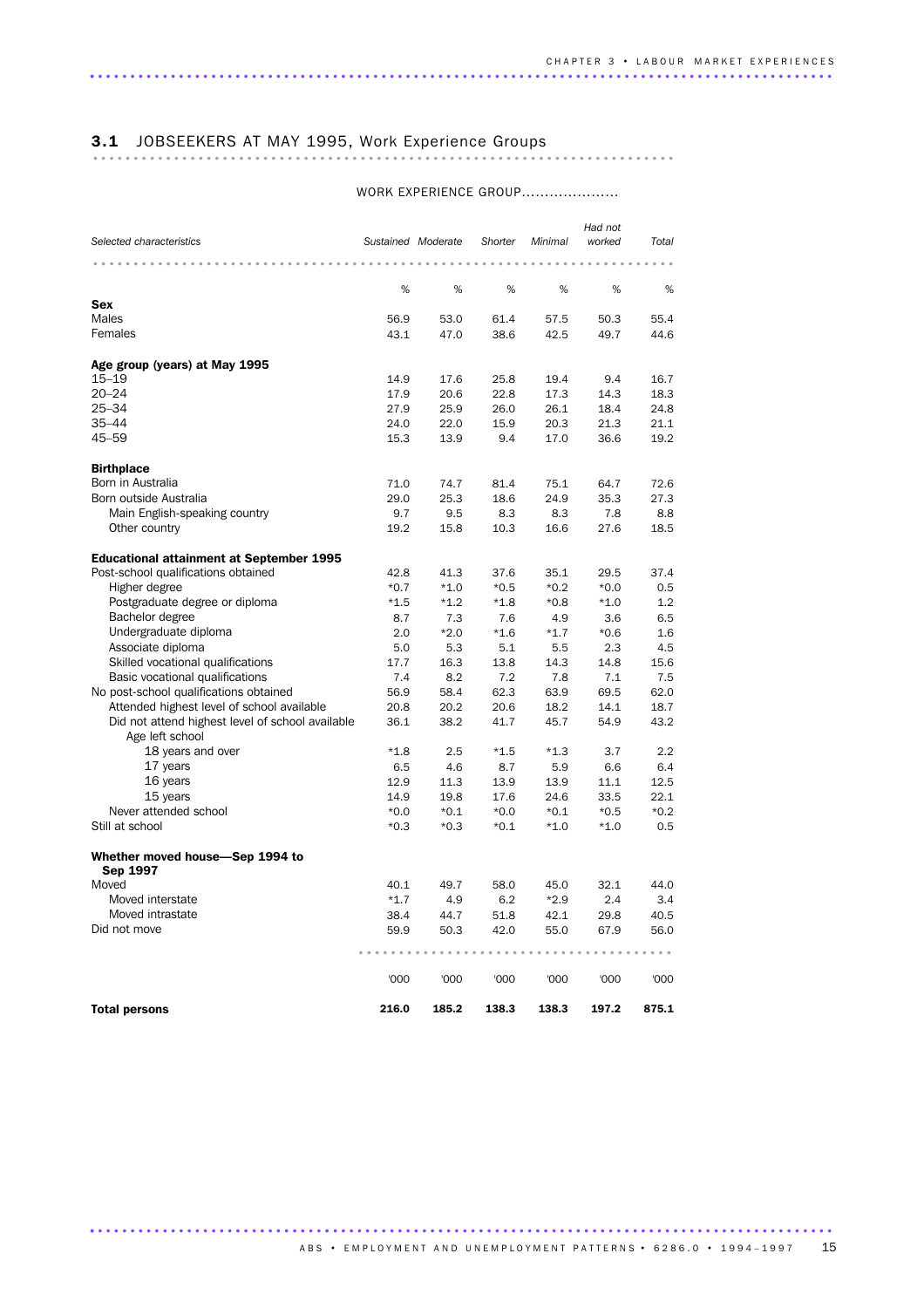# 3.2 JOBSEEKERS AT MAY 1995, All Wage and Salary Jobs Held After May 1995 ..............................................................................

| Selected characteristics                                    | Sustained | Moderate | Shorter | Minimal | Total      |
|-------------------------------------------------------------|-----------|----------|---------|---------|------------|
|                                                             |           |          |         |         |            |
|                                                             | %         | %        | %       | %       | %          |
| <b>Full-time/part-time status</b>                           |           |          |         |         |            |
| Full-time                                                   | 56.5      | 53.2     | 55.9    | 52.2    | 54.7       |
| Part-time                                                   | 43.5      | 46.8     | 44.1    | 47.8    | 45.3       |
| <b>Permanent/casual status</b>                              |           |          |         |         |            |
| Permanent                                                   | 54.6      | 39.1     | 24.5    | 15.6    | 33.0       |
| Casual                                                      | 44.5      | 59.9     | 74.7    | 83.9    | 66.2       |
| <b>Occupation</b>                                           |           |          |         |         |            |
| Managers and administrators                                 | $*1.5$    | $*1.0$   | $*0.7$  | $*0.8$  | 0.9        |
| Professionals                                               | 10.0      | 9.2      | 8.4     | 4.3     | 8.3        |
| Associate professionals                                     | 6.4       | 5.7      | 3.5     | 2.2     | 4.5        |
| Tradespersons and related workers                           | 11.1      | 9.8      | 12.2    | 11.1    | 11.1       |
| Advanced clerical and service workers                       | 2.7       | 2.7      | 1.0     | 2.0     | 1.9        |
| Intermediate clerical, sales and service workers            | 22.8      | 24.1     | 18.1    | 15.9    | 20.4       |
| Intermediate production and transport workers               | 11.3      | 11.2     | 12.4    | 12.5    | 11.9       |
| Elementary clerical, sales and service workers              | 15.0      | 13.3     | 12.5    | 15.2    | 13.6       |
| Labourers and related workers                               | 19.2      | 23.0     | 31.3    | 35.6    | 27.3       |
| Whether job was in preferred occupation                     |           |          |         |         |            |
| Job was in preferred occupation                             | 56.2      | 55.1     | 54.6    | 44.0    | 53.4       |
| Job was not in preferred occupation                         | 20.5      | 25.9     | 28.4    | 33.7    | 27.0       |
| Did not have preferred occupation                           | 15.0      | 15.4     | 15.2    | 20.8    | 16.1       |
| Not collected                                               | 8.3       | 3.4      | 1.8     | $*1.6$  | 3.4        |
| <b>Business size</b>                                        |           |          |         |         |            |
| $1-10$ employees                                            | 34.4      | 38.0     | 41.9    | 46.8    | 40.1       |
| 11–50 employees                                             | 29.1      | 30.5     | 30.8    | 32.9    | 30.7       |
| 51-100 employees                                            | 11.6      | 9.8      | 9.4     | 5.6     | 9.3        |
| More than 100 employees                                     | 24.8      | 21.7     | 17.9    | 14.6    | 19.8       |
| Whether required an educational qualification to obtain job |           |          |         |         |            |
| Post-school qualification required                          | 24.7      | 25.8     | 22.4    | 14.2    | 22.6       |
| Post-school qualification not required                      | 66.9      | 70.4     | 75.6    | 84.1    | 73.8       |
| Not collected                                               | 8.3       | 3.4      | 1.8     | $*1.6$  | 3.4        |
|                                                             |           |          |         |         |            |
|                                                             | '000      | '000     | '000    | '000    | '000       |
| <b>Total jobs</b>                                           | 237.3     | 376.8    | 479.5   | 194.9   | 1 2 8 8 .5 |

### WORK EXPERIENCE GROUP..........

16 ABS • EMPLOYMENT AND UNEMPLOYMENT PATTERNS • 6286.0 • 1994-1997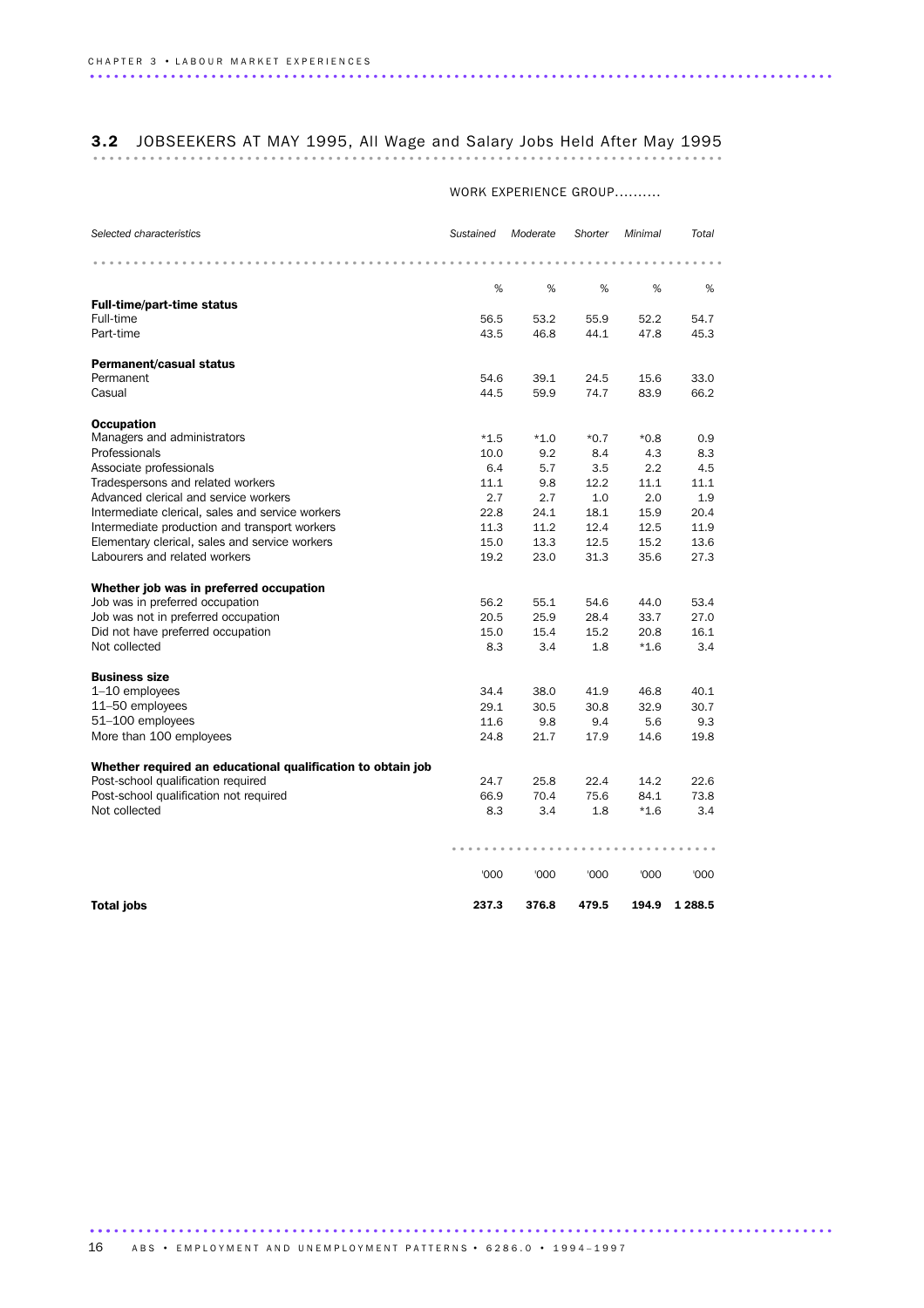# 3.3 JOBSEEKERS AT MAY 1995, All Looking for Work Episodes Ending After May 1995 .....................................................................................

### WORK EXPERIENCE GROUP...................

|                                                                                           |             |                    |               |               | Had not       |               |
|-------------------------------------------------------------------------------------------|-------------|--------------------|---------------|---------------|---------------|---------------|
| Selected characteristics                                                                  |             | Sustained Moderate | Shorter       | Minimal       | worked        | Total         |
|                                                                                           |             |                    |               |               |               |               |
|                                                                                           |             |                    |               |               |               |               |
|                                                                                           | %           | %                  | %             | %             | %             | %             |
|                                                                                           |             |                    |               |               |               |               |
| Whether looking for full-time or part-time work<br>Full-time                              | 46.6        | 40.5               | 40.8          | 33.8          | 27.0          | 38.2          |
| Part-time                                                                                 | 12.4        | 14.0               | 10.8          | 16.4          | 21.2          | 14.6          |
| Both full-time and part-time                                                              | 41.0        | 45.5               | 48.3          | 49.8          | 51.7          | 47.2          |
|                                                                                           |             |                    |               |               |               |               |
| Active steps taken to find work                                                           |             |                    |               |               |               |               |
| Registered with the CES                                                                   |             |                    |               |               |               |               |
| Took no other active steps                                                                | 2.2         | 1.8                | 3.3           | $*1.6$        | 3.8           | 2.5           |
| Contacted prospective employers                                                           | 68.9        | 73.1               | 77.1          | 80.6          | 72.7          | 74.6          |
| Took other active steps                                                                   | 3.5         | 2.8                | 3.6           | 2.9           | 6.1           | 3.7           |
| Not registered with the CES                                                               |             |                    |               |               |               |               |
| Took only inactive steps                                                                  | $*1.4$      | $*0.5$             | $*0.2$        | $*1.3$        | $*1.6$        | 0.9           |
| Contacted prospective employers                                                           | 21.6        | 19.6               | 14.5          | 11.6          | 12.7          | 16.1          |
| Took other active steps                                                                   | 2.3         | 2.2                | $*1.3$        | 2.0           | 3.1           | 2.1           |
|                                                                                           |             |                    |               |               |               |               |
| Main difficulty in finding work                                                           |             |                    |               |               |               |               |
| Own ill health or disability                                                              | 5.1         | 2.7                | 3.6           | 6.5           | 10.4          | 5.4           |
| Considered too young or too old by employers                                              | 12.7        | 15.2               | 9.6           | 15.1          | 25.9          | 15.2          |
| Unsuitable hours                                                                          | 2.9         | 3.4                | 2.3           | 2.3           | 1.9           | 2.6           |
| Too far to travel or transport problems<br>Lacked necessary education, training or skills | 5.7<br>14.8 | 5.0<br>13.6        | 5.9<br>16.2   | 8.3<br>14.3   | 4.9<br>13.5   | 6.0<br>14.6   |
| Language difficulties                                                                     | 3.2         | 2.5                | 1.2           | 2.4           | 5.9           | 2.9           |
| Insufficient work experience                                                              | 15.4        | 15.1               | 15.0          | 14.7          | 11.3          | 14.4          |
| No vacancies at all                                                                       | 14.6        | 14.4               | 16.4          | 14.4          | 11.8          | 14.5          |
| No vacancies in line of work                                                              | 11.7        | 13.1               | 18.2          | 13.0          | 8.2           | 13.2          |
| Difficulties with ethnic background                                                       | $*0.5$      | $*0.6$             | $*0.2$        | $*0.4$        | $*0.1$        | 0.3           |
| Childcare                                                                                 | $*0.4$      | $*0.9$             | $*1.1$        | $*0.7$        | $*1.7$        | 0.9           |
| Other family responsibilities                                                             | $*0.4$      | $*0.7$             | $*0.4$        | $*1.2$        | $*0.8$        | 0.7           |
| Other difficulties                                                                        | 4.6         | 4.1                | 2.8           | 3.3           | 2.8           | 3.5           |
| No difficulties at all                                                                    | 8.0         | 8.7                | 7.0           | 3.3           | 0.9           | 5.8           |
|                                                                                           |             |                    |               |               |               |               |
| Whether prepared to move interstate                                                       |             |                    |               |               |               |               |
| if offered a suitable job                                                                 |             |                    |               |               |               |               |
| Prepared to move interstate                                                               | 24.6        | 25.5               | 31.6          | 24.0          | 18.5          | 25.3          |
| Not prepared to move interstate                                                           | 65.2        | 67.0               | 57.1          | 65.2          | 73.6          | 65.1          |
| Moving interstate would depend on                                                         |             |                    |               |               |               |               |
| Job conditions                                                                            | 5.9         | 3.3                | 6.5           | 5.3           | 3.2           | 4.9           |
| Personal/family reasons                                                                   | $*1.4$      | $*1.4$             | $*1.0$        | 2.1           | 2.3           | 1.6           |
| The specific State or Territory                                                           | $*0.8$      | $*1.2$             | 1.9           | $*1.2$        | $*1.0$        | 1.2           |
| Other conditions                                                                          | $*1.1$      | $*1.0$             | $*0.8$        | $*1.4$        | $*1.0$        | 1.0           |
|                                                                                           |             |                    |               |               |               |               |
| Whether prepared to move intrastate                                                       |             |                    |               |               |               |               |
| if offered a suitable job                                                                 |             |                    |               |               |               |               |
| Prepared to move intrastate                                                               | 36.3        | 37.5               | 44.3          | 35.1          | 29.1          | 37.0          |
| Not prepared to move intrastate<br>Moving intrastate would depend on                      | 50.8        | 50.9               | 42.3          | 49.0          | 59.5          | 50.0          |
|                                                                                           |             |                    |               |               |               |               |
| Job conditions<br>Personal/family reasons                                                 | 5.2         | 5.1                | 6.3           | 6.2           | 4.2           | 5.5           |
| The specific part of the State or Territory                                               | 2.8<br>3.0  | 1.7                | 1.6           | 3.2           | 3.5           | $2.5\,$       |
| Other conditions                                                                          | $*0.9$      | 3.0<br>$*1.1$      | 3.8<br>$*1.0$ | 3.7<br>$*2.1$ | 2.7<br>$*0.8$ | 3.3<br>1.2    |
|                                                                                           |             |                    |               |               |               |               |
|                                                                                           |             |                    |               |               |               |               |
|                                                                                           | '000        | '000               | '000          | '000          | '000          | '000          |
|                                                                                           |             |                    |               |               |               |               |
|                                                                                           |             |                    |               |               |               |               |
| <b>Total episodes</b>                                                                     | 224.9       | 265.2              | 279.9         | 225.5         |               | 203.1 1 198.6 |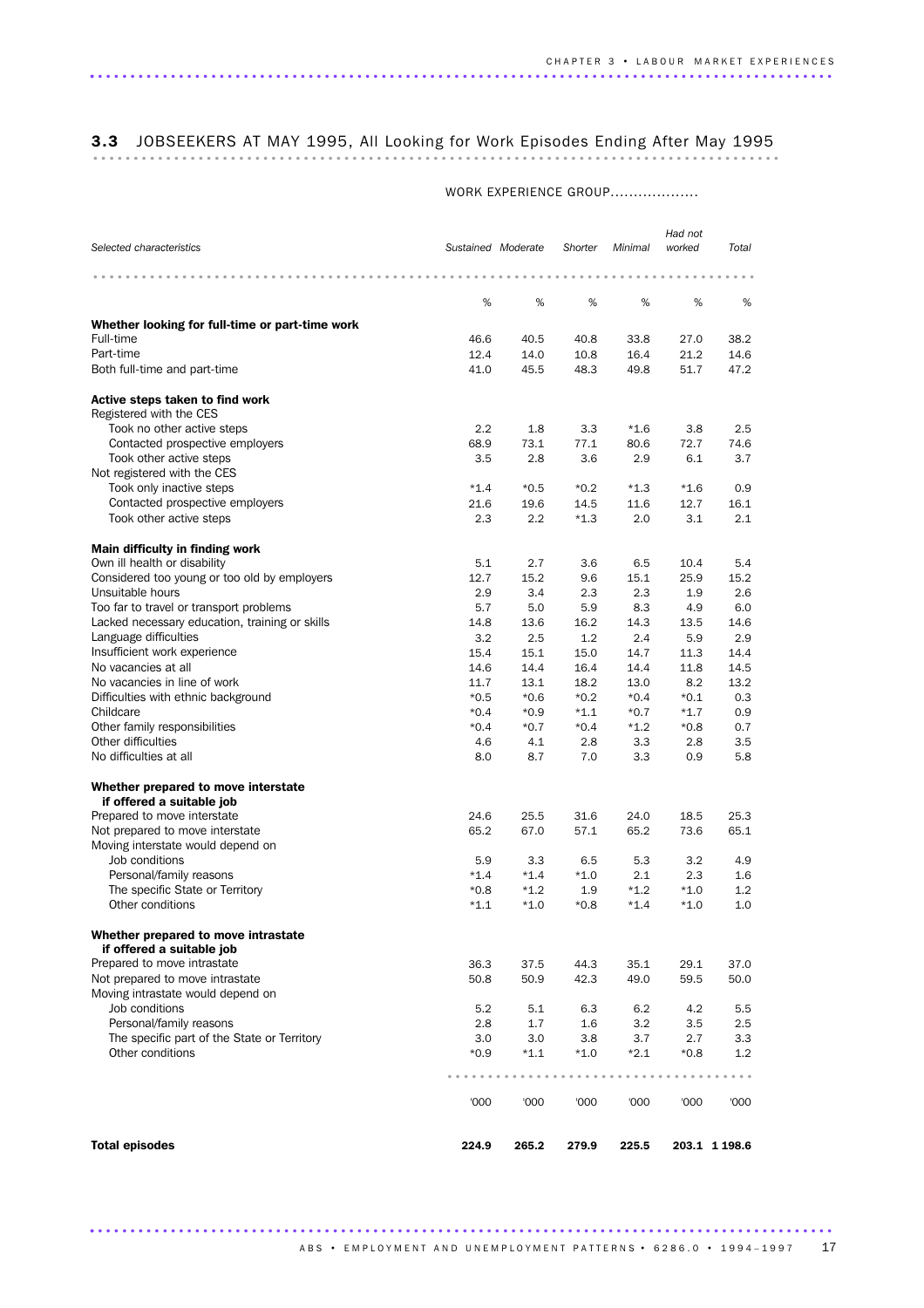### CHAPTER 4 JOBSEEKERS' LABOUR MARKET OUTCOMES

Labour market outcomes can be described in many ways. At the simplest level, the SEUP results show what proportions of Jobseekers had a job in each month since May 1995 (i.e. since being identified as a Jobseeker). More detailed analysis can provide information about the total time Jobseekers spent in work, and whether the jobs they found were full-time or part-time, permanent or casual, long-term or short-term.

This chapter focuses mainly on Jobseekers' labour market outcomes at September 1997, based on whether the Jobseeker was working, and incorporates information about the duration of the job and whether any work had been found during the period May 1995 to September 1997.

### LABOUR MARKET ACTIVITIES OVER TIME

The proportion of Jobseekers at May 1995 who were working in subsequent months increased steadily to 45% in May 1996. However, after this, the number in work remained relatively steady, increasing only gradually to 52% in September 1997. Similarly, the number of Jobseekers who were looking for work (and not concurrently working) fell from 73% in May 1995 to 38% in May 1996, but then fell only gradually after this. At September 1997, 30% of Jobseekers were looking for work (and not concurrently working).

### JOBSEEKERS AT MAY 1995, Labour Market Activity Over Time



(a) Includes people who were working and looking for work concurrently. (b) Excludes people referred to in (a).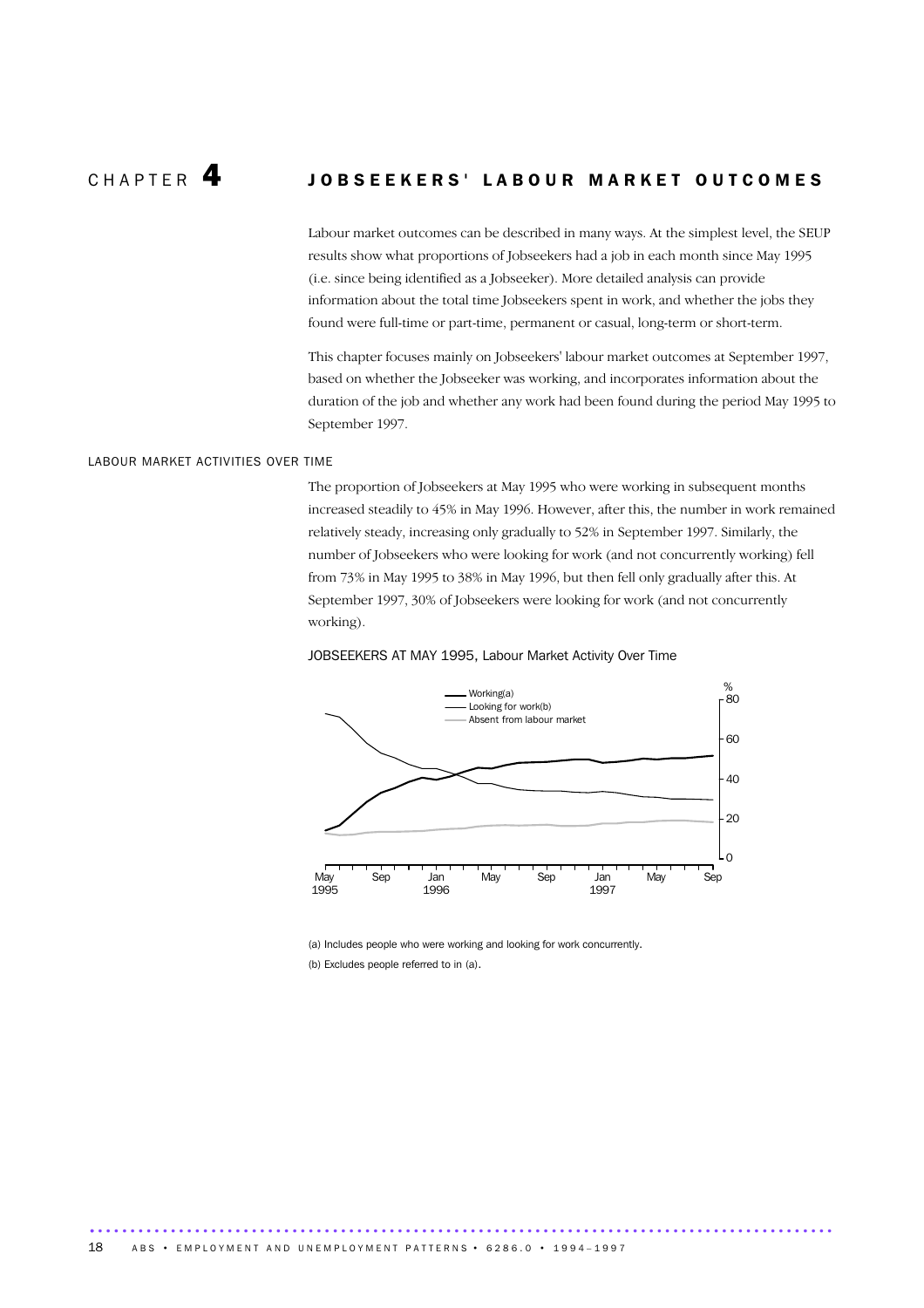### DESCRIBING JOBSEEKERS' LABOUR MARKET OUTCOMES

The following categories are used to describe Jobseekers' labour market outcomes at September 1997:

- *In stable work*—Jobseekers who were working at September 1997, who had been in that job for six months or more, and who were not concurrently looking for work. This group is divided into those who were working full-time and those who were working part-time at September 1997;
- *In unstable work*—Jobseekers who were working at September 1997 and who had been in that job for less than six months or were concurrently looking for work;
- *No longer working*—Jobseekers who had worked at some time since May 1995, but were no longer working at September 1997. This group is divided into those who were looking for work and those who were absent from the labour market; and
- *Had not worked*—Iobseekers who had not worked at all since May 1995. This group is divided into those who were looking for work and those who were absent from the labour market.

#### LABOUR MARKET OUTCOMES AT SEPTEMBER 1997

At September 1997, 52% of all Jobseekers were working:

- 22% were in a stable full-time job;
- 10% were in a stable part-time job; and
- 20% were in unstable work.

A further 26% of Jobseekers had worked at some time since May 1995 but 23% had not worked at all between May 1995 and September 1997.

### JOBSEEKERS AT MAY 1995, Labour Market Outcomes at September 1997

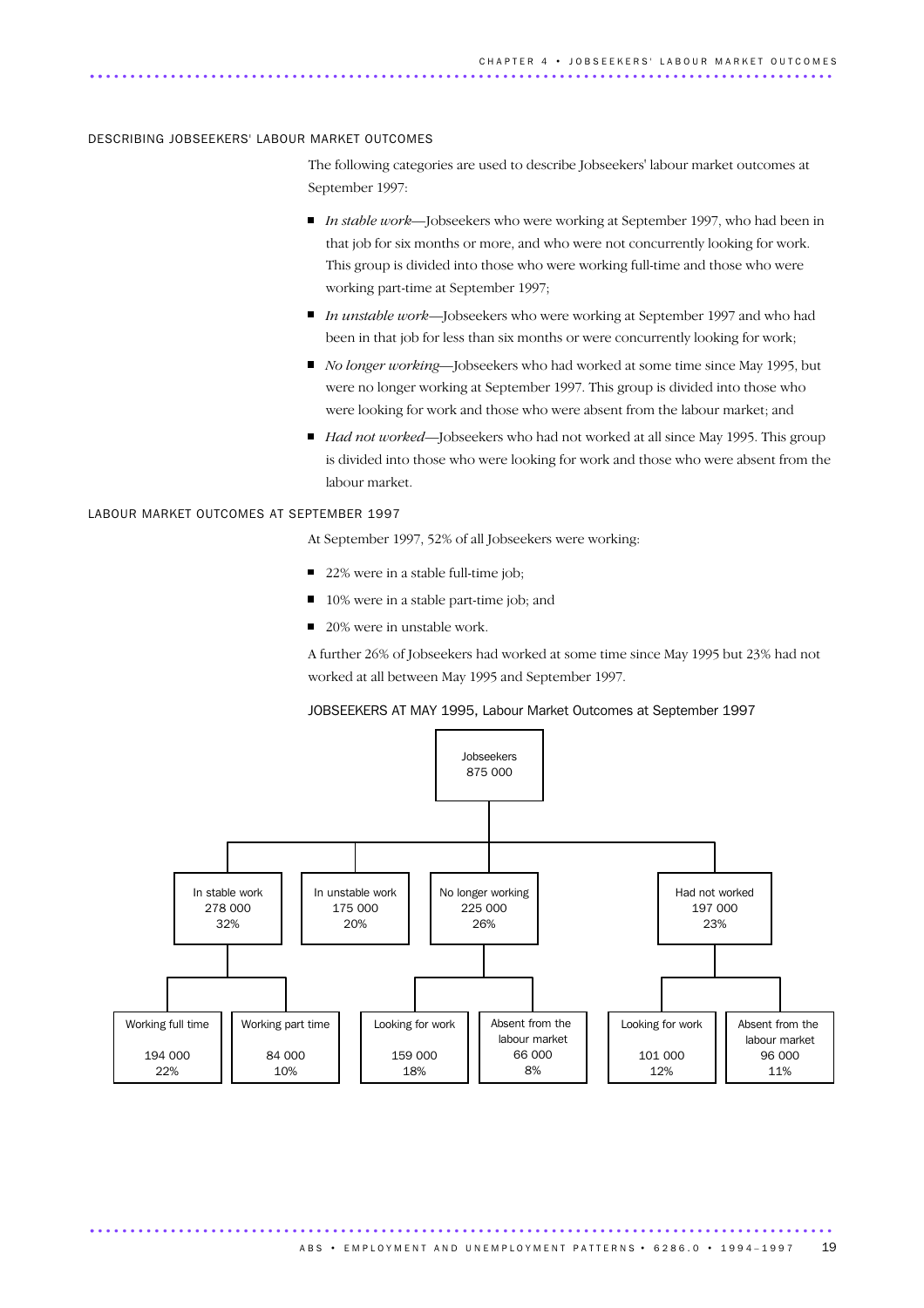## C H A P T E R 4 • J O B S E E K E R S ' L A B O U R M A R K E T O U T C O M E S ............................................................................................ ..

#### LABOUR MARKET OUTCOMES AND PERSONAL CHARACTERISTICS

Jobseekers with certain characteristics, such as low levels of education, poor English proficiency, or lack of work experience, may be disadvantaged in the labour market. The following analysis indicates that some characteristics are strongly related to Jobseekers' labour market outcomes.

Sex

Virtually the same proportions of male and female Jobseekers were in stable work at September 1997 (32% and 31% respectively). For males, this work was predominantly full-time, but half of the females in stable work were working part-time.

Age

Of Jobseekers aged 45–59, 43% had not worked at all since May 1995. At September 1997, only 22% of older Jobseekers were in stable work, and of those who had not worked since May 1995 and were looking for work at September 1997, 50% reported that their main difficulty in finding work was that they were considered too old by employers.

Of Jobseekers aged 15–19, 32% were in stable work at September 1997, and 25% were in unstable work, a larger proportion than other age groups. The proportion of Jobseekers who had not worked at all since May 1995 was lowest in the 15–19 year age group (13%).

For 66% of Jobseekers aged 15–24 who had not worked since May 1995 and were looking for work at September 1997, the main difficulty in finding work was they lacked necessary training or skills, had insufficient work experience or there were no vacancies.



### JOBSEEKERS AT MAY 1995, Outcomes at September 1997—By age group

### Educational attainment

The labour market outcomes of Jobseekers who had obtained a post-school qualification were similar to those of Jobseekers who attended the highest level of secondary school available. At September 1997, 38% of Jobseekers with a post-school qualification and 35% of Jobseekers who attended the highest level of secondary school available were in stable work. About 17% in each category had not worked at all since May 1995. In comparison, 26% of Jobseekers who did not attend the highest level of secondary school available were in stable work at September 1997 and 28% had not worked since May 1995.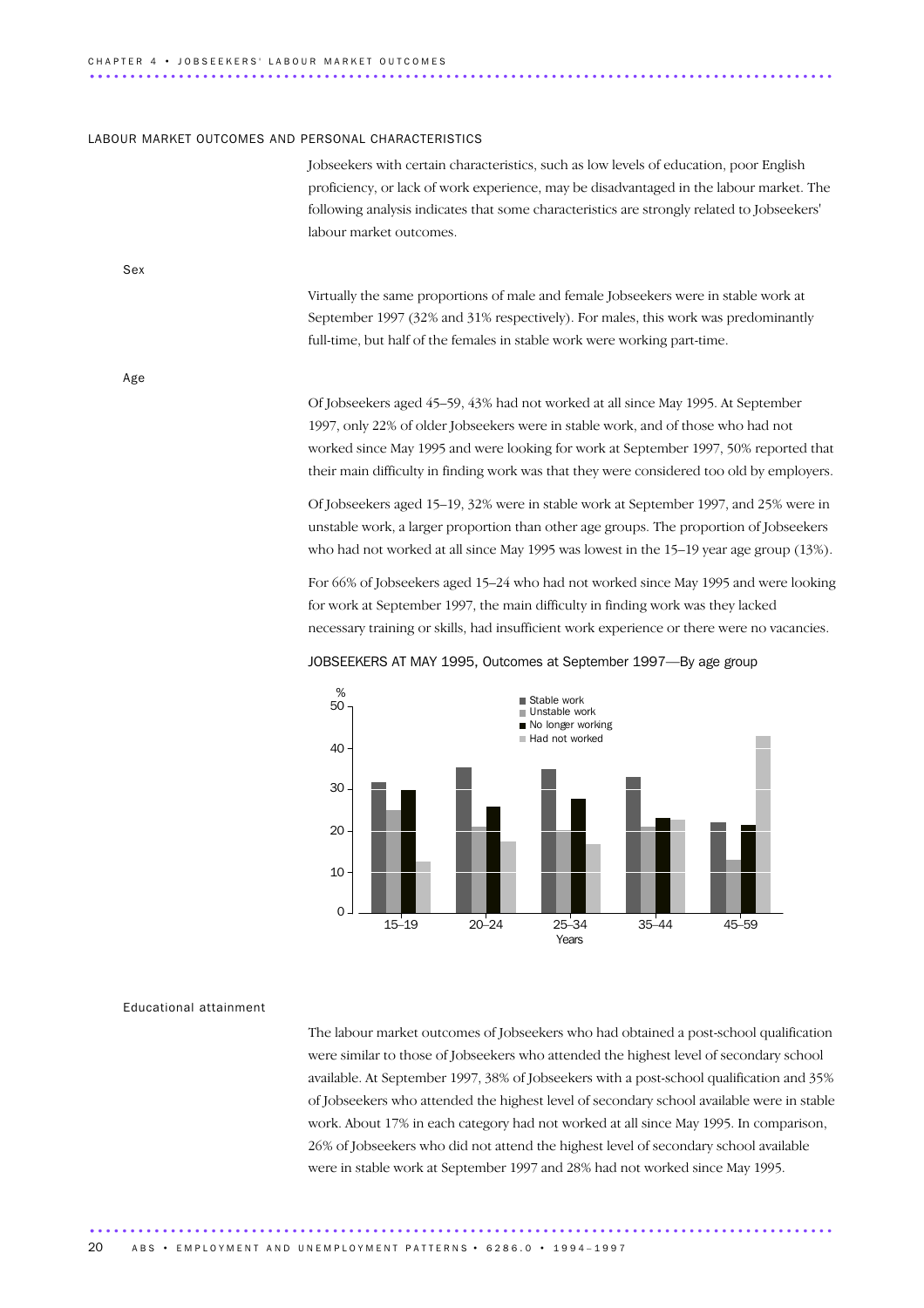### Birthplace

Similar proportions of Jobseekers born in Australia, born in main English-speaking countries, and born in other countries were in stable full-time work at September 1997 (22%–23%). Of Jobseekers born in other than main English-speaking countries, 33% had not worked since May 1995, compared with 20% of other Jobseekers.

### English proficiency

For Jobseekers whose first language was not English, there was a clear relationship between self-reported English proficiency, and labour market outcomes. Of those who reported they did not speak English well, or at all, 61% had not worked since May 1995, almost twice the proportion of those who reported speaking English well or fairly well, and almost three times the proportion who reported speaking English very well.

### LABOUR MARKET OUTCOMES AND AREA OF USUAL RESIDENCE

Section of State

Of Jobseekers living in capital cities, 35% were in stable work at September 1997, a similar proportion to those living in rural areas (32%) but a larger proportion than those living in other urban areas (26%). The proportion of Jobseekers in unstable work was higher in rural areas than capital cities (26% and 18% respectively).

The proportion of Jobseekers who had not worked since May 1995 was highest in major urban areas other than the capital cities (27%) and lowest in rural areas (20%).

### Index of Relative Socio-economic Disadvantage

The Index of Relative Socio-economic Disadvantage is one of the Socio-economic Indexes for Areas (SEIFA) compiled using results from the Census of Population and Housing. This index is an indicator of relative socio-economic disadvantage for geographical areas, based on attributes such as low income, low educational attainment and high unemployment. The following analysis divides the index into quintiles. The lower the quintile, the more low income families there are and the more people with little training and in unskilled occupations. The higher the quintile, the fewer families of low income there are and the fewer people with little training and in unskilled occupations.

A larger proportion of Jobseekers in higher quintiles (relatively less disadvantaged areas) were in stable employment at September 1997. Some 28% of Jobseekers in the fifth quintile were in stable full-time work, compared with 19% of those in the first quintile. The proportion in unstable work was similar across the quintiles. However, larger proportions in lower quintiles had not worked at all. For example, 27% of Jobseekers in the first quintile had not worked by September 1997, compared with 17% of those in the fifth quintile.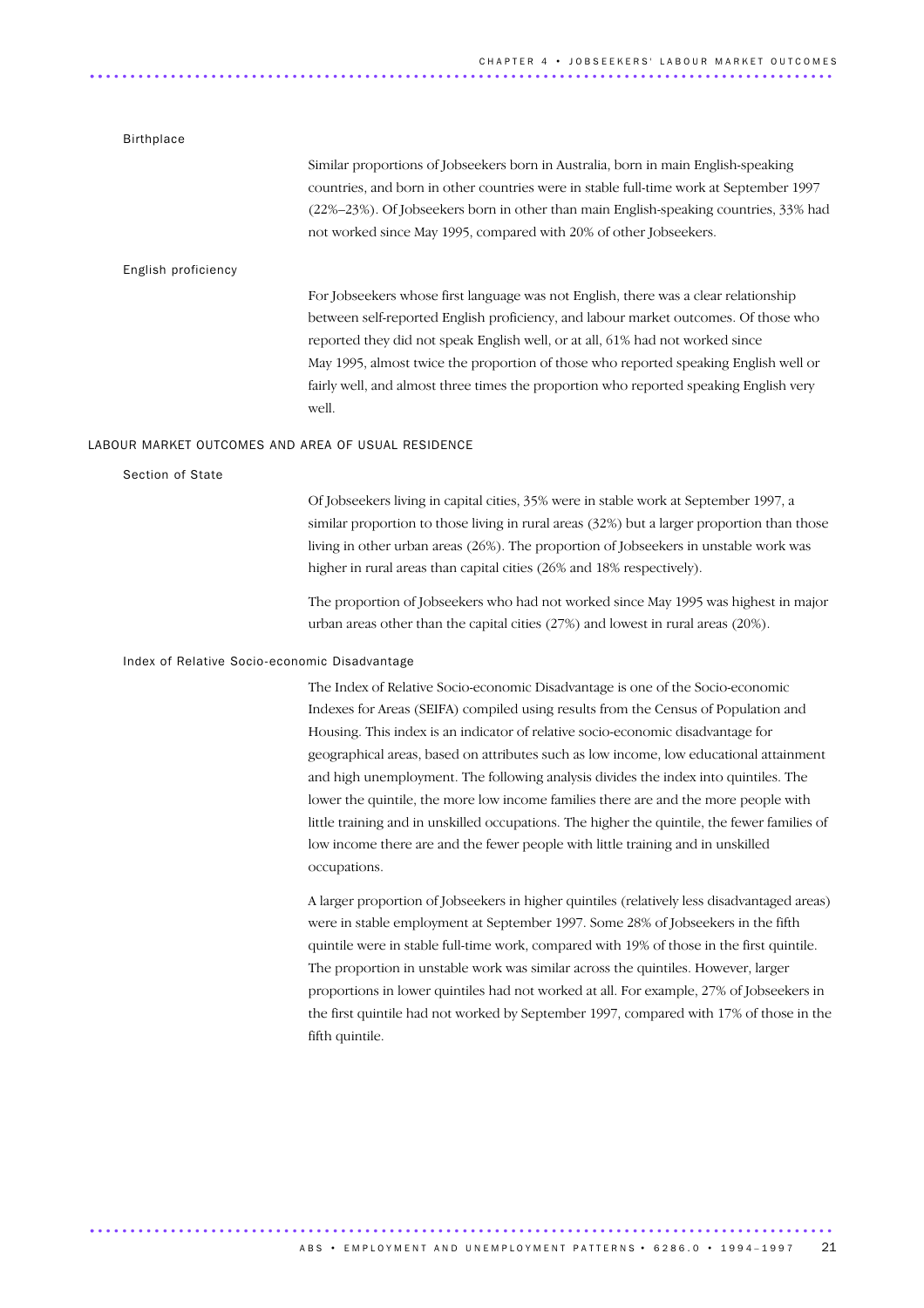

JOBSEEKERS AT MAY 1995, Selected Outcomes at Sep 1997 by SEIFA(a)

(a) Index of Relative Socio-economic Disadvantage

### LABOUR MARKET OUTCOMES AND LABOUR MARKET HISTORY

Whether worked previously

Jobseekers' labour market outcomes were related to their labour market history since first leaving full-time education. About a third of those who had worked part-time only or had worked both full-time and part-time before September 1994 were in stable work at September 1997, compared with a quarter of those who had never previously worked. Over a quarter of those who had never worked, or had worked full-time only, had not worked since May 1995, compared with under one-fifth of those who had worked part-time only or had worked both full-time and part-time.

### Time spent looking for work

Of Jobseekers who, at May 1995, had been looking for work (and not concurrently working) for 12 months or more, 39% had not worked since May 1995, more than double the proportion of those had been looking for work for less than 12 months.

Of Jobseekers who had been looking for work for less than 12 months, 34% were in stable work, compared with 20% of those who had been looking for work for 12 months or more.



### JOBSEEKERS AT MAY 1995, Outcomes at September 1997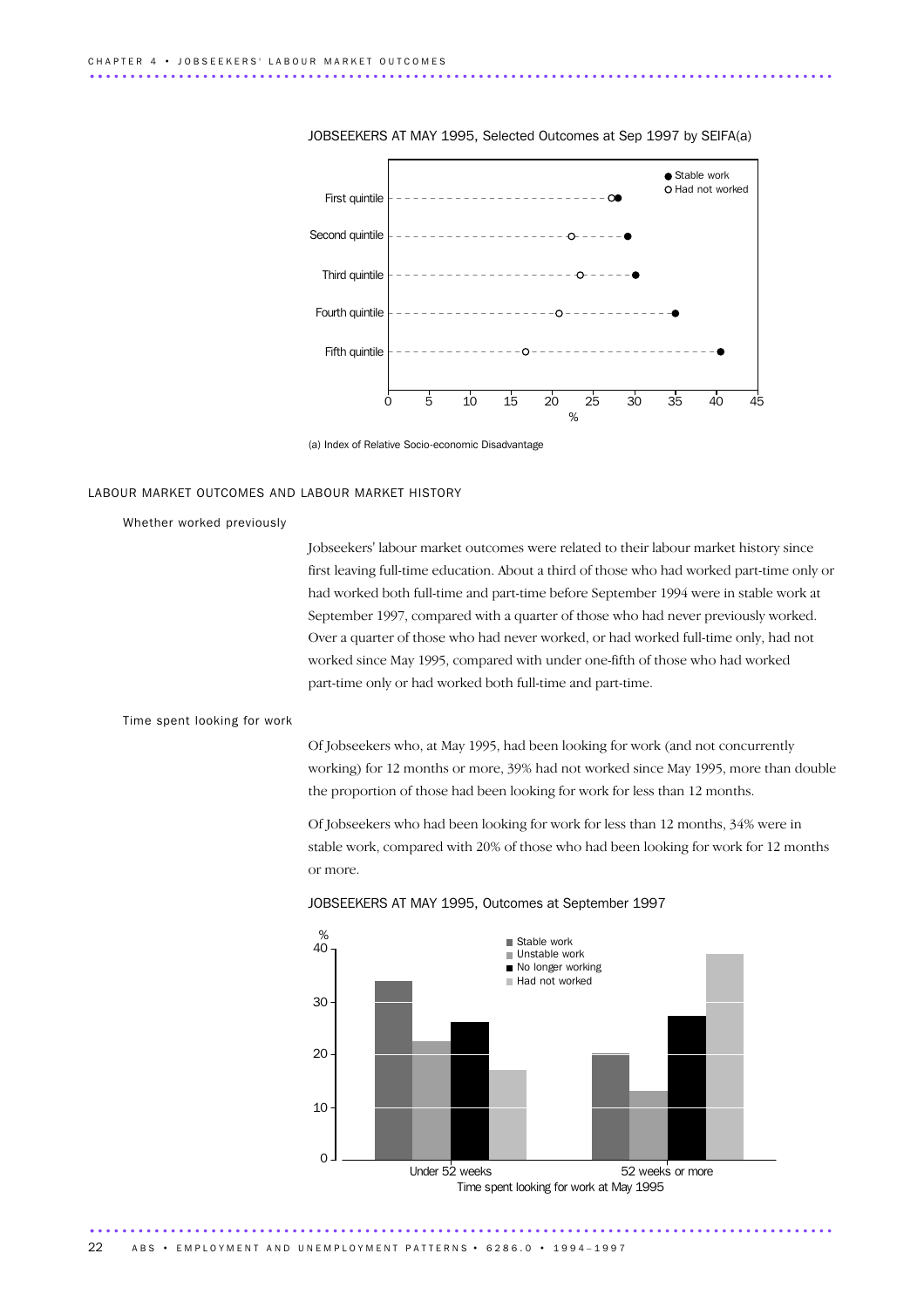### LABOUR MARKET OUTCOMES AND TRAINING

| In-house training                     |                                                                                                                                                                                                                                                                                                                                                                                                                                                                                                                                                                                                                                                                                                                                                                                    |
|---------------------------------------|------------------------------------------------------------------------------------------------------------------------------------------------------------------------------------------------------------------------------------------------------------------------------------------------------------------------------------------------------------------------------------------------------------------------------------------------------------------------------------------------------------------------------------------------------------------------------------------------------------------------------------------------------------------------------------------------------------------------------------------------------------------------------------|
|                                       | Of Jobseekers who were in stable full-time work at September 1997, 48% had<br>participated in an in-house training course, compared with 43% of those in stable<br>part-time work, 34% of those in unstable work, and 23% of those who had worked during<br>the reference period but were no longer working at September 1997.                                                                                                                                                                                                                                                                                                                                                                                                                                                     |
| External training                     |                                                                                                                                                                                                                                                                                                                                                                                                                                                                                                                                                                                                                                                                                                                                                                                    |
|                                       | External training consists mainly of short courses taken to improve job skills. It excludes<br>courses that lead to an educational qualification and that are of one semester or more in<br>duration.                                                                                                                                                                                                                                                                                                                                                                                                                                                                                                                                                                              |
|                                       | Compared with in-house training, lower proportions of Jobseekers participated in<br>external training courses. Similar proportions of Jobseekers in unstable work at<br>September 1997 (35%) and Jobseekers who had worked but were no longer working at<br>September 1997 (34%) had attended external training courses. Smaller proportions of<br>Jobseekers in stable part-time work (29%) and stable full-time work (27%) had<br>participated in an external training course, and a similar proportion of Jobseekers who<br>had not worked at all (28%) had participated in an external training course.<br>Some 23% of Jobseekers participated in an external training course while not working,<br>and just 15% of these reported that the training course resulted in a job. |
| LABOUR MARKET OUTCOMES AND JOB OFFERS |                                                                                                                                                                                                                                                                                                                                                                                                                                                                                                                                                                                                                                                                                                                                                                                    |
|                                       | Of Jobseekers who had not worked, 91% reported that they had not had any job offers,<br>while 7% reported that they had received one job offer.                                                                                                                                                                                                                                                                                                                                                                                                                                                                                                                                                                                                                                    |
|                                       | On average, Jobseekers received 1.5 job offers. Those in unstable work at September                                                                                                                                                                                                                                                                                                                                                                                                                                                                                                                                                                                                                                                                                                |

1997 received the most job offers (2.4 on average). Jobseekers in stable work received 1.7 job offers on average, and those who were no longer working were offered 1.6 jobs on average.

### Stable work Unstable work No longer working Had not worked Labour market outcome at September 1997  $\frac{\%}{100}$  $\overline{O}$ 20 40 60 80 ■ None  $\blacksquare$  One ■ Two Three or more

JOBSEEKERS AT MAY 1995, Number of Job Offers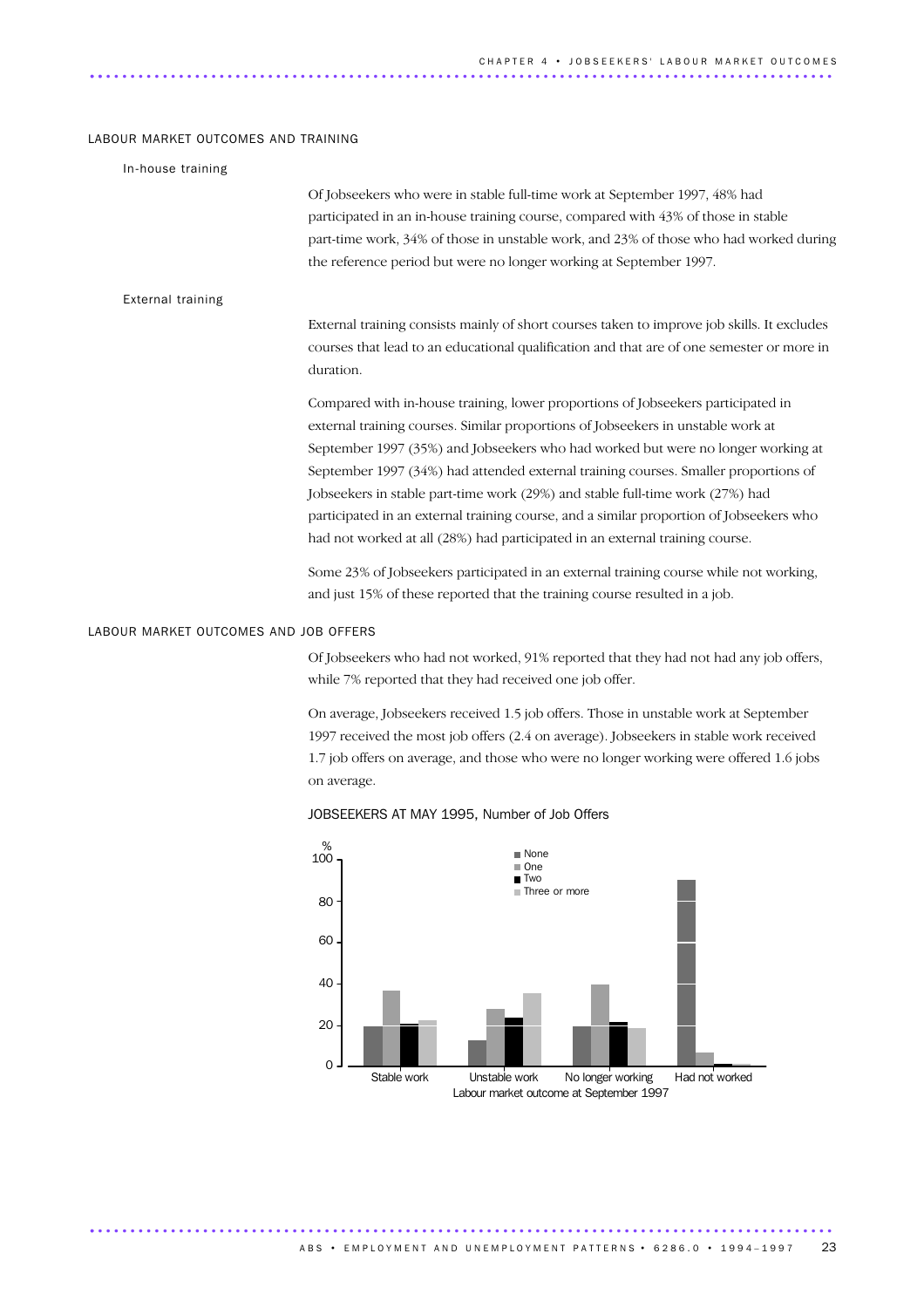#### LABOUR MARKET OUTCOMES AT SEPTEMBER 1997 AND CHANGE FROM 12 MONTHS EARLIER

While it is useful to be able to describe Jobseekers' labour market outcomes at a particular point in time, it is also useful to describe changes over time. The following analysis shows that some labour market outcomes are relatively stable, while others are less so, and Jobseekers in these categories may be more likely to experience future periods of job search, or work in several jobs.

For example, 71% of Jobseekers who were in a stable full-time job at September 1996 were also in this situation a year later. A relatively small proportion (5%) were in a stable part-time job a year later, while 13% were in unstable work. Some 10% of Jobseekers who had a stable full-time job at September 1996 were no longer working at September 1997. Of those no longer working, the majority (77%) were looking for work at September 1997.

Of Jobseekers who were in a stable part-time job at September 1996, 49% were also in a stable part-time job a year later, but substantial proportions were in a stable full-time job (18%) or in unstable work (18%), and 15% were no longer working.

The labour market outcomes at September 1997 of those who were in unstable work a year earlier were diverse, indicating the more precarious nature of this category of work. While 38% had progressed to stable work (either full-time or part-time), 26% were no longer working. Of Jobseekers who were in unstable work at September 1996, 36% were also in the same situation at September 1997.

Of those Jobseekers who had not worked since May 1995 and were looking for work at September 1996, 55% did not find work in the following year, and were still looking for work at September 1997. A further 16% were absent from the labour market at September 1997. The remaining 29% found some work between September 1996 and September 1997.



### JOBSEEKERS AT MAY 1995, Change in Labour Market Outcomes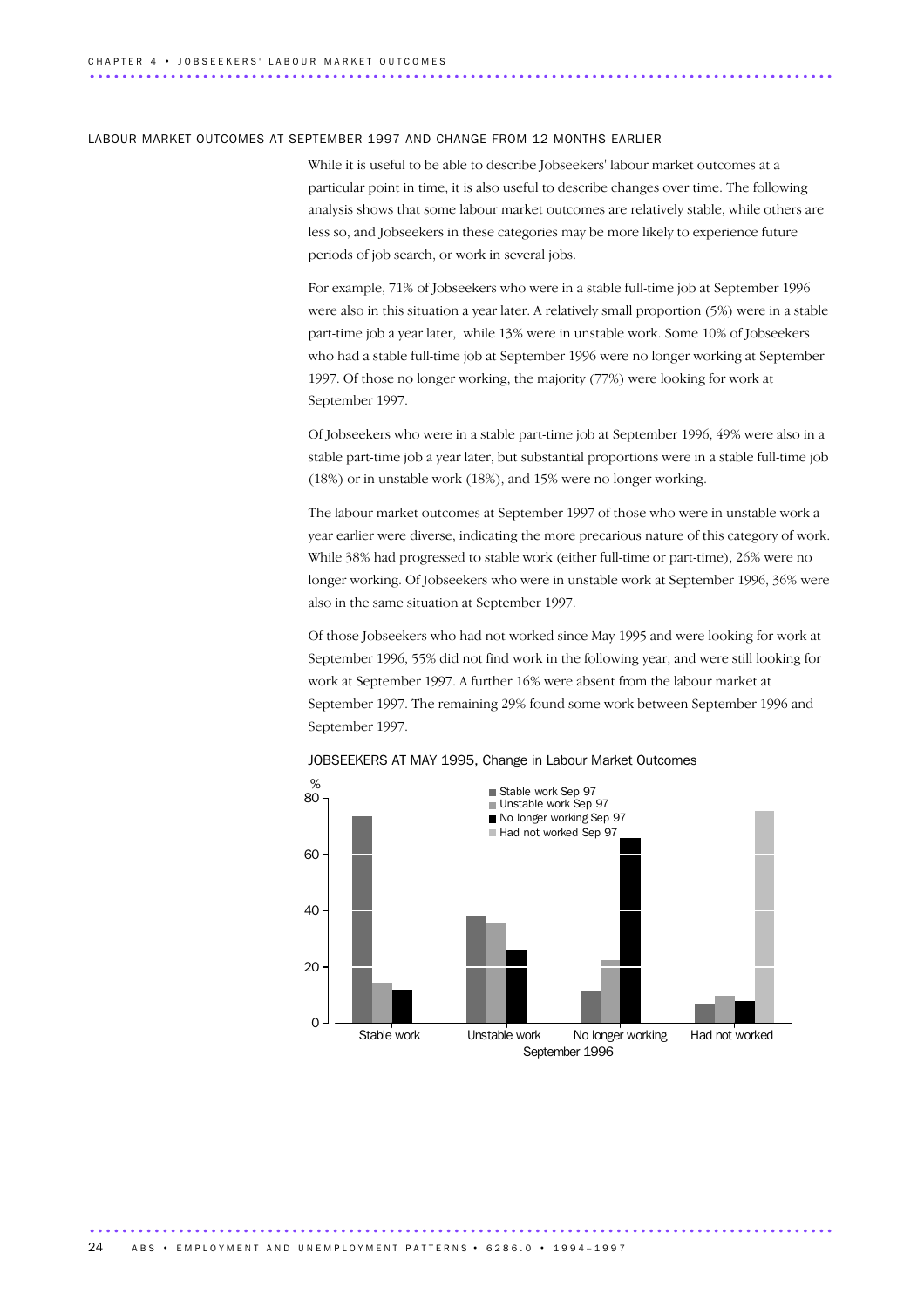# 4.1 JOBSEEKERS AT MAY 1995, Labour Market Outcomes—September 1997 ..........................................................................................

|                                                                     | ENDED IN<br><b>STABLE WORK</b> |        |                              | NO LONGER           | WORKING                                | HAD NOT<br>WORKED   |                                        |       |             |
|---------------------------------------------------------------------|--------------------------------|--------|------------------------------|---------------------|----------------------------------------|---------------------|----------------------------------------|-------|-------------|
|                                                                     | Full-time Part-time            |        | Ended in<br>unstable<br>work | Looking<br>for work | Absent<br>from the<br>labour<br>market | Looking<br>for work | Absent<br>from the<br>labour<br>market |       | Total       |
| Selected characteristics                                            | %                              | %      | %                            | %                   | %                                      | %                   | %                                      | %     | '000        |
|                                                                     |                                |        |                              |                     |                                        |                     |                                        |       |             |
| Sex                                                                 |                                |        |                              |                     |                                        |                     |                                        |       |             |
| <b>Males</b>                                                        | 27.4                           | 4.9    | 20.5                         | 21.7                | 5.1                                    | 12.5                | 7.9                                    |       | 100.0 484.9 |
| Females                                                             | 15.6                           | 15.5   | 19.5                         | 13.7                | 10.6                                   | 10.3                | 14.8                                   |       | 100.0 390.2 |
|                                                                     |                                |        |                              |                     |                                        |                     |                                        |       |             |
| Age group (years) at May 1995<br>$15 - 19$                          | 23.5                           | 8.3    | 25.2                         | 22.6                | 7.7                                    | 8.4                 | 4.3                                    |       | 100.0 146.0 |
| $20 - 24$                                                           | 28.1                           | 7.4    | 21.1                         | 18.5                | 7.4                                    | 9.2                 | 8.3                                    |       | 100.0 160.3 |
| $25 - 34$                                                           | 23.8                           | 11.3   | 20.2                         | 19.0                | 8.9                                    | 9.3                 | 7.5                                    |       | 100.0 216.7 |
| $35 - 44$                                                           | 21.3                           | 11.8   | 21.0                         | 17.1                | 6.0                                    | 12.3                | 10.4                                   |       | 100.0 184.5 |
| 45–59                                                               | 14.0                           | 8.3    | 13.2                         | 13.9                | 7.6                                    | 18.6                | 24.5                                   |       | 100.0 167.6 |
| Section of State at May 1995                                        |                                |        |                              |                     |                                        |                     |                                        |       |             |
| Capital city                                                        | 24.7                           | 10.4   | 17.6                         | 17.0                | 6.7                                    | 12.1                | 11.5                                   |       | 100.0 468.9 |
| Balance of major urban area                                         | 15.8                           | 9.3    | 22.1                         | 21.6                | $*3.8$                                 | 13.5                | 13.9                                   | 100.0 | 50.1        |
| Other urban area                                                    | 18.0                           | 8.3    | 21.3                         | 21.5                | 10.1                                   | 10.3                | 10.6                                   |       | 100.0 233.7 |
| Rural area                                                          | 22.8                           | 9.0    | 26.4                         | 14.8                | 7.5                                    | 10.8                | 8.8                                    |       | 100.0 122.5 |
| <b>State or Territory of usual residence</b>                        |                                |        |                              |                     |                                        |                     |                                        |       |             |
| at May 1995                                                         |                                |        |                              |                     |                                        |                     |                                        |       |             |
| <b>New South Wales</b>                                              | 21.6                           | 7.4    | 18.4                         | 19.0                | 6.7                                    | 14.9                | 12.1                                   |       | 100.0 269.8 |
| Victoria                                                            | 24.6                           | 9.3    | 19.2                         | 15.3                | 6.6                                    | 12.6                | 12.5                                   |       | 100.0 229.5 |
| Queensland                                                          | 20.1                           | 10.4   | 23.6                         | 19.3                | 9.5                                    | 7.6                 | 9.5                                    |       | 100.0 161.3 |
| South Australia                                                     | 20.5                           | 12.2   | 20.2                         | 19.9                | 6.5                                    | 11.2                | 9.6                                    | 100.0 | 90.0        |
| Western Australia                                                   | 23.7                           | 15.1   | 19.7                         | 16.7                | 9.8                                    | 6.3                 | 8.6                                    | 100.0 | 73.2        |
| Tasmania                                                            | 19.1                           | $*8.1$ | 20.9                         | 25.2                | $*8.3$                                 | $*9.1$              | $*9.2$                                 | 100.0 | 33.2        |
| Northern Territory                                                  | $*29.7$                        | $*6.3$ | $*19.0$                      | $*11.3$             | $*15.3$                                | $*8.4$              | $*10.0$                                | 100.0 | 5.3         |
| <b>Australian Capital Territory</b>                                 | $*20.5$                        | $*8.0$ | $*26.2$                      | $*15.6$             | $*7.4$                                 | $*12.4$             | $*9.8$                                 | 100.0 | 12.7        |
| <b>Index of Relative Socio-economic</b><br>Disadvantage at May 1995 |                                |        |                              |                     |                                        |                     |                                        |       |             |
| First quintile                                                      | 19.0                           | 9.1    | 20.1                         | 18.0                | 6.7                                    | 13.8                | 13.4                                   |       | 100.0 199.9 |
| Second quintile                                                     | 18.6                           | 10.5   | 21.0                         | 18.8                | 8.7                                    | 11.2                | 11.1                                   |       | 100.0 249.1 |
| Third quintile                                                      | 23.1                           | 7.1    | 18.6                         | 20.5                | 7.3                                    | 13.2                | 10.2                                   |       | 100.0 151.0 |
| Fourth quintile                                                     | 26.6                           | 8.4    | 18.6                         | 17.5                | 8.1                                    | 9.7                 | 11.1                                   |       | 100.0 143.1 |
| Fifth quintile                                                      | 27.6                           | 12.9   | 21.4                         | 15.1                | 6.2                                    | 8.7                 | 8.0                                    |       | 100.0 132.0 |
| <b>Total</b>                                                        | 22.1                           | 9.6    | 20.0                         | 18.1                | 7.5                                    | 11.5                | 11.0                                   |       | 100.0 875.1 |
|                                                                     |                                |        |                              |                     |                                        |                     |                                        |       |             |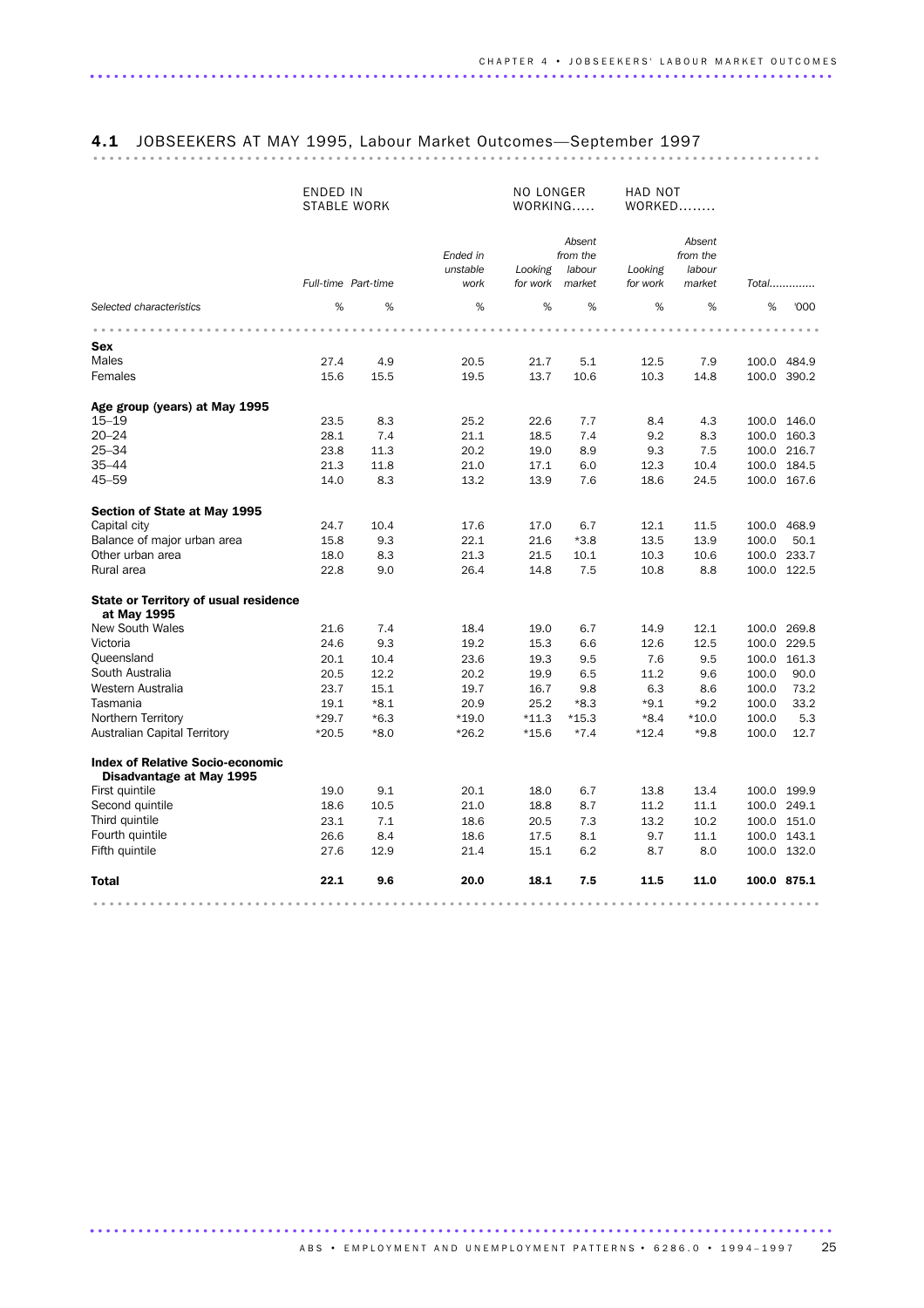### 4.1 JOBSEEKERS AT MAY 1995, Labour Market Outcomes—September 1997 *continued* ..........................................................................................

|                                                    | <b>ENDED IN</b><br><b>STABLE WORK</b> |                     |                              | NO LONGER<br>WORKING |                                        | HAD NOT<br>WORKED   |                                        |       |             |
|----------------------------------------------------|---------------------------------------|---------------------|------------------------------|----------------------|----------------------------------------|---------------------|----------------------------------------|-------|-------------|
|                                                    |                                       | Full-time Part-time | Ended in<br>unstable<br>work | Looking<br>for work  | Absent<br>from the<br>labour<br>market | Looking<br>for work | Absent<br>from the<br>labour<br>market |       | $Total$     |
| Selected characteristics                           | %                                     | %                   | %                            | %                    | %                                      | %                   | %                                      | %     | '000        |
|                                                    |                                       |                     |                              |                      |                                        |                     |                                        |       |             |
| <b>Birthplace</b>                                  |                                       |                     |                              |                      |                                        |                     |                                        |       |             |
| Born in Australia                                  | 21.9                                  | 10.0                | 20.9                         | 19.1                 | 8.0                                    | 10.2                | 9.9                                    |       | 100.0 635.8 |
| Born outside Australia                             | 22.9                                  | 8.5                 | 17.7                         | 15.5                 | 6.3                                    | 15.1                | 14.0                                   | 100.0 | 239.3       |
| Main English-speaking country                      | 23.3                                  | 11.1                | 21.2                         | 16.8                 | 7.8                                    | 9.9                 | 10.0                                   | 100.0 | 77.0        |
| Other country                                      | 22.7                                  | 7.3                 | 16.0                         | 15.0                 | 5.6                                    | 17.6                | 15.9                                   | 100.0 | 162.3       |
| <b>Educational attainment at</b><br>September 1995 |                                       |                     |                              |                      |                                        |                     |                                        |       |             |
| Post-school qualifications obtained                | 27.5                                  | 10.4                | 20.9                         | 15.4                 | 8.0                                    | 9.2                 | 8.7                                    |       | 100.0 297.2 |
| No post-school qualifications obtained             | 19.4                                  | 9.2                 | 19.6                         | 19.5                 | 7.3                                    | 12.8                | 12.2                                   |       | 100.0 577.9 |
| Attended the highest level of                      |                                       |                     |                              |                      |                                        |                     |                                        |       |             |
| secondary school available                         | 26.2                                  | 8.6                 | 22.3                         | 17.8                 | 8.3                                    | 9.3                 | 7.7                                    | 100.0 | 166.2       |
| Did not attend the highest level of                |                                       |                     |                              |                      |                                        |                     |                                        |       |             |
| secondary school available                         | 16.7                                  | 9.4                 | 18.5                         | 20.3                 | 6.9                                    | 14.2                | 14.0                                   | 100.0 | 411.7       |
| Still at school                                    | $*25.0$                               | $*21.6$             | $*23.0$                      | $*12.1$              |                                        | $*12.8$             | $*5.5$                                 | 100.0 | 9.2         |
| English proficiency at<br>September 1995           |                                       |                     |                              |                      |                                        |                     |                                        |       |             |
| English first language                             | 21.8                                  | 10.2                | 21.1                         | 19.0                 | 7.9                                    | 10.2                | 9.8                                    | 100.0 | 694.7       |
| English not first language                         | 23.3                                  | 7.3                 | 15.9                         | 15.0                 | 6.3                                    | 16.6                | 15.6                                   | 100.0 | 180.4       |
| Speaks English-                                    |                                       |                     |                              |                      |                                        |                     |                                        |       |             |
| Very well                                          | 29.1                                  | 8.9                 | 18.4                         | 14.5                 | 7.8                                    | 11.4                | 9.9                                    | 100.0 | 71.4        |
| Well                                               | 23.9                                  | $*8.7$              | 16.7                         | 15.0                 | $*3.8$                                 | 15.6                | 16.3                                   | 100.0 | 39.1        |
| Fairly well                                        | 22.0                                  | $*5.7$              | 14.0                         | 21.2                 | $*6.7$                                 | 16.7                | 13.7                                   | 100.0 | 39.6        |
| Not well/not at all                                | $*10.7$                               | $*3.8$              | $*11.3$                      | $*7.9$               | $*5.8$                                 | 30.1                | 30.5                                   | 100.0 | 30.2        |
| <b>Total</b>                                       | 22.1                                  | 9.6                 | 20.0                         | 18.1                 | 7.5                                    | 11.5                | 11.0                                   |       | 100.0 875.1 |
|                                                    |                                       |                     |                              |                      |                                        |                     |                                        |       |             |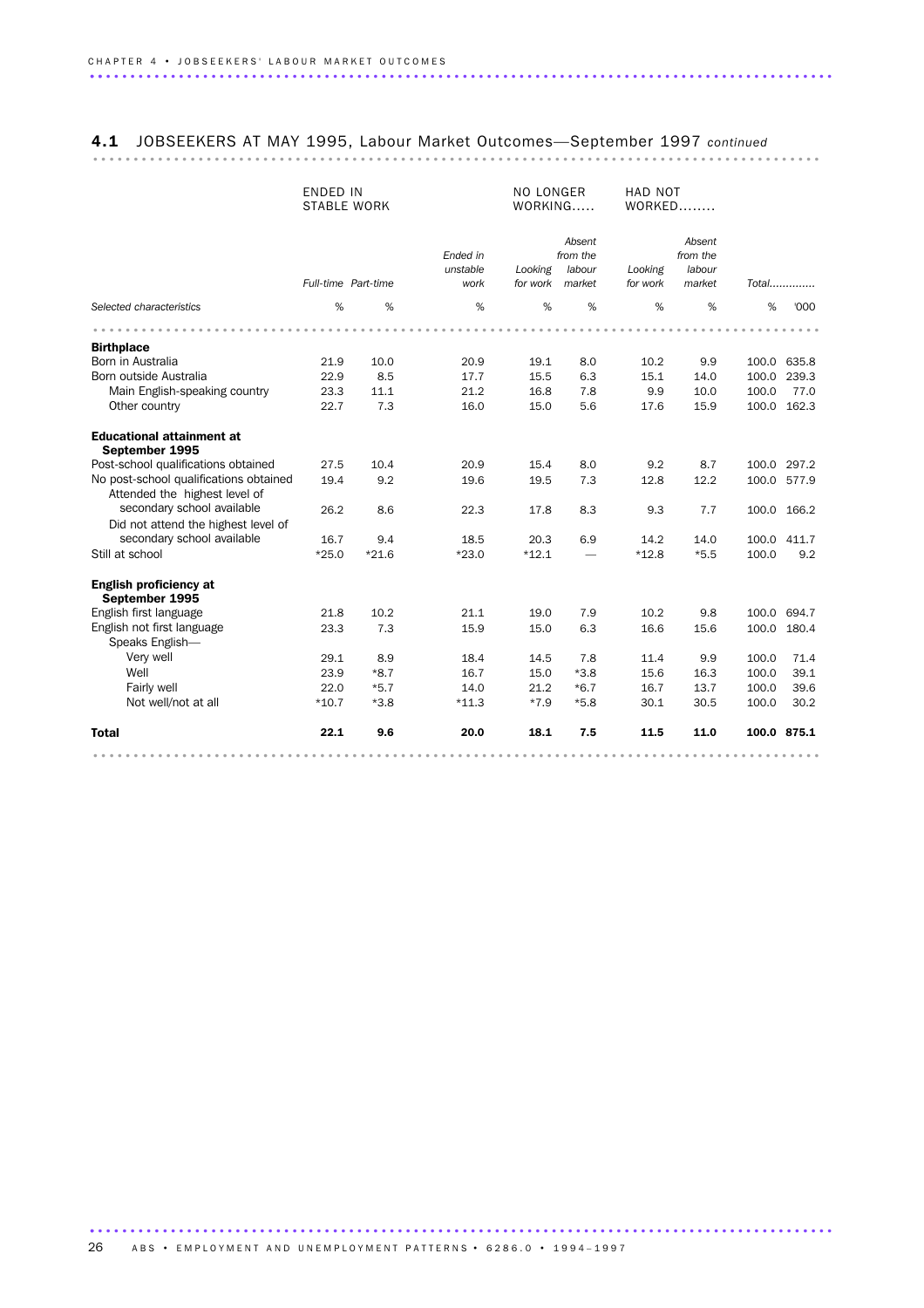# 4.2 JOBSEEKERS AT MAY 1995, Outcomes at September 1997 and Labour Market History .........................................................................................

|                                                      |      | <b>ENDED IN</b><br><b>STABLE WORK</b> |                              |         | NO LONGER<br>WORKING                            |                     | HAD NOT<br>WORKED                      |       |                     |
|------------------------------------------------------|------|---------------------------------------|------------------------------|---------|-------------------------------------------------|---------------------|----------------------------------------|-------|---------------------|
|                                                      |      | Full-time Part-time                   | Ended in<br>unstable<br>work | Looking | Absent<br>from the<br>labour<br>for work market | Looking<br>for work | Absent<br>from the<br>labour<br>market |       | $Total$ <sub></sub> |
| Labour market history                                | %    | %                                     | %                            | %       | %                                               | %                   | %                                      | %     | '000                |
|                                                      |      |                                       |                              |         |                                                 |                     |                                        |       |                     |
| <b>Employment history (before</b><br>September 1994) |      |                                       |                              |         |                                                 |                     |                                        |       |                     |
| Worked full-time only                                | 22.9 | 8.1                                   | 17.4                         | 18.6    | 6.1                                             | 14.2                | 12.6                                   | 100.0 | 380.8               |
| Worked part-time only                                | 23.0 | 11.9                                  | 21.3                         | 17.7    | 9.4                                             | 8.2                 | 8.4                                    | 100.0 | 104.4               |
| Worked both full-time and                            |      |                                       |                              |         |                                                 |                     |                                        |       |                     |
| part-time                                            | 22.3 | 12.0                                  | 23.1                         | 16.4    | 10.1                                            | 7.2                 | 9.0                                    | 100.0 | 270.9               |
| Never worked                                         | 18.6 | 6.8                                   | 20.4                         | 21.0    | 4.8                                             | 15.4                | 12.9                                   | 100.0 | 118.2               |
| Time spent looking for work<br>(only) at May 1995    |      |                                       |                              |         |                                                 |                     |                                        |       |                     |
| Not applicable                                       | 24.5 | 14.0                                  | 22.1                         | 13.9    | 9.5                                             | 4.6                 | 11.3                                   | 100.0 | 250.5               |
| Under 52 weeks                                       | 25.2 | 8.9                                   | 22.6                         | 18.8    | 7.4                                             | 8.9                 | 8.2                                    | 100.0 | 398.4               |
| 52 weeks or more                                     | 14.2 | 6.1                                   | 13.2                         | 21.6    | 5.7                                             | 23.7                | 15.5                                   | 100.0 | 226.2               |
| <b>Total</b>                                         | 22.1 | 9.6                                   | 20.0                         | 18.1    | 7.5                                             | 11.5                | 11.0                                   | 100.0 | 875.1               |
|                                                      |      |                                       |                              |         |                                                 |                     |                                        |       |                     |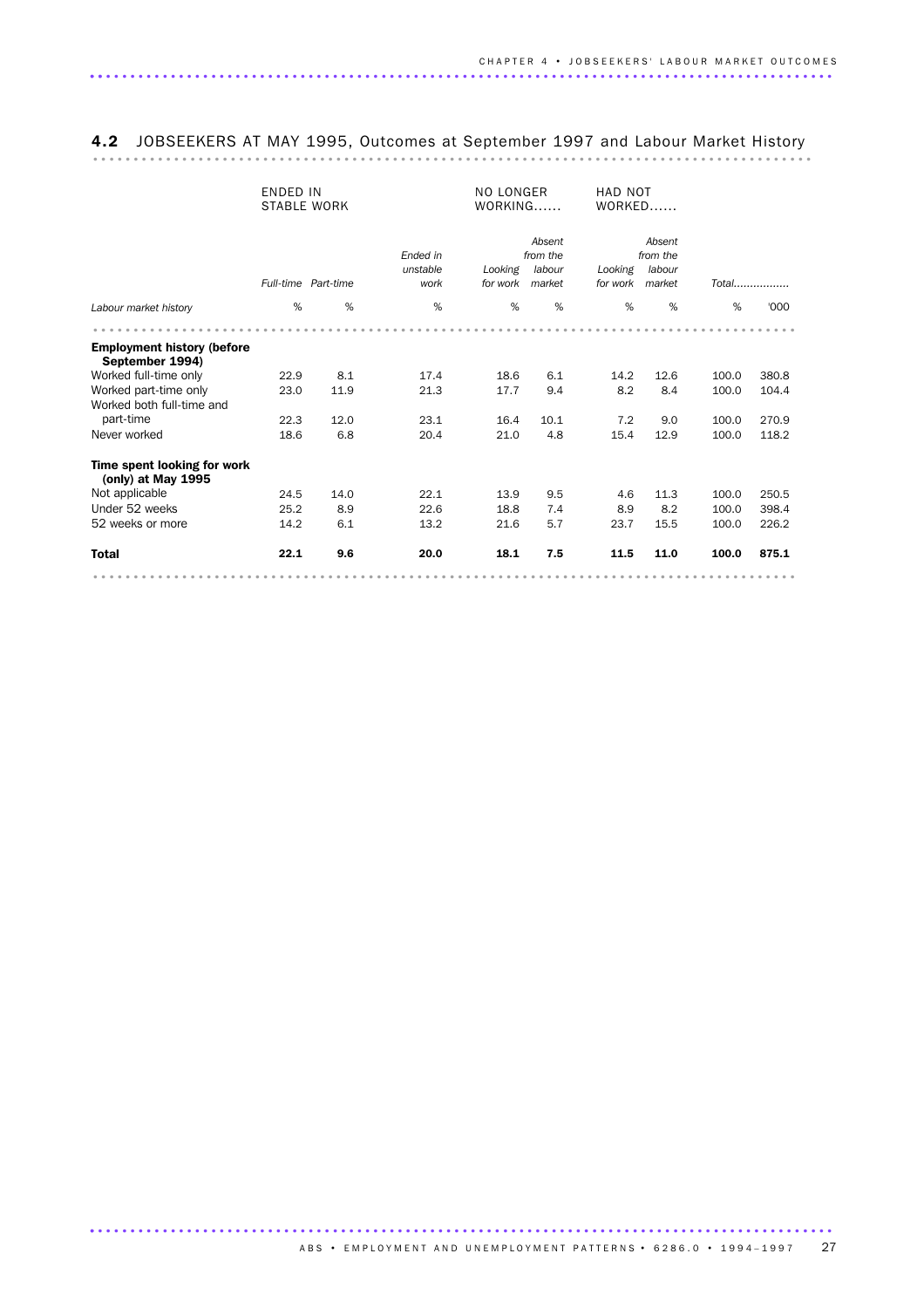# 4.3 JOBSEEKERS AT MAY 1995, Labour Market Outcomes—Sep 1996 and Sep 1997 ......................................................................................

|                               | Ended in stable     |        |            |                   |          |                             |                      |       |
|-------------------------------|---------------------|--------|------------|-------------------|----------|-----------------------------|----------------------|-------|
|                               | work                |        |            | No longer working |          | Had not worked              |                      |       |
|                               |                     |        |            |                   | Absent   |                             | Absent               |       |
|                               |                     |        | Ended in   |                   | from the |                             | from the             |       |
| Labour market outcome at      |                     |        | unstable   | Looking           | labour   | Looking                     | labour               |       |
| September 1996                | Full-time Part-time |        | work       | for work          | market   | for work                    | market               | Total |
|                               |                     |        | .          |                   |          |                             |                      |       |
|                               |                     |        | NUMBER     |                   |          |                             |                      |       |
|                               | '000                | '000   | '000       | '000              | '000     | '000                        | '000                 | '000  |
| <b>Ended in stable work</b>   |                     |        |            |                   |          |                             |                      |       |
| Full-time                     | 105.3               | 7.7    | 19.4       | 11.8              | $*3.6$   | $\ddotsc$                   | $\ddotsc$            | 147.9 |
| Part-time                     | 11.7                | 30.9   | 11.1       | $*3.3$            | 6.5      | $\ddotsc$                   | $\ddot{\phantom{0}}$ | 63.5  |
| Ended in unstable work        | 50.8                | 31.6   | 77.3       | 42.4              | 12.6     | $\ddot{\phantom{0}}$        | $\ddot{\phantom{0}}$ | 214.7 |
| No longer working             |                     |        |            |                   |          |                             |                      |       |
| Looking for work              | 10.5                | 5.1    | 36.2       | 72.3              | 14.2     | $\ddot{\phantom{0}}$        | $\ddot{\phantom{0}}$ | 138.4 |
| Absent from the labour market | $*3.6$              | $*2.6$ | 6.2        | 13.4              | 24.5     | $\ddotsc$                   | $\ddot{\phantom{0}}$ | 50.3  |
| Had not worked                |                     |        |            |                   |          |                             |                      |       |
| Looking for work              | 9.2                 | $*3.0$ | 19.8       | 13.3              | $*1.9$   | 88.0                        | 24.9                 | 160.1 |
| Absent from the labour market | $*2.6$              | $*3.2$ | 5.3        | $*2.2$            | $*2.7$   | 13.0                        | 71.3                 | 100.3 |
| Total                         | 193.7               | 84.1   | 175.4      | 158.7             | 66.0     | 101.0                       | 96.2                 | 875.1 |
|                               |                     |        | PROPORTION |                   |          |                             |                      |       |
|                               |                     |        |            |                   |          |                             |                      |       |
|                               | %                   | %      | %          | %                 | %        | %                           | %                    | %     |
| <b>Ended in stable work</b>   |                     |        |            |                   |          |                             |                      |       |
| Full-time                     | 71.2                | 5.2    | 13.1       | 8.0               | $*2.4$   | $\ddot{\phantom{0}}$        | $\ddotsc$            | 100.0 |
| Part-time                     | 18.5                | 48.6   | 17.6       | $*5.1$            | 10.2     | $\ddot{\phantom{0}}$        | $\ddot{\phantom{0}}$ | 100.0 |
| Ended in unstable work        | 23.6                | 14.7   | 36.0       | 19.8              | 5.9      | $\ddot{\phantom{0}}$        | $\ddot{\phantom{0}}$ | 100.0 |
| No longer working             |                     |        |            |                   |          |                             |                      |       |
| Looking for work              | 7.6                 | 3.7    | 26.2       | 52.3              | 10.3     | $\mathcal{L}^{\mathcal{L}}$ | $\ddot{\phantom{0}}$ | 100.0 |
| Absent from the labour market | $*7.1$              | $*5.3$ | 12.4       | 26.6              | 48.7     | $\ddot{\phantom{0}}$        | $\ddotsc$            | 100.0 |
|                               |                     |        |            |                   |          |                             |                      |       |
| Had not worked                |                     |        |            |                   |          |                             |                      |       |
| Looking for work              | 5.8                 | $*1.8$ | 12.3       | 8.3               | $*1.2$   | 55.0                        | 15.6                 | 100.0 |
| Absent from the labour market | $*2.6$              | $*3.2$ | 5.3        | $*2.2$            | $*2.7$   | 12.9                        | 71.1                 | 100.0 |
| <b>Total</b>                  | 22.1                | 9.6    | 20.0       | 18.1              | 7.5      | 11.5                        | 11.0                 | 100.0 |
|                               |                     |        |            |                   |          |                             |                      |       |

### LABOUR MARKET OUTCOME AT SEPTEMBER 1997.........................

28 ABS • EMPLOYMENT AND UNEMPLOYMENT PATTERNS • 6286.0 • 1994-1997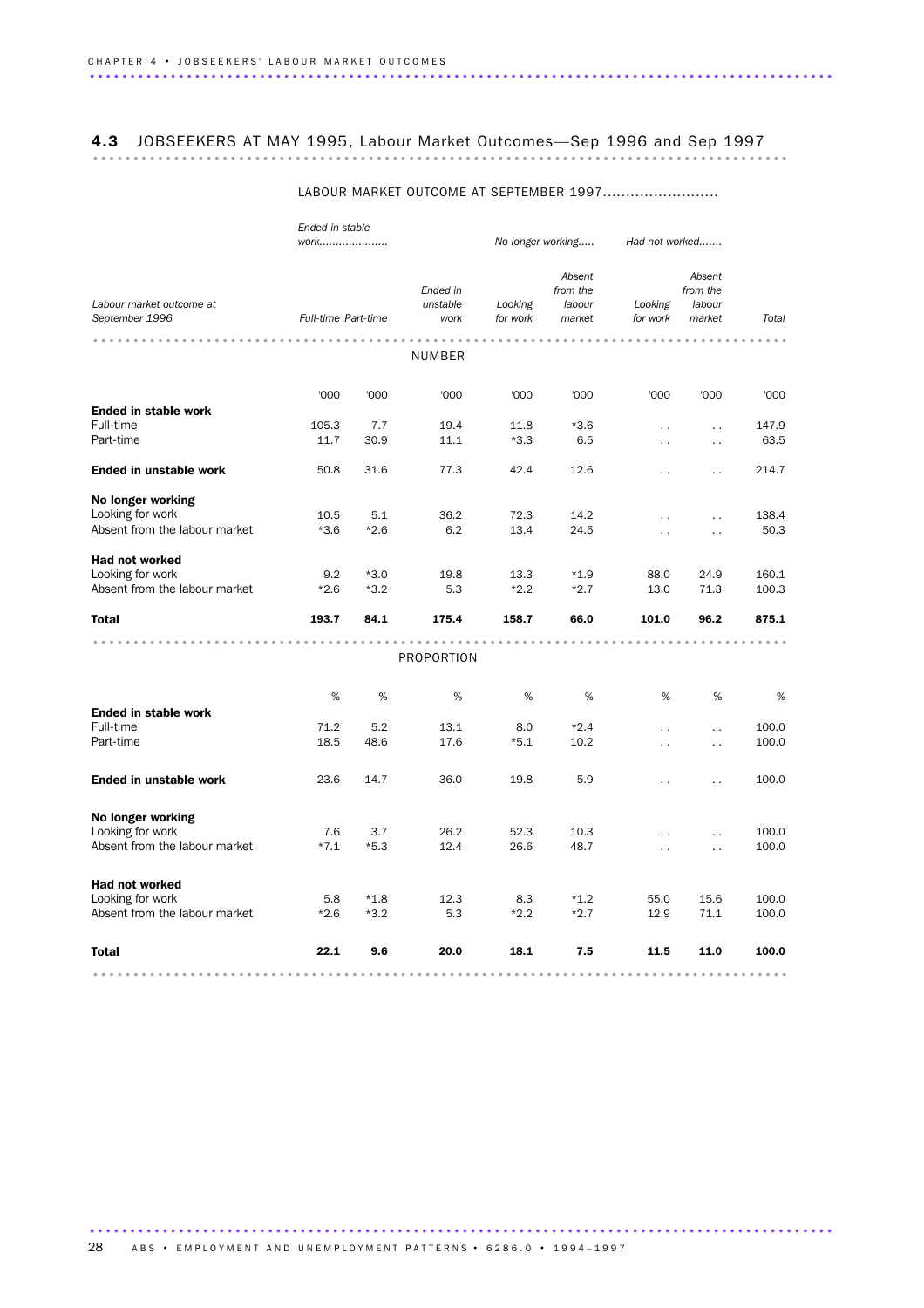### CHAPTER 5 CHARACTERISTICS OF JOBS .....................

This chapter focuses on Jobseekers who were working at September 1997, in particular on the characteristics of the jobs that they held, and on changes in the jobs held between September 1996 and September 1997.

### CHARACTERISTICS OF MAIN JOB

If a person had more than one job at September 1997, their main job was identified as that in which the greatest number of hours were usually worked per week.

Stable/unstable jobs

Of the 453,000 Jobseekers who were working at September 1997, 61% were in stable jobs (jobs held which had lasted for six months or more and in which the jobholder was not concurrently looking for other work). In comparison, of the 8,273,000 people in the general population who were working at September 1997, 83% were in stable jobs.

### Hours worked

Of Jobseekers working at September 1997, 62% were working full-time (35 hours or more per week) compared with 72% of the general population.

Of Jobseekers who were in stable jobs, 70% worked full-time compared with 74% of the general population. A smaller proportion of Jobseekers in unstable jobs were in full-time work compared with the general population (49% and 63% respectively).

Compared with workers in the general population:

- a smaller proportion of Jobseekers worked 40 hours or more per week; and
- a higher proportion of Jobseekers worked less than 25 hours per week.

USUAL WEEKLY HOURS WORKED IN MAIN JOB AT SEPTEMBER 1997

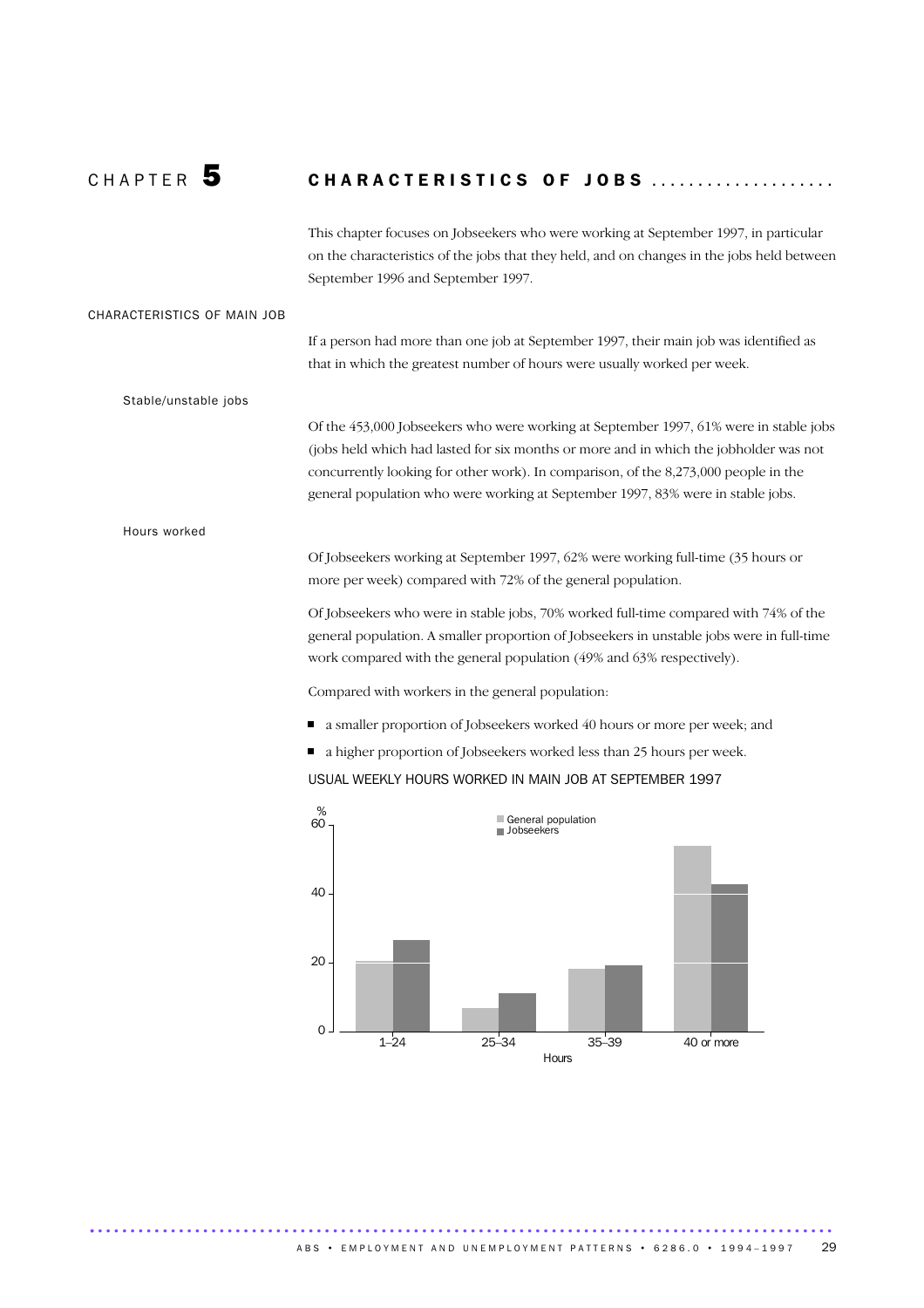#### EMPLOYMENT CHARACTERISTICS

At September 1997, 86% of Jobseekers who were working were wage and salary earners compared with 79% of the general population.

Permanent/casual status

At September 1997, 56% of Jobseekers who were wage and salary earners had permanent jobs compared with 76% of wage and salary earners in the general population.

Usual weekly earnings

Of Jobseekers who were working at September 1997, 63% earned less than \$480 per week compared with 37% of the general population. Similar proportions, 23% of Jobseekers and 24% of the general population, earned between \$480 and \$639 per week. Only 13% of Jobseekers earned more than \$640 per week compared with 39% of the general population.



JOBSEEKERS AT MAY 1995 WHO WERE WORKING AT SEPTEMBER 1997

Industry

More Jobseekers' main jobs were in Manufacturing (16%) and Retail trade (14%) than in other industries. This is comparable with the general population, where 14% of the main jobs were in Manufacturing and 13% were in Retail trade.

Occupation

The main types of jobs held by Jobseekers were Intermediate clerical, sales and service workers (21%) and Labourers and related workers (21%).

Larger proportions of Jobseekers in stable jobs were working in less skilled occupations than the general population. A small proportion of Jobseekers in stable jobs were Managers and administrators (3%), compared with the general population (8%). Some 10% of Jobseekers were working in stable jobs as Professionals, compared with 19% of the general population. However, larger proportions of Jobseekers in stable jobs were working as Intermediate clerical, sales and service workers (23% compared with 16% of the general population) and Labourers and related workers (16% compared with 9% of the general population).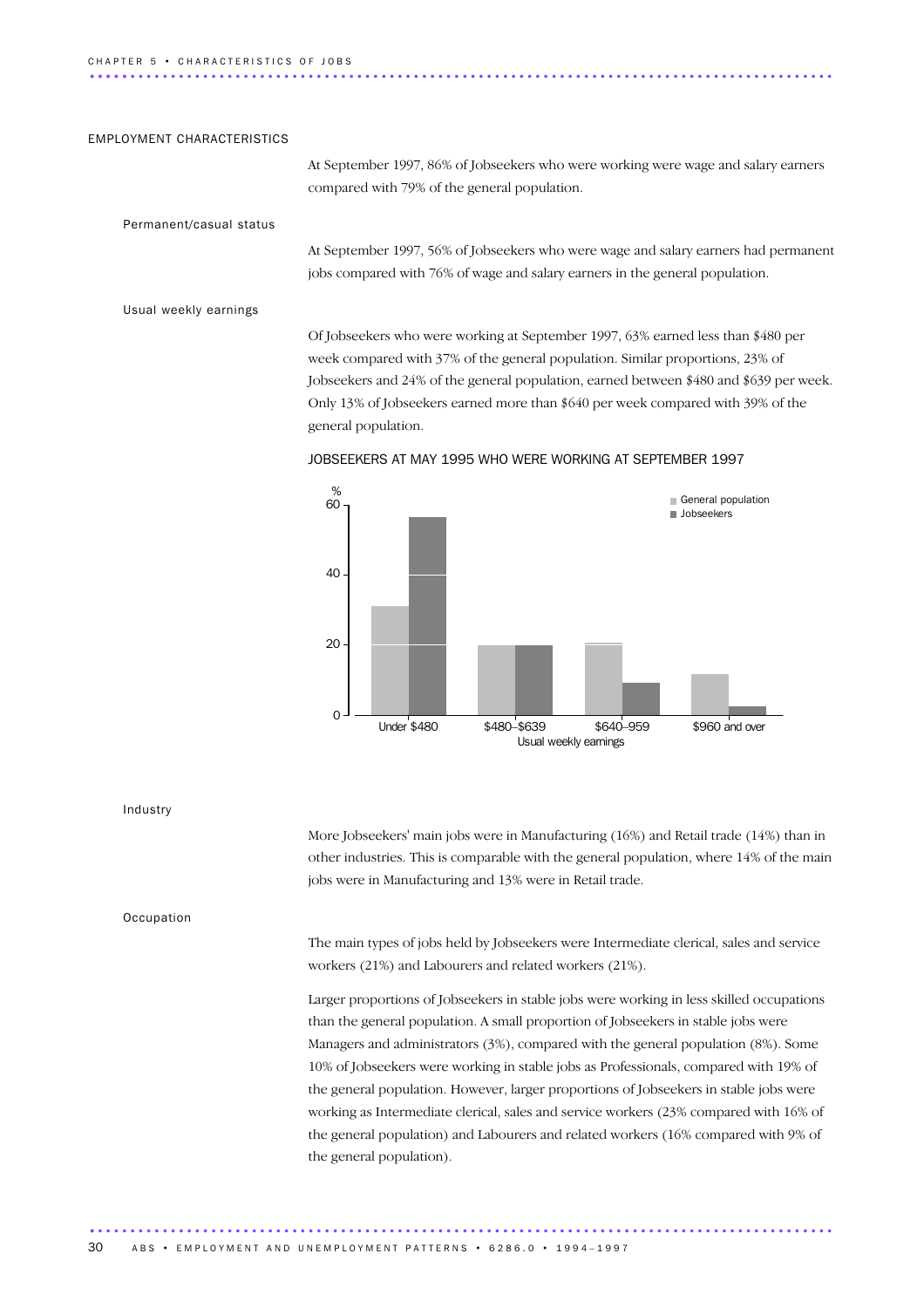### Preferred occupation

Of Jobseekers who were working at September 1997, 62% were in their preferred occupation (where this was nominated).

Of Jobseekers who were in stable jobs, 68% were in their preferred occupation compared with 53% of those in unstable jobs.

### JOB CHANGES

This section looks at transitions into and out of work between September 1996 and September 1997, and then focuses on the characteristics and types of jobs held at these two points in time.

Between September 1996 and September 1997 the number of Jobseekers working increased from 426,000 to 453,200. While the number working increased by only 27,200, 187,500 Jobseekers had made a transition into or out of work. Of those who were not working at September 1996, 24% were working a year later.

Of Jobseekers who were working at September 1996, 19% were not working a year later, 56% were still working in the same job, and 25% were still working but in a different job.





### Full-time/part-time status

Of Jobseekers who were working full-time at September 1996, 73% were working full-time a year later, and 57% were working full-time in the same job.

Of those working part-time at September 1996, 58% were working part-time a year later, and 40% were working part-time in the same job.

Of Jobseekers who had been working full-time, 5% moved to part-time work in the same job and 8% moved from part-time to full-time work in the same job.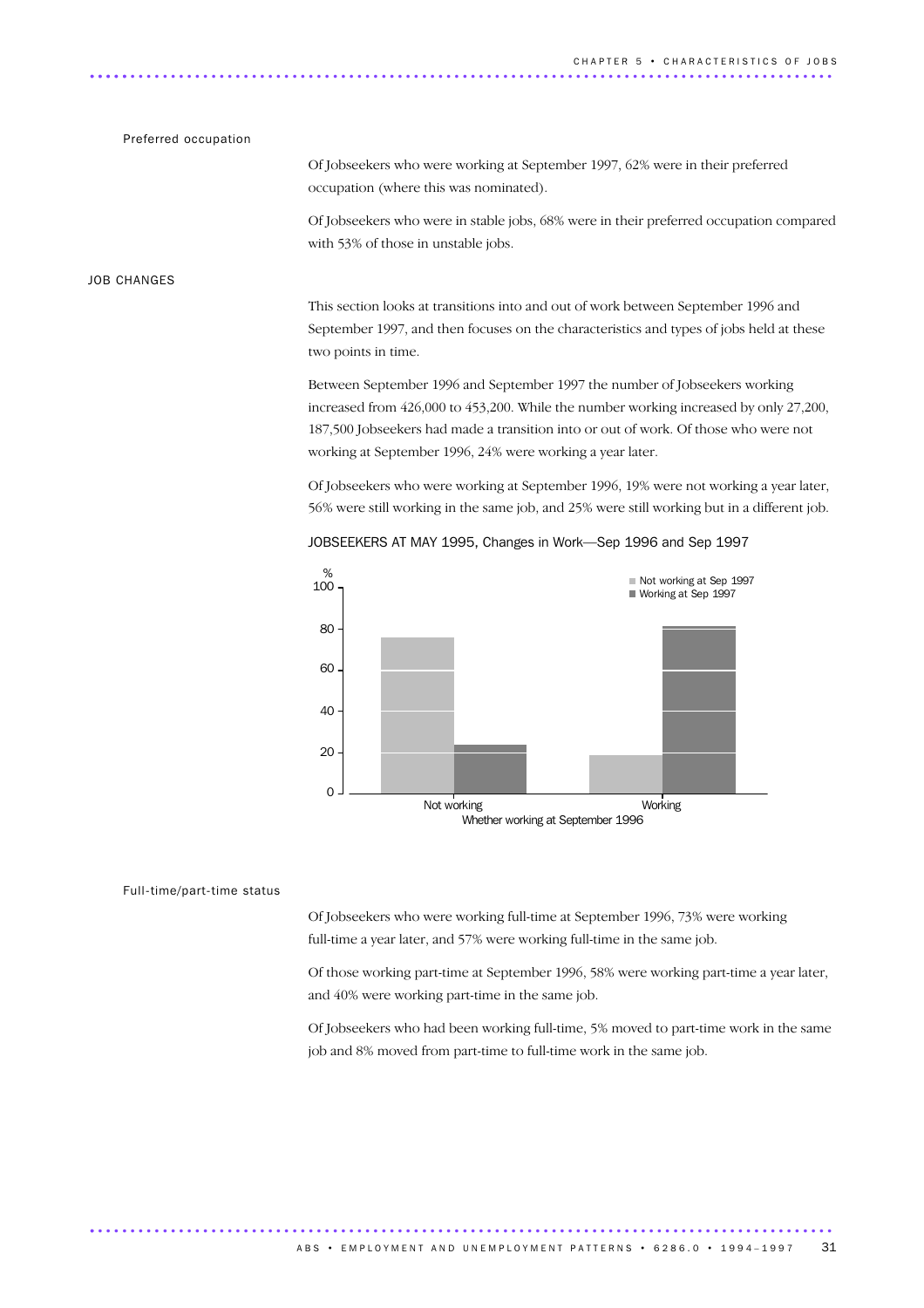### Permanent/casual status

Of Jobseekers working in permanent jobs at September 1996, 60% were still permanent in the same job a year later. Of those in casual work at September 1996, 9% moved to permanent work in the same job.

Of Jobseekers in casual jobs at September 1996, 34% remained casual in the same job a year later. In comparison, 18% of Jobseekers in casual jobs at September 1996 were in a different casual job a year later.

WAGE AND SALARY EARNERS AT SEP 1997, Change in Permanent/Casual Status



Preferred occupation

Of Jobseekers who were working in their preferred occupation at September 1996, 83% were also working at September 1997 and 75% were in their preferred occupation.

Changes in earnings

Of Jobseekers who were working as employees at September 1996, 79% were doing so a year later. At September 1996, 75% had usual weekly earnings of less than \$480 per week, with 18% of those earning less than \$160 per week.

Of those earning less than \$480 per week at September 1996, 39% were in a higher earnings category a year later and 10% were in a lower earnings category. Of those earning more than \$640 per week at September 1996, 23% were in a higher earnings category a year later and 36% were in a lower earnings category.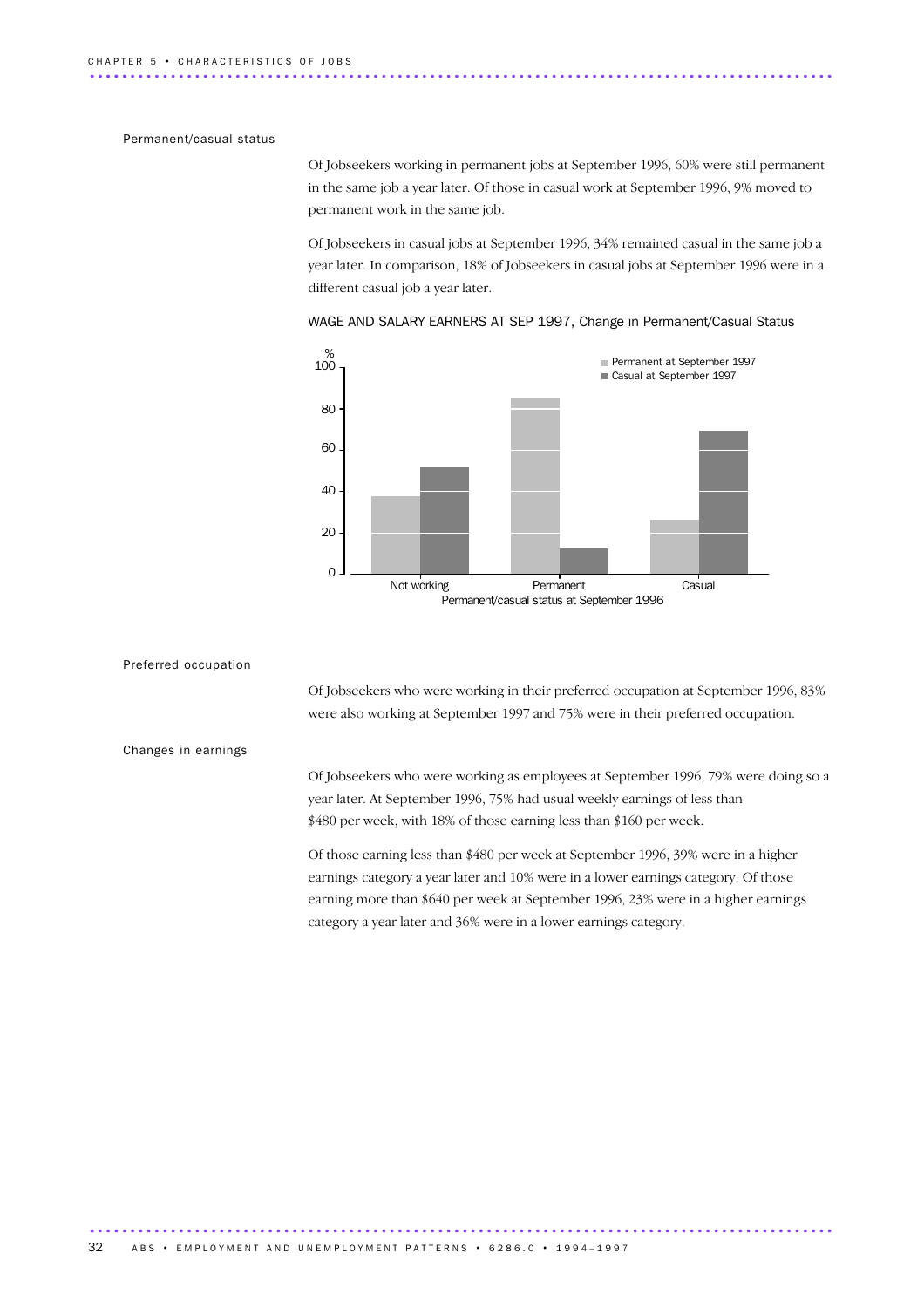### Changes in earnings *continued*

Of all Jobseekers working at September 1996, 24% remained in the same earnings category a year later.



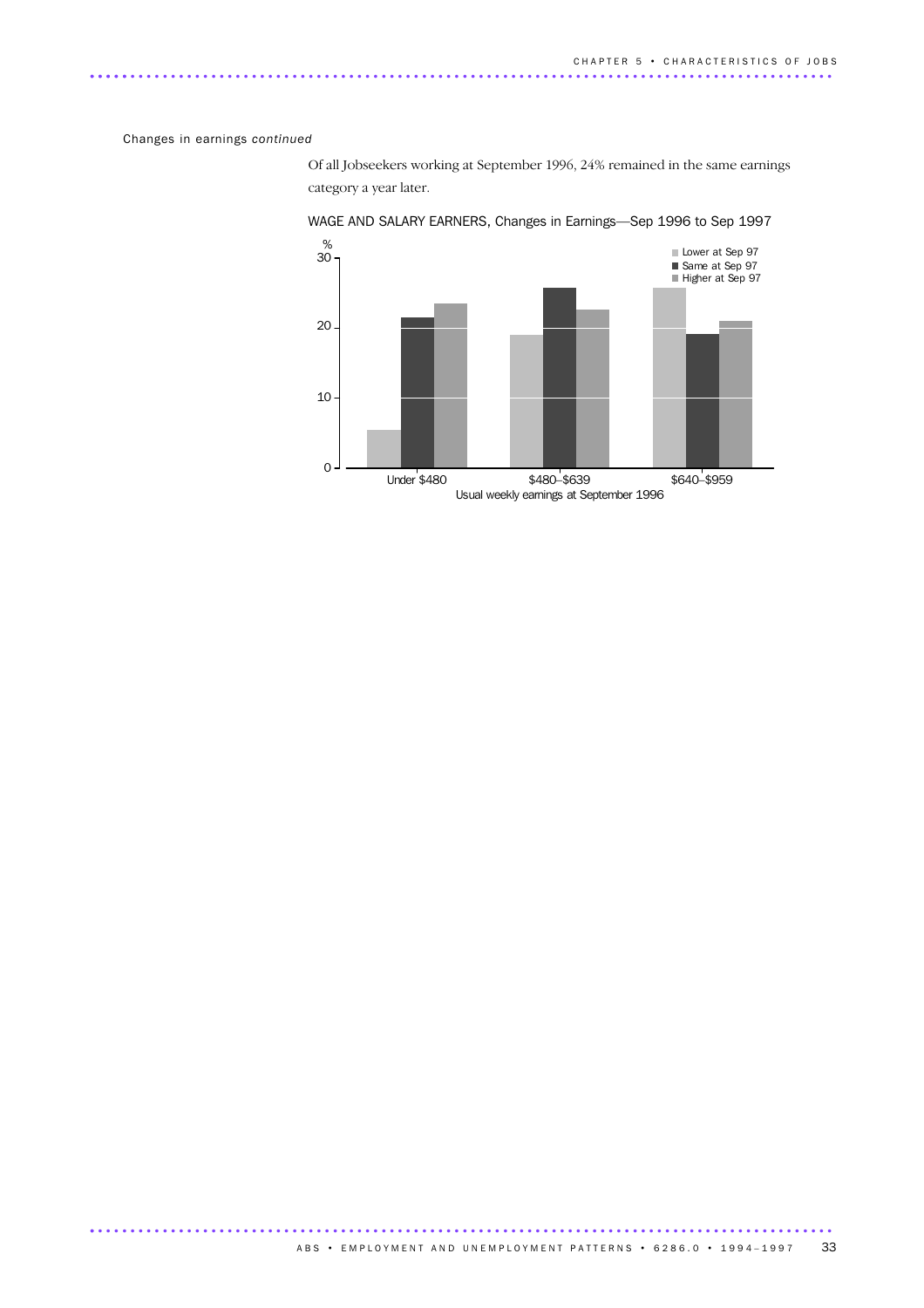# 5.1 PERSONS WHO WERE WORKING AT SEPTEMBER 1997 ..........................................................................

|                                      | <b>GENERAL POPULATION</b> |           |             |               | JOBSEEKERS AT<br>MAY 1995 |        |  |
|--------------------------------------|---------------------------|-----------|-------------|---------------|---------------------------|--------|--|
|                                      | <b>Stable</b>             | Unstable  |             | <b>Stable</b> | Unstable                  |        |  |
|                                      | jobs                      | jobs      | Total       | jobs          | jobs                      | Total  |  |
| Selected characteristics of main job | '000                      | '000      | '000        | '000          | '000                      | '000   |  |
|                                      |                           |           |             |               |                           |        |  |
| <b>Full-time/part-time status</b>    |                           |           |             |               |                           |        |  |
| Full-time                            | 5 137.3                   | 860.5     | 5 9 9 7.8   | 194.8         | 86.7                      | 281.5  |  |
| Part-time                            | 1769.9                    | 505.3     | 2 2 7 5 . 2 | 83.0          | 88.7                      | 171.7  |  |
| <b>Permanent/casual status</b>       |                           |           |             |               |                           |        |  |
| Permanent                            | 4 2 6 2.7                 | 706.2     | 4 9 68.9    | 165.0         | 55.6                      | 220.5  |  |
| Casual                               | 1 106.6                   | 464.1     | 1570.7      | 73.6          | 97.1                      | 170.7  |  |
| Not defined(a)                       | 1 537.9                   | 195.5     | 1 7 3 3.4   | 39.2          | 22.8                      | 62.0   |  |
| <b>Usual weekly hours worked</b>     |                           |           |             |               |                           |        |  |
| $1 - 15$                             | 813.5                     | 270.8     | 1 0 8 4 . 3 | 25.3          | 42.3                      | 67.6   |  |
| $16 - 24$                            | 475.5                     | 143.6     | 619.1       | 26.8          | 26.3                      | 53.1   |  |
| $25 - 34$                            | 480.9                     | $*90.9$   | 571.8       | 30.9          | 20.0                      | 50.9   |  |
| $35 - 39$                            | 1 3 4 6.4                 | 168.8     | 1 515.3     | 57.1          | 30.0                      | 87.1   |  |
| 40                                   | 1 0 3 1.5                 | 203.0     | 1 2 3 4 .5  | 54.3          | 26.9                      | 81.2   |  |
| $41 - 48$                            | 994.0                     | 297.6     | 1 291.6     | 39.2          | 12.8                      | 52.0   |  |
| 49 and over                          | 1 7 6 5.4                 | 191.1     | 1956.5      | 44.2          | 17.0                      | 61.2   |  |
| Usual weekly earnings                |                           |           |             |               |                           |        |  |
| <b>Under \$160</b>                   | 463.3                     | 164.3     | 627.5       | 18.0          | 32.9                      | 50.9   |  |
| \$160-\$239                          | 251.6                     | 141.3     | 392.9       | 18.1          | 15.3                      | 33.4   |  |
| \$240-\$319                          | 349.2                     | $*92.7$   | 441.9       | 30.8          | 19.3                      | 50.1   |  |
| \$320–\$399                          | 351.9                     | 115.5     | 467.4       | 34.2          | 19.4                      | 53.6   |  |
| \$400–\$479                          | 535.6                     | 102.3     | 637.9       | 43.9          | 22.8                      | 66.7   |  |
| \$480-\$559                          | 717.6                     | 148.2     | 865.8       | 40.8          | 18.3                      | 59.0   |  |
| \$560-\$639                          | 678.8                     | 129.8     | 808.6       | 22.0          | 10.2                      | 32.2   |  |
| \$640-\$719                          | 476.3                     | 108.0     | 584.3       | 12.5          | 5.6                       | 18.2   |  |
| \$720–\$799                          | 375.6                     | $*45.3$   | 420.9       | 7.7           | $*3.0$                    | 10.7   |  |
| \$800-\$879                          | 471.4                     | $*21.4$   | 492.9       | 5.4           | $*1.9$                    | 7.3    |  |
| \$880-\$959                          | 198.4                     | $*18.8$   | 217.1       | $*3.5$        | $*2.3$                    | 5.8    |  |
| \$960 and over                       | 864.0                     | 103.4     | 967.4       | 8.2           | $*3.9$                    | 12.1   |  |
| Payment in kind                      | $*5.5$                    |           | $*5.5$      | $*0.8$        | $*0.7$                    | $*1.4$ |  |
| Not defined(b)                       | 1 1 6 7 .9                | 174.9     | 1 3 4 2.8   | 32.0          | 19.7                      | 51.8   |  |
| <b>Total</b>                         | 6907.2                    | 1 3 6 5.8 | 8 2 7 3 .0  | 277.8         | 175.4                     | 453.2  |  |
|                                      |                           |           |             |               |                           |        |  |

(a) Comprises persons who were not wage and salary earners and a small number of persons for whom permanent/casual status was not known.

(b) Comprises persons who were not employees and a small number of persons for whom usual weekly earnings were not known.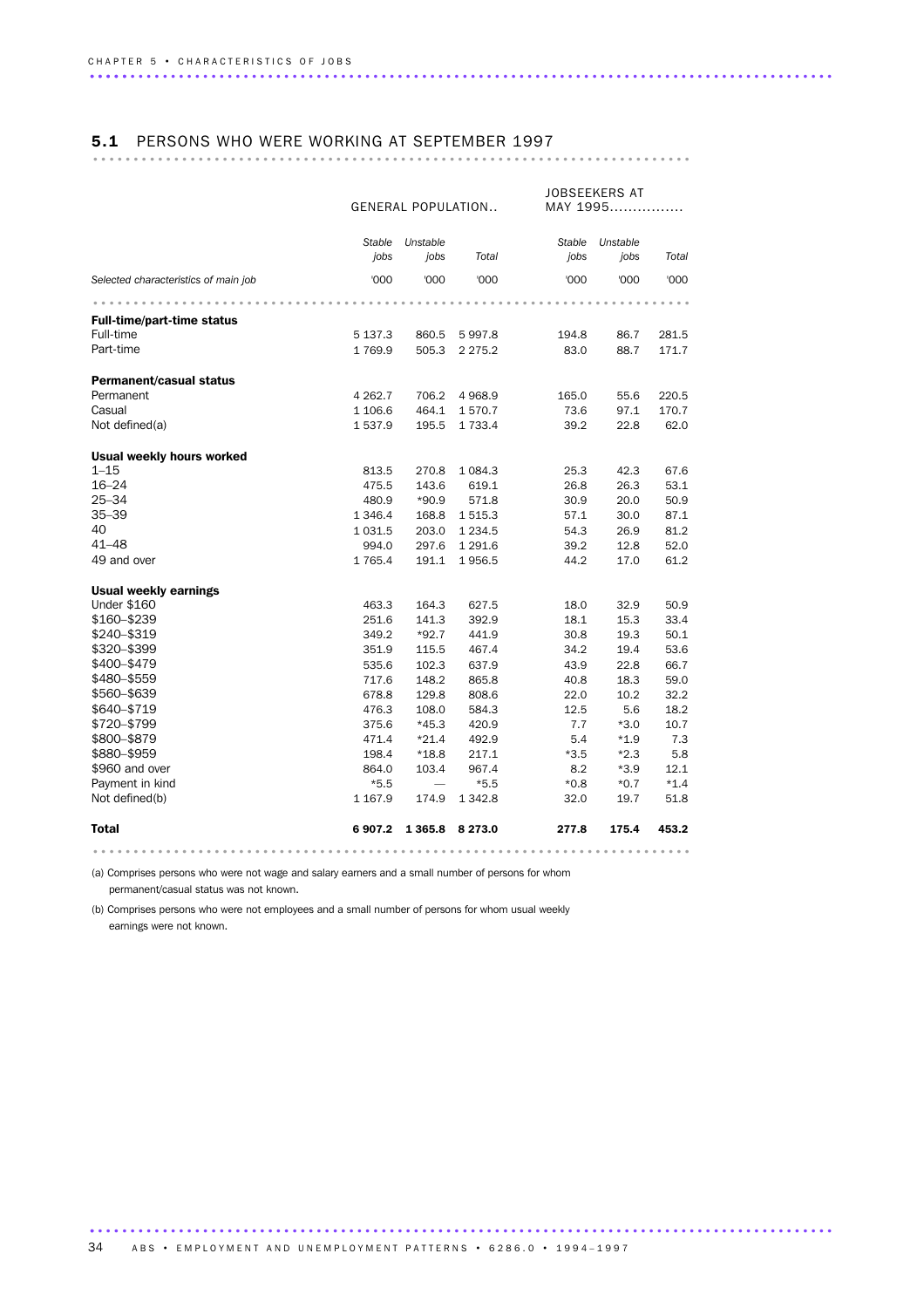# 5.1 PERSONS WHO WERE WORKING AT SEPTEMBER 1997 *continued* ..........................................................................

|                                                  | JOBSEEKERS AT<br>MAY 1995<br><b>GENERAL POPULATION</b> |                          |            |               |          |        |
|--------------------------------------------------|--------------------------------------------------------|--------------------------|------------|---------------|----------|--------|
|                                                  | Stable                                                 | Unstable                 |            | <b>Stable</b> | Unstable |        |
|                                                  | jobs                                                   | jobs                     | Total      | jobs          | jobs     | Total  |
| Selected characteristics of main job             | '000                                                   | '000                     | '000       | '000          | '000     | '000   |
|                                                  |                                                        |                          |            |               |          |        |
| <b>Industry</b>                                  |                                                        |                          |            |               |          |        |
| Agriculture, forestry and fishing                | 335.9                                                  | $*20.5$                  | 356.4      | 8.6           | 10.0     | 18.5   |
| Mining                                           | 110.0                                                  | $\overline{\phantom{0}}$ | 110.0      | $*3.5$        | $*0.5$   | 4.0    |
| Manufacturing                                    | 975.4                                                  | 192.7                    | 1 1 68.1   | 42.8          | 29.4     | 72.2   |
| Electricity, gas and water supply                | $*94.1$                                                | $*6.9$                   | $*101.0$   | $*1.7$        | $*0.4$   | $*2.0$ |
| Construction                                     | 464.6                                                  | 111.9                    | 576.6      | 15.6          | 15.8     | 31.5   |
| Wholesale trade                                  | 370.5                                                  | $*70.8$                  | 441.3      | 18.2          | 8.7      | 26.9   |
| Retail trade                                     | 917.2                                                  | 177.7                    | 1 0 9 4.9  | 42.3          | 21.9     | 64.1   |
| Accommodation, cafes and restaurants             | 234.5                                                  | 154.5                    | 389.1      | 16.6          | 12.1     | 28.7   |
| Transport and storage                            | 401.2                                                  | $*19.1$                  | 420.3      | 15.7          | 6.8      | 22.5   |
| Communication services                           | 139.3                                                  | $*19.6$                  | 158.9      | 5.7           | $*1.1$   | 6.8    |
| Finance and insurance                            | 257.5                                                  | $*30.6$                  | 288.1      | 8.5           | $*3.3$   | 11.8   |
| Property and business services                   | 595.1                                                  | 169.5                    | 764.6      | 27.4          | 21.9     | 49.3   |
| Government administration and defence            | 259.4                                                  | $*55.5$                  | 314.8      | 12.3          | 4.7      | 17.0   |
| Education                                        | 556.5                                                  | *106.5                   | 662.9      | 13.9          | 12.1     | 26.0   |
| Health and community services                    | 695.8                                                  | 113.1                    | 808.9      | 22.6          | 12.4     | 35.0   |
| Cultural and recreational services               | 207.2                                                  | $*73.2$                  | 280.4      | 7.4           | 6.2      | 13.6   |
| Personal and other services                      | 293.0                                                  | $*43.6$                  | 336.6      | 14.2          | 7.7      | 22.0   |
| <b>Occupation</b>                                |                                                        |                          |            |               |          |        |
| Managers and administrators                      | 569.4                                                  | $*36.4$                  | 605.9      | 7.8           | $*1.2$   | 9.0    |
| Professionals                                    | 1 278.0                                                | 213.5                    | 1 4 9 1.5  | 26.4          | 17.2     | 43.6   |
| Associate professionals                          | 801.4                                                  | 170.2                    | 971.6      | 20.6          | 7.7      | 28.3   |
| Tradespersons and related workers                | 932.8                                                  | 112.6                    | 1 0 4 5.4  | 39.6          | 16.2     | 55.8   |
| Advanced clerical and service workers            | 354.7                                                  | $*49.1$                  | 403.7      | 8.2           | $*3.1$   | 11.3   |
| Intermediate clerical, sales and service workers | 1 1 2 9.6                                              | 359.4                    | 1488.9     | 62.5          | 34.1     | 96.7   |
| Intermediate production and transport workers    | 652.9                                                  | $*94.2$                  | 747.1      | 34.2          | 25.1     | 59.4   |
| Elementary clerical, sales and service workers   | 566.4                                                  | 117.0                    | 683.4      | 33.2          | 22.2     | 55.4   |
| Labourers and related workers                    | 622.1                                                  | 213.4                    | 835.5      | 45.2          | 48.5     | 93.7   |
| <b>Total</b>                                     | 6907.2                                                 | 1 3 6 5 . 8              | 8 2 7 3 .0 | 277.8         | 175.4    | 453.2  |
|                                                  |                                                        |                          |            |               |          |        |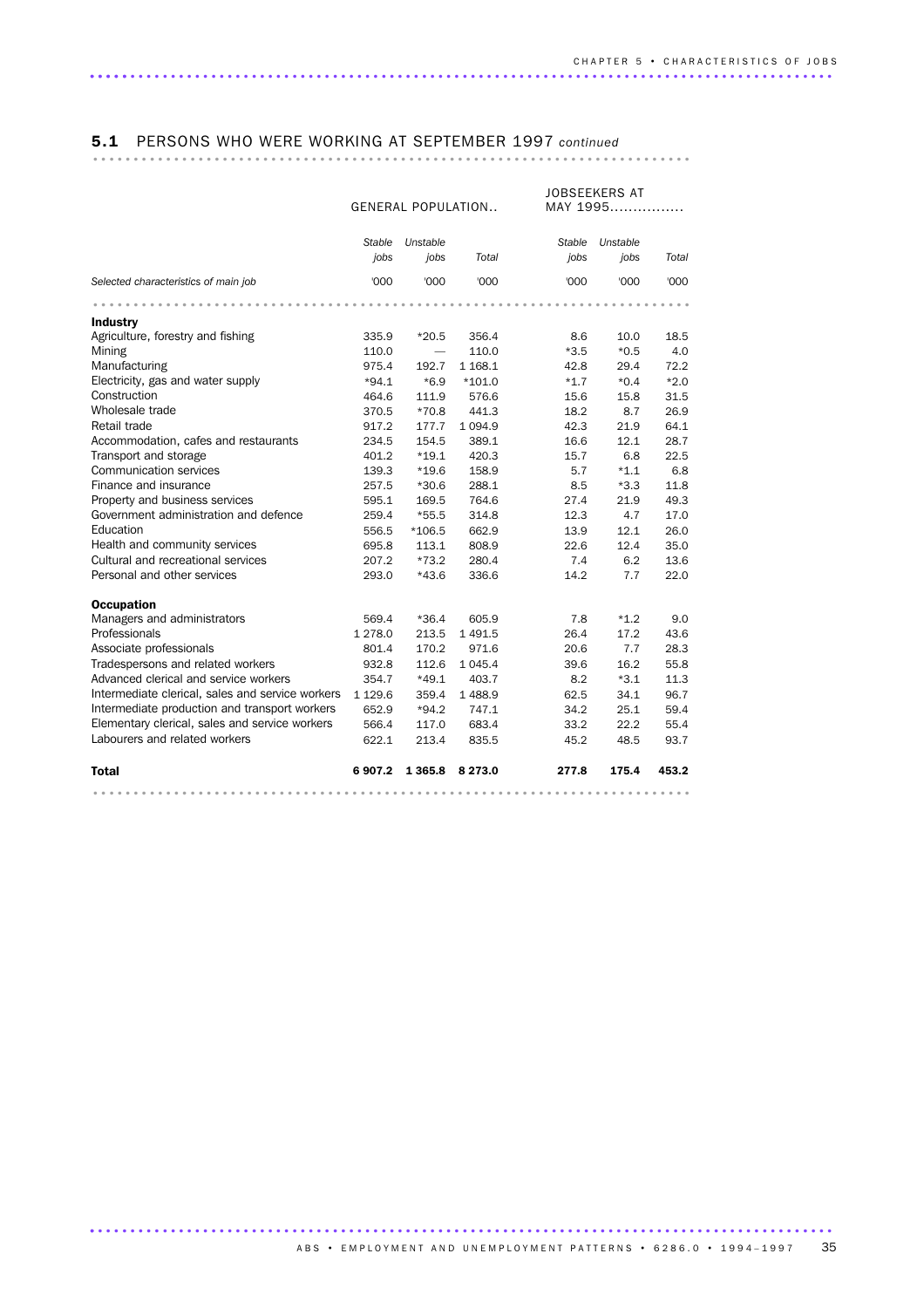## 5.2 JOBSEEKERS AT MAY 1995, Changes in Full-time/Part-time Work—Sep 1996–Sep 1997 ...........................................................................................

### WHETHER WORKING AND FULL-TIME/PART-TIME STATUS AT SEP 1997.......

*Working in same main job...... Working in different main job............*

| Whether working and<br>full-time/part-time status of<br>main job at Sep 1996 | Not<br>working | Full-time Part-time  |                      | Total                | Full-time | Part-time | Total  | Total    |  |  |  |  |
|------------------------------------------------------------------------------|----------------|----------------------|----------------------|----------------------|-----------|-----------|--------|----------|--|--|--|--|
|                                                                              |                |                      |                      |                      |           |           |        |          |  |  |  |  |
| <b>NUMBER</b>                                                                |                |                      |                      |                      |           |           |        |          |  |  |  |  |
|                                                                              |                |                      |                      |                      |           |           |        |          |  |  |  |  |
|                                                                              | '000           | '000                 | '000                 | '000                 | '000      | '000      | '000   | '000     |  |  |  |  |
| Not working                                                                  | 341.7          | $\ddot{\phantom{0}}$ | $\sim$ $\sim$        |                      | 59.3      | 48.1      | 107.4  | 449.1    |  |  |  |  |
| Working                                                                      | 80.2           | 158.8                | 80.2                 | 239.1                | 63.4      | 43.4      | 106.7  | 426.0    |  |  |  |  |
| Full-time                                                                    | 43.8           | 144.5                | 11.7                 | 156.2                | 42.4      | 13.0      | 55.3   | 255.3    |  |  |  |  |
| Part-time                                                                    | 35.9           | 13.6                 | 68.2                 | 81.8                 | 20.8      | 29.9      | 50.7   | 168.5    |  |  |  |  |
| Not collected                                                                | $*0.5$         | $*0.7$               | $*0.3$               | $*1.0$               | $*0.2$    | $*0.5$    | $*0.7$ | $*2.2$   |  |  |  |  |
| <b>Total</b>                                                                 | 421.9          | 158.8                | 80.2                 | 239.1                | 122.7     | 91.4      | 214.1  | 875.1    |  |  |  |  |
|                                                                              |                |                      |                      |                      |           |           |        |          |  |  |  |  |
|                                                                              |                |                      |                      | <b>PROPORTION</b>    |           |           |        |          |  |  |  |  |
|                                                                              | $\%$           | %                    | %                    | %                    | %         | %         | %      | %        |  |  |  |  |
| Not working                                                                  | 76.1           | $\ddot{\phantom{1}}$ | $\ddot{\phantom{1}}$ | $\ddot{\phantom{1}}$ | 13.2      | 10.7      | 23.9   | 100.0    |  |  |  |  |
| Working                                                                      | 18.8           | 37.1                 | 18.8                 | 55.9                 | 15.0      | 10.3      | 25.3   | 100.0    |  |  |  |  |
| Full-time                                                                    | 17.1           | 56.6                 | 4.6                  | 61.2                 | 16.6      | 5.1       | 21.7   | 100.0    |  |  |  |  |
| Part-time                                                                    | 21.3           | 8.1                  | 40.5                 | 48.6                 | 12.4      | 17.7      | 30.1   | 100.0    |  |  |  |  |
| Not collected                                                                | $*21.1$        | $*31.8$              | $*13.6$              | $*45.5$              | $*41.4$   | $*37.5$   | *78.9  | $*100.0$ |  |  |  |  |
| <b>Total</b>                                                                 | 48.2           | 18.1                 | 9.1                  | 27.2                 | 14.1      | 10.5      | 24.6   | 100.0    |  |  |  |  |
|                                                                              |                |                      |                      |                      |           |           |        |          |  |  |  |  |

### 36 ABS • EMPLOYMENT AND UNEMPLOYMENT PATTERNS • 6286.0 • 1994-1997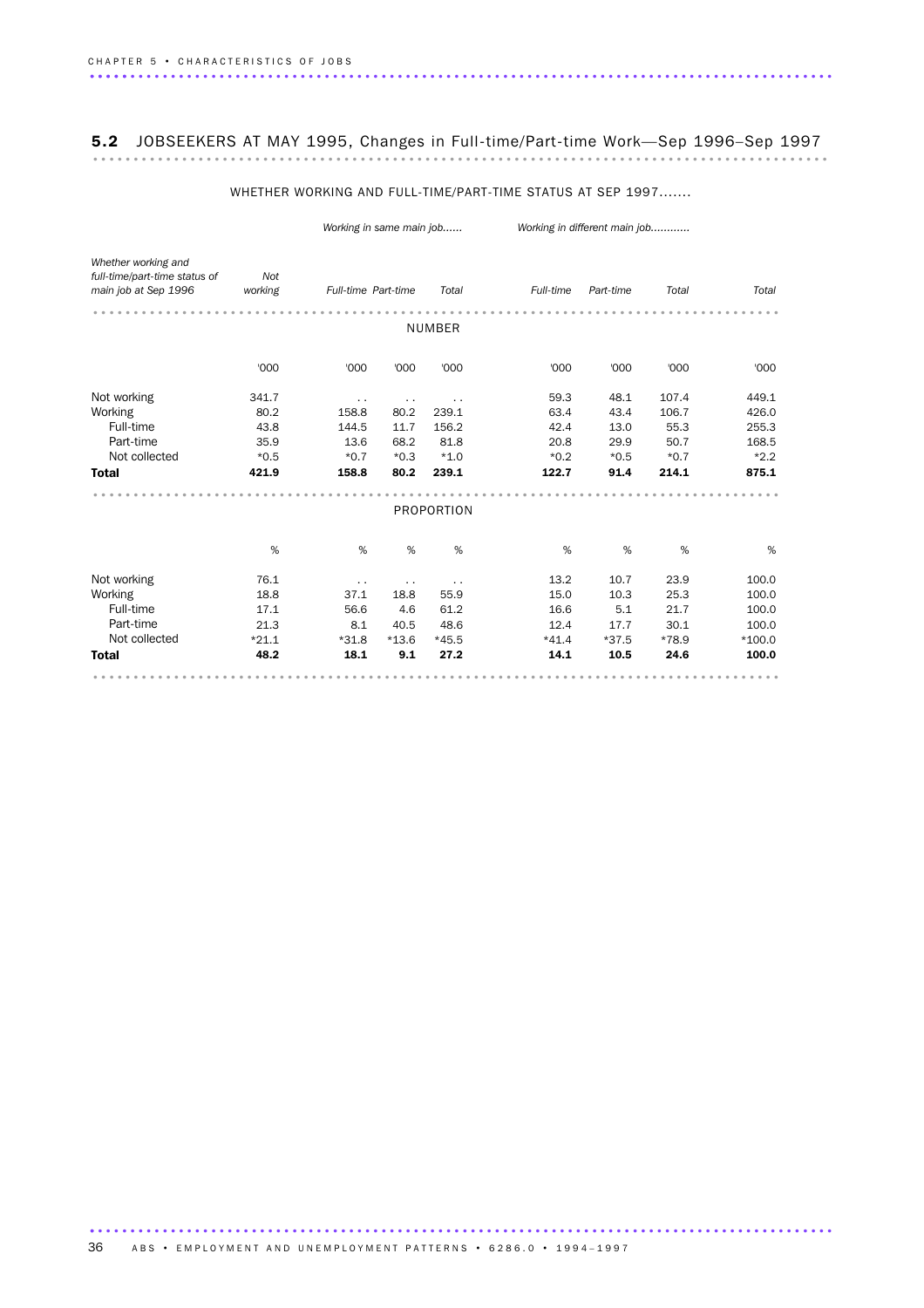## 5.3 JOBSEEKERS AT MAY 1995, Changes in Permanent/Casual Work—Sep 1996–Sep 1997 .......................................................................................... ..................................................

### WHETHER WORKING AND PERMANENT/CASUAL STATUS AT SEPTEMBER 1997..........

|                                                |         | Working in same main job |                      |                      |                      | Working in different main job |        |            |       |       |
|------------------------------------------------|---------|--------------------------|----------------------|----------------------|----------------------|-------------------------------|--------|------------|-------|-------|
| Whether working and<br>permanent/casual status | Not     |                          |                      | Not                  |                      |                               |        | Not        |       |       |
| at September 1996                              | working | Permanent                | Casual               | defined(a)           | Total                | Permanent                     | Casual | defined(a) | Total | Total |
|                                                |         |                          |                      | <b>NUMBER</b>        |                      |                               |        |            |       |       |
|                                                | '000    | '000                     | '000                 | '000                 | '000                 | '000                          | '000   | '000       | '000  | '000  |
| Not working                                    | 341.7   | $\ddot{\phantom{1}}$     | $\ddot{\phantom{0}}$ | $\ddot{\phantom{1}}$ | $\ddot{\phantom{0}}$ | 40.6                          | 55.7   | 11.1       | 107.4 | 449.1 |
| Working                                        | 80.2    | 132.7                    | 65.7                 | 39.7                 | 238.1                | 47.2                          | 49.4   | 11.2       | 107.8 | 426.0 |
| Permanent                                      | 29.1    | 116.5                    | 6.6                  | $*0.4$               | 123.5                | 24.1                          | 13.8   | $*3.2$     | 41.1  | 193.7 |
| Casual                                         | 42.6    | 15.2                     | 58.5                 | $*0.9$               | 74.6                 | 18.6                          | 30.3   | 4.0        | 52.8  | 170.0 |
| Not defined(a)                                 | 8.5     | $*1.0$                   | $*0.6$               | 38.4                 | 39.9                 | 4.6                           | 5.3    | $*3.9$     | 13.8  | 62.2  |
| <b>Total</b>                                   | 421.9   | 132.7                    | 65.7                 | 39.7                 | 238.1                | 87.8                          | 105.0  | 22.3       | 215.1 | 875.1 |
|                                                |         |                          |                      | PROPORTION           |                      |                               |        |            |       |       |
|                                                | %       | $\%$                     | $\%$                 | %                    | $\%$                 | %                             | %      | %          | %     | %     |
| Not working                                    | 76.1    | $\sim$                   | $\ddot{\phantom{0}}$ | $\sim$               | $\sim$ $\sim$        | 9.0                           | 12.4   | 2.5        | 23.9  | 100.0 |
| Working                                        | 18.8    | 31.1                     | 15.4                 | 9.3                  | 55.9                 | 11.1                          | 11.6   | 2.6        | 25.3  | 100.0 |
| Permanent                                      | 15.0    | 60.1                     | 3.4                  | $*0.2$               | 63.8                 | 12.4                          | 7.1    | $*1.7$     | 21.2  | 100.0 |
| Casual                                         | 25.1    | 8.9                      | 34.4                 | $*0.5$               | 43.9                 | 10.9                          | 17.8   | 2.3        | 31.1  | 100.0 |
| Not defined(a)                                 | 13.6    | $*1.6$                   | $*0.9$               | 61.7                 | 64.2                 | 7.3                           | 8.5    | $*6.3$     | 22.2  | 100.0 |
| <b>Total</b>                                   | 48.2    | 15.2                     | 7.5                  | 4.5                  | 27.2                 | 10.0                          | 12.0   | 2.5        | 24.6  | 100.0 |

(a) Comprises Jobseekers who were not wage and salary earners and a small number of

Jobseekers for whom permanent/casual status was not known.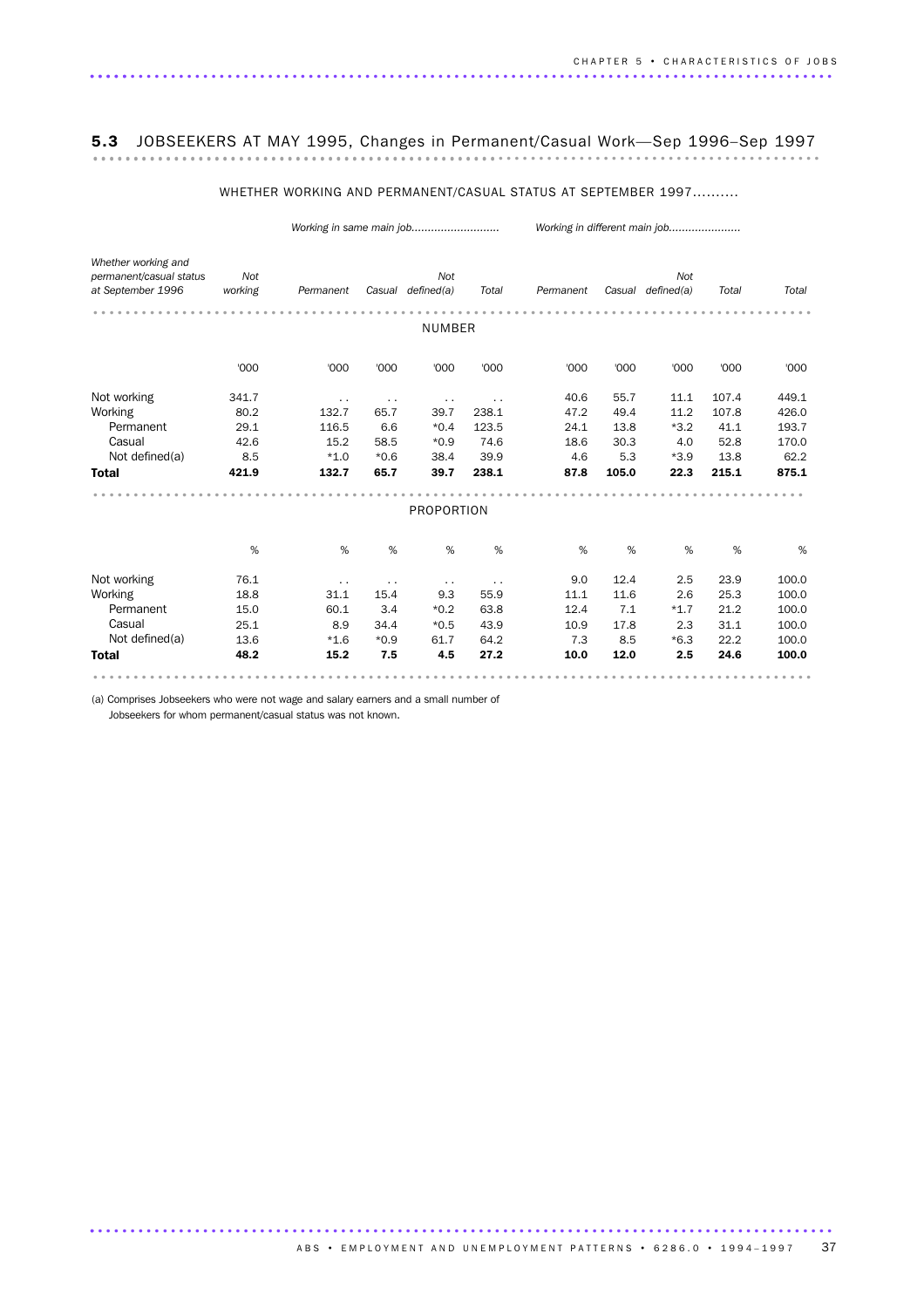## 5.4 JOBSEEKERS AT MAY 1995, Whether in Preferred Occupation—Sep 1996 and Sep 1997 ........................................................................................... ..

### WHETHER WORKING AND PREFERRED OCCUPATION AT SEP 1997..

| Whether working and preferred<br>occupation at September 1996 | Not<br>working | Working<br>in same<br>main job | <b>Different</b><br>job<br>was in<br>preferred | Different<br>job was<br>not in<br>preferred | Did not<br>have a<br>preferred<br>occupation occupation occupation defined(a) | Not    | Total | Total |
|---------------------------------------------------------------|----------------|--------------------------------|------------------------------------------------|---------------------------------------------|-------------------------------------------------------------------------------|--------|-------|-------|
|                                                               |                |                                | NUMBER                                         |                                             |                                                                               |        |       |       |
|                                                               | '000           | '000                           | '000                                           | '000                                        | '000                                                                          | '000   | '000  | '000  |
| Not working                                                   | 341.7          | $\ddot{\phantom{0}}$           | 49.8                                           | 25.0                                        | 22.5                                                                          | 10.0   | 107.4 | 449.1 |
| Working                                                       | 80.2           | 238.1                          | 63.3                                           | 18.7                                        | 14.0                                                                          | 11.8   | 107.8 | 426.0 |
| Job was in preferred occupation                               | 36.4           | 126.0                          | 38.7                                           | 6.9                                         | 6.9                                                                           | 4.4    | 56.9  | 219.3 |
| Job was not in preferred occupation                           | 21.9           | 36.9                           | 12.7                                           | 6.2                                         | $*3.8$                                                                        | $*2.3$ | 25.1  | 83.9  |
| Did not have a preferred occupation                           | 11.9           | 28.8                           | 5.4                                            | 3.9                                         | $*1.6$                                                                        | $*1.3$ | 12.2  | 52.9  |
| Not defined(a)                                                | 10.0           | 46.3                           | 6.5                                            | $*1.6$                                      | $*1.7$                                                                        | $*3.8$ | 13.6  | 69.9  |
| <b>Total</b>                                                  | 421.9          | 238.1                          | 113.1                                          | 43.8                                        | 36.5                                                                          | 21.8   | 215.1 | 875.1 |
|                                                               |                |                                | <b>PROPORTION</b>                              |                                             |                                                                               |        |       |       |
|                                                               |                |                                |                                                |                                             |                                                                               |        |       |       |
|                                                               | %              | %                              | %                                              | %                                           | %                                                                             | %      | %     | %     |
| Not working                                                   | 76.1           | . .                            | 11.1                                           | 5.6                                         | 5.0                                                                           | 2.2    | 23.9  | 100.0 |
| Working                                                       | 18.8           | 55.9                           | 14.9                                           | 4.4                                         | 3.3                                                                           | 2.8    | 25.3  | 100.0 |
| Job was in preferred occupation                               | 16.6           | 57.5                           | 17.6                                           | 3.2                                         | 3.2                                                                           | 2.0    | 25.9  | 100.0 |
| Job was not in preferred occupation                           | 26.1           | 44.0                           | 15.2                                           | 7.4                                         | $*4.5$                                                                        | 2.8    | 29.9  | 100.0 |
| Did not have a preferred occupation                           | 22.4           | 54.5                           | 10.2                                           | 7.4                                         | $*3.0$                                                                        | 2.4    | 23.1  | 100.0 |
| Not defined(a)                                                | 14.3           | 66.3                           | 9.2                                            | $*2.3$                                      | $*2.4$                                                                        | 5.5    | 19.5  | 100.0 |
| <b>Total</b>                                                  | 48.2           | 27.2                           | 12.9                                           | 5.0                                         | 4.2                                                                           | 2.4    | 24.6  | 100.0 |
|                                                               |                |                                |                                                |                                             |                                                                               |        |       |       |

(a) Comprises Jobseekers who were not wage and salary earners and a small number of Jobseekers for whom job preference was not collected or not known.

............................................................................................ . ABS • EMPLOYMENT AND UNEMPLOYMENT PATTERNS • 6286.0 • 1994-1997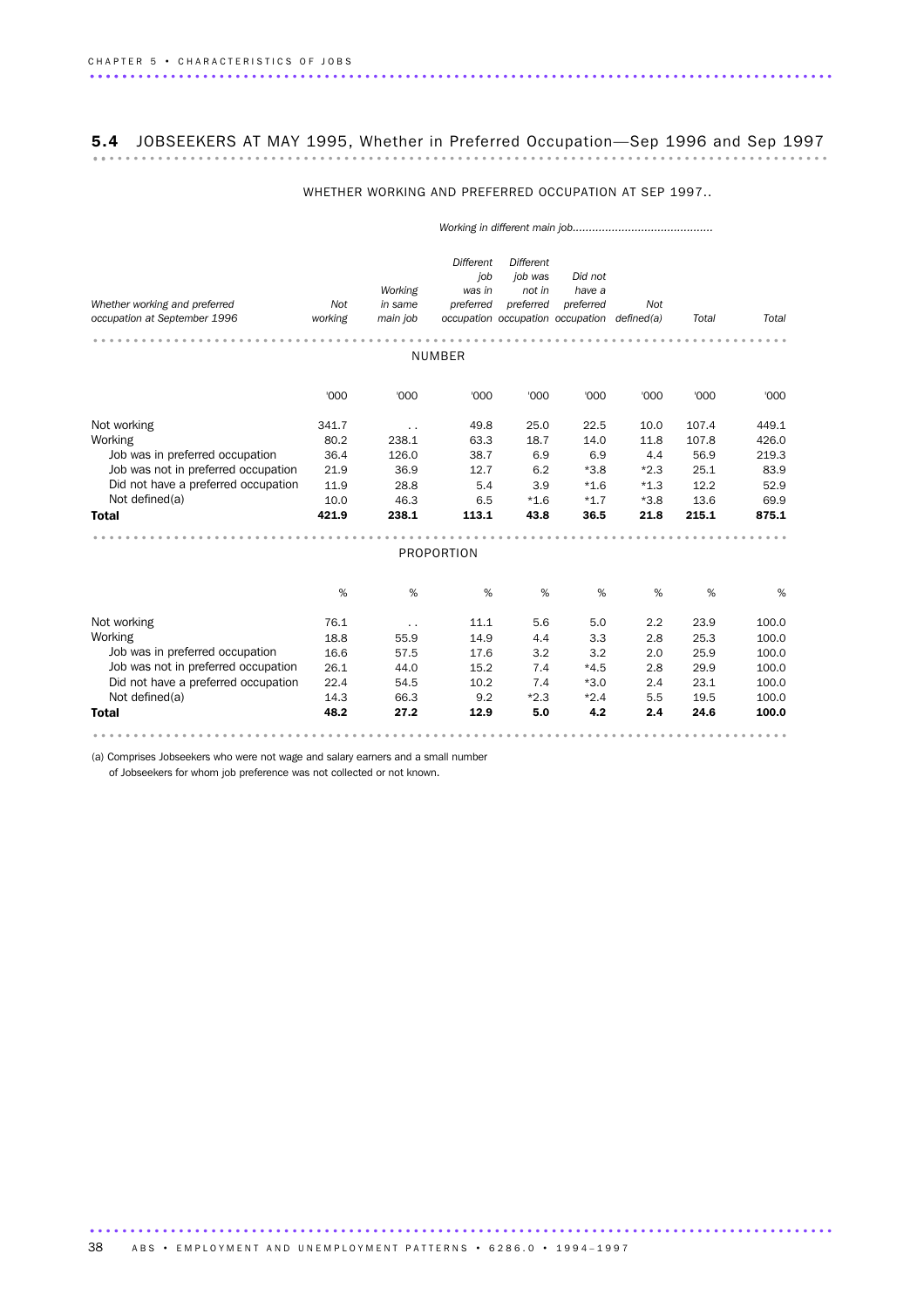# 5.5 JOBSEEKERS AT MAY 1995, Changes in Weekly Earnings—Sep 1996–Sep 1997 .........................................................................................

### WHETHER WORKING AND WEEKLY EARNINGS OF MAIN JOB AT SEPTEMBER 1997

| Earning<br>Earning<br>Earning<br>Earning<br>Whether working and weekly<br>lower<br>higher<br>lower<br>higher<br>Earning<br>Earning<br>earnings of main job at<br>than<br>than<br>Not<br>than<br>than<br>Not<br>same as<br>Not<br>same as<br>September 1996<br>working<br>Sep 96<br>Sep 96<br>Sep 96<br>Sep 96<br>Sep 96<br>defined(a)<br>Sep 96<br>defined(a)<br>NUMBER<br>'000<br>'000<br>'000<br>'000<br>'000<br>'000<br>'000<br>'000<br>'000<br>Not working<br>98.3<br>341.7<br>9.0<br>$\sim$ $\sim$<br>$\ddotsc$<br>$\ddotsc$<br>$\ddotsc$<br>$\sim$ $\sim$<br>$\ddot{\phantom{0}}$<br>Working<br>80.2<br>35.0<br>84.5<br>34.4<br>22.2<br>50.2<br>18.2<br>84.1<br>17.3<br><b>Under \$160</b><br>19.5<br>15.1<br>$*1.9$<br>17.4<br>8.6<br>4.9<br>\$160-\$239<br>7.4<br>$*2.2$<br>$*3.6$<br>12.9<br>$*1.1$<br>$*2.8$<br>9.5<br>$*0.4$<br>\$240-\$319<br>15.9<br>7.3<br>$*1.4$<br>9.1<br>11.3<br>$*3.6$<br>$*1.1$<br>$*1.0$<br>$\overline{\phantom{0}}$<br>\$320-\$399<br>11.2<br>4.0<br>15.4<br>$*3.3$<br>$*3.4$<br>4.9<br>$*0.5$<br>10.9<br>$\overline{\phantom{0}}$<br>\$400-\$479<br>8.6<br>8.0<br>19.0<br>17.3<br>4.4<br>$*1.0$<br>6.6<br>$*1.1$<br>$\overline{\phantom{0}}$<br>\$480-\$559<br>6.0<br>5.9<br>7.6<br>$*1.9$<br>$*1.6$<br>$*2.2$<br>$*0.4$<br>10.4<br>$\overline{\phantom{0}}$<br>\$560-\$639<br>$*0.8$<br>4.6<br>$*3.9$<br>5.0<br>$*2.2$<br>$*0.7$<br>$*1.9$<br>$\overline{\phantom{m}}$<br>\$640-\$719<br>$*1.1$<br>$*0.8$<br>$*3.7$<br>$*2.8$<br>$*2.9$<br>$*1.0$<br>$*0.3$<br>$*0.5$<br>$\overline{\phantom{0}}$<br>\$720-\$799<br>$*1.7$<br>$*1.5$<br>$*0.1$<br>$*0.9$<br>$*1.7$<br>$*0.5$<br>$*0.4$<br>\$800-\$879<br>$*0.5$<br>$*2.2$<br>$*1.6$<br>$*0.6$<br>$*0.3$<br>$*0.7$<br>$*1.8$<br>$\overline{\phantom{m}}$<br>$\overline{\phantom{0}}$<br>\$880-\$959<br>$*0.1$<br>$*0.7$<br>$*0.7$<br>$*0.5$<br>$*0.8$<br>$*0.8$<br>$*0.2$<br>$\overline{\phantom{0}}$<br>\$960 and over<br>$*1.0$<br>$*0.7$<br>$*3.8$<br>$*1.4$<br>$*0.9$<br>$\overline{\phantom{0}}$<br>$\overline{\phantom{0}}$<br>$\overbrace{\phantom{1232211}}$<br>Not defined(a)<br>7.5<br>34.4<br>11.9<br>$\sim$ $\sim$<br>$\sim$<br>$\ddotsc$<br>$\sim$<br>$\sim$ $\sim$<br>$\sim$ $\sim$<br>421.9<br>84.5<br>34.4<br>27.2<br><b>Total</b><br>35.0<br>84.1<br>22.2<br>17.3<br>148.5 | Total<br>'000<br>449.1<br>426.0<br>67.4<br>39.9<br>50.7<br>53.5<br>66.1<br>36.1<br>19.3<br>13.0<br>6.9<br>7.7<br>$*3.8$<br>7.9 |
|-----------------------------------------------------------------------------------------------------------------------------------------------------------------------------------------------------------------------------------------------------------------------------------------------------------------------------------------------------------------------------------------------------------------------------------------------------------------------------------------------------------------------------------------------------------------------------------------------------------------------------------------------------------------------------------------------------------------------------------------------------------------------------------------------------------------------------------------------------------------------------------------------------------------------------------------------------------------------------------------------------------------------------------------------------------------------------------------------------------------------------------------------------------------------------------------------------------------------------------------------------------------------------------------------------------------------------------------------------------------------------------------------------------------------------------------------------------------------------------------------------------------------------------------------------------------------------------------------------------------------------------------------------------------------------------------------------------------------------------------------------------------------------------------------------------------------------------------------------------------------------------------------------------------------------------------------------------------------------------------------------------------------------------------------------------------------------------------------------------------------------------------------------------------------------------------------------------------------------------------------------------------------------------|--------------------------------------------------------------------------------------------------------------------------------|
|                                                                                                                                                                                                                                                                                                                                                                                                                                                                                                                                                                                                                                                                                                                                                                                                                                                                                                                                                                                                                                                                                                                                                                                                                                                                                                                                                                                                                                                                                                                                                                                                                                                                                                                                                                                                                                                                                                                                                                                                                                                                                                                                                                                                                                                                                   |                                                                                                                                |
|                                                                                                                                                                                                                                                                                                                                                                                                                                                                                                                                                                                                                                                                                                                                                                                                                                                                                                                                                                                                                                                                                                                                                                                                                                                                                                                                                                                                                                                                                                                                                                                                                                                                                                                                                                                                                                                                                                                                                                                                                                                                                                                                                                                                                                                                                   |                                                                                                                                |
|                                                                                                                                                                                                                                                                                                                                                                                                                                                                                                                                                                                                                                                                                                                                                                                                                                                                                                                                                                                                                                                                                                                                                                                                                                                                                                                                                                                                                                                                                                                                                                                                                                                                                                                                                                                                                                                                                                                                                                                                                                                                                                                                                                                                                                                                                   |                                                                                                                                |
|                                                                                                                                                                                                                                                                                                                                                                                                                                                                                                                                                                                                                                                                                                                                                                                                                                                                                                                                                                                                                                                                                                                                                                                                                                                                                                                                                                                                                                                                                                                                                                                                                                                                                                                                                                                                                                                                                                                                                                                                                                                                                                                                                                                                                                                                                   |                                                                                                                                |
|                                                                                                                                                                                                                                                                                                                                                                                                                                                                                                                                                                                                                                                                                                                                                                                                                                                                                                                                                                                                                                                                                                                                                                                                                                                                                                                                                                                                                                                                                                                                                                                                                                                                                                                                                                                                                                                                                                                                                                                                                                                                                                                                                                                                                                                                                   |                                                                                                                                |
|                                                                                                                                                                                                                                                                                                                                                                                                                                                                                                                                                                                                                                                                                                                                                                                                                                                                                                                                                                                                                                                                                                                                                                                                                                                                                                                                                                                                                                                                                                                                                                                                                                                                                                                                                                                                                                                                                                                                                                                                                                                                                                                                                                                                                                                                                   |                                                                                                                                |
|                                                                                                                                                                                                                                                                                                                                                                                                                                                                                                                                                                                                                                                                                                                                                                                                                                                                                                                                                                                                                                                                                                                                                                                                                                                                                                                                                                                                                                                                                                                                                                                                                                                                                                                                                                                                                                                                                                                                                                                                                                                                                                                                                                                                                                                                                   |                                                                                                                                |
|                                                                                                                                                                                                                                                                                                                                                                                                                                                                                                                                                                                                                                                                                                                                                                                                                                                                                                                                                                                                                                                                                                                                                                                                                                                                                                                                                                                                                                                                                                                                                                                                                                                                                                                                                                                                                                                                                                                                                                                                                                                                                                                                                                                                                                                                                   |                                                                                                                                |
|                                                                                                                                                                                                                                                                                                                                                                                                                                                                                                                                                                                                                                                                                                                                                                                                                                                                                                                                                                                                                                                                                                                                                                                                                                                                                                                                                                                                                                                                                                                                                                                                                                                                                                                                                                                                                                                                                                                                                                                                                                                                                                                                                                                                                                                                                   |                                                                                                                                |
|                                                                                                                                                                                                                                                                                                                                                                                                                                                                                                                                                                                                                                                                                                                                                                                                                                                                                                                                                                                                                                                                                                                                                                                                                                                                                                                                                                                                                                                                                                                                                                                                                                                                                                                                                                                                                                                                                                                                                                                                                                                                                                                                                                                                                                                                                   |                                                                                                                                |
|                                                                                                                                                                                                                                                                                                                                                                                                                                                                                                                                                                                                                                                                                                                                                                                                                                                                                                                                                                                                                                                                                                                                                                                                                                                                                                                                                                                                                                                                                                                                                                                                                                                                                                                                                                                                                                                                                                                                                                                                                                                                                                                                                                                                                                                                                   |                                                                                                                                |
|                                                                                                                                                                                                                                                                                                                                                                                                                                                                                                                                                                                                                                                                                                                                                                                                                                                                                                                                                                                                                                                                                                                                                                                                                                                                                                                                                                                                                                                                                                                                                                                                                                                                                                                                                                                                                                                                                                                                                                                                                                                                                                                                                                                                                                                                                   |                                                                                                                                |
|                                                                                                                                                                                                                                                                                                                                                                                                                                                                                                                                                                                                                                                                                                                                                                                                                                                                                                                                                                                                                                                                                                                                                                                                                                                                                                                                                                                                                                                                                                                                                                                                                                                                                                                                                                                                                                                                                                                                                                                                                                                                                                                                                                                                                                                                                   |                                                                                                                                |
|                                                                                                                                                                                                                                                                                                                                                                                                                                                                                                                                                                                                                                                                                                                                                                                                                                                                                                                                                                                                                                                                                                                                                                                                                                                                                                                                                                                                                                                                                                                                                                                                                                                                                                                                                                                                                                                                                                                                                                                                                                                                                                                                                                                                                                                                                   |                                                                                                                                |
|                                                                                                                                                                                                                                                                                                                                                                                                                                                                                                                                                                                                                                                                                                                                                                                                                                                                                                                                                                                                                                                                                                                                                                                                                                                                                                                                                                                                                                                                                                                                                                                                                                                                                                                                                                                                                                                                                                                                                                                                                                                                                                                                                                                                                                                                                   |                                                                                                                                |
|                                                                                                                                                                                                                                                                                                                                                                                                                                                                                                                                                                                                                                                                                                                                                                                                                                                                                                                                                                                                                                                                                                                                                                                                                                                                                                                                                                                                                                                                                                                                                                                                                                                                                                                                                                                                                                                                                                                                                                                                                                                                                                                                                                                                                                                                                   |                                                                                                                                |
|                                                                                                                                                                                                                                                                                                                                                                                                                                                                                                                                                                                                                                                                                                                                                                                                                                                                                                                                                                                                                                                                                                                                                                                                                                                                                                                                                                                                                                                                                                                                                                                                                                                                                                                                                                                                                                                                                                                                                                                                                                                                                                                                                                                                                                                                                   |                                                                                                                                |
|                                                                                                                                                                                                                                                                                                                                                                                                                                                                                                                                                                                                                                                                                                                                                                                                                                                                                                                                                                                                                                                                                                                                                                                                                                                                                                                                                                                                                                                                                                                                                                                                                                                                                                                                                                                                                                                                                                                                                                                                                                                                                                                                                                                                                                                                                   | 53.9                                                                                                                           |
|                                                                                                                                                                                                                                                                                                                                                                                                                                                                                                                                                                                                                                                                                                                                                                                                                                                                                                                                                                                                                                                                                                                                                                                                                                                                                                                                                                                                                                                                                                                                                                                                                                                                                                                                                                                                                                                                                                                                                                                                                                                                                                                                                                                                                                                                                   | 875.1                                                                                                                          |
|                                                                                                                                                                                                                                                                                                                                                                                                                                                                                                                                                                                                                                                                                                                                                                                                                                                                                                                                                                                                                                                                                                                                                                                                                                                                                                                                                                                                                                                                                                                                                                                                                                                                                                                                                                                                                                                                                                                                                                                                                                                                                                                                                                                                                                                                                   |                                                                                                                                |
| PROPORTION                                                                                                                                                                                                                                                                                                                                                                                                                                                                                                                                                                                                                                                                                                                                                                                                                                                                                                                                                                                                                                                                                                                                                                                                                                                                                                                                                                                                                                                                                                                                                                                                                                                                                                                                                                                                                                                                                                                                                                                                                                                                                                                                                                                                                                                                        |                                                                                                                                |
| %<br>%<br>%<br>%<br>%<br>%<br>%<br>%<br>%                                                                                                                                                                                                                                                                                                                                                                                                                                                                                                                                                                                                                                                                                                                                                                                                                                                                                                                                                                                                                                                                                                                                                                                                                                                                                                                                                                                                                                                                                                                                                                                                                                                                                                                                                                                                                                                                                                                                                                                                                                                                                                                                                                                                                                         | %                                                                                                                              |
| Not working<br>76.1<br>21.9<br>$*2.0$<br>$\ddot{\phantom{0}}$<br>$\sim$ $\sim$<br>$\sim$ $\sim$<br>$\sim$ .<br>$\sim$ $\sim$<br>$\sim$                                                                                                                                                                                                                                                                                                                                                                                                                                                                                                                                                                                                                                                                                                                                                                                                                                                                                                                                                                                                                                                                                                                                                                                                                                                                                                                                                                                                                                                                                                                                                                                                                                                                                                                                                                                                                                                                                                                                                                                                                                                                                                                                            | 100.0                                                                                                                          |
| Working<br>18.8<br>8.2<br>19.8<br>8.3<br>5.2<br>11.8<br>4.3<br>19.7<br>4.1                                                                                                                                                                                                                                                                                                                                                                                                                                                                                                                                                                                                                                                                                                                                                                                                                                                                                                                                                                                                                                                                                                                                                                                                                                                                                                                                                                                                                                                                                                                                                                                                                                                                                                                                                                                                                                                                                                                                                                                                                                                                                                                                                                                                        | 100.0                                                                                                                          |
| <b>Under \$160</b><br>28.9<br>12.8<br>22.4<br>$*2.8$<br>25.8<br>7.3<br>$\overline{\phantom{0}}$                                                                                                                                                                                                                                                                                                                                                                                                                                                                                                                                                                                                                                                                                                                                                                                                                                                                                                                                                                                                                                                                                                                                                                                                                                                                                                                                                                                                                                                                                                                                                                                                                                                                                                                                                                                                                                                                                                                                                                                                                                                                                                                                                                                   | 100.0                                                                                                                          |
| \$160-\$239<br>18.6<br>5.6<br>$*9.0$<br>32.4<br>$*2.7$<br>$*7.1$<br>23.8<br>$*1.0$                                                                                                                                                                                                                                                                                                                                                                                                                                                                                                                                                                                                                                                                                                                                                                                                                                                                                                                                                                                                                                                                                                                                                                                                                                                                                                                                                                                                                                                                                                                                                                                                                                                                                                                                                                                                                                                                                                                                                                                                                                                                                                                                                                                                | 100.0                                                                                                                          |
| \$240-\$319<br>31.4<br>2.8<br>22.2<br>$*7.1$<br>14.4<br>$*1.9$<br>17.9<br>$*2.2$<br>$\overline{\phantom{0}}$                                                                                                                                                                                                                                                                                                                                                                                                                                                                                                                                                                                                                                                                                                                                                                                                                                                                                                                                                                                                                                                                                                                                                                                                                                                                                                                                                                                                                                                                                                                                                                                                                                                                                                                                                                                                                                                                                                                                                                                                                                                                                                                                                                      | 100.0                                                                                                                          |
| \$320-\$399<br>20.8<br>7.5<br>20.4<br>28.7<br>$*6.2$<br>9.1<br>$*1.0$<br>$*6.3$                                                                                                                                                                                                                                                                                                                                                                                                                                                                                                                                                                                                                                                                                                                                                                                                                                                                                                                                                                                                                                                                                                                                                                                                                                                                                                                                                                                                                                                                                                                                                                                                                                                                                                                                                                                                                                                                                                                                                                                                                                                                                                                                                                                                   | 100.0                                                                                                                          |
| \$400-\$479<br>13.0<br>12.2<br>28.7<br>26.2<br>6.6<br>$*1.5$<br>10.1<br>$*1.7$<br>$\overline{\phantom{0}}$                                                                                                                                                                                                                                                                                                                                                                                                                                                                                                                                                                                                                                                                                                                                                                                                                                                                                                                                                                                                                                                                                                                                                                                                                                                                                                                                                                                                                                                                                                                                                                                                                                                                                                                                                                                                                                                                                                                                                                                                                                                                                                                                                                        | 100.0                                                                                                                          |
| \$480-\$559<br>16.6<br>16.4<br>20.9<br>$*5.3$<br>$*4.6$<br>$*6.2$<br>$*1.1$<br>28.9                                                                                                                                                                                                                                                                                                                                                                                                                                                                                                                                                                                                                                                                                                                                                                                                                                                                                                                                                                                                                                                                                                                                                                                                                                                                                                                                                                                                                                                                                                                                                                                                                                                                                                                                                                                                                                                                                                                                                                                                                                                                                                                                                                                               | 100.0                                                                                                                          |
| \$560-\$639<br>$*4.2$<br>24.1<br>$*20.0$<br>26.0<br>$*11.7$<br>$*3.8$<br>$*10.1$<br>$\overline{\phantom{0}}$<br>$\overline{\phantom{0}}$                                                                                                                                                                                                                                                                                                                                                                                                                                                                                                                                                                                                                                                                                                                                                                                                                                                                                                                                                                                                                                                                                                                                                                                                                                                                                                                                                                                                                                                                                                                                                                                                                                                                                                                                                                                                                                                                                                                                                                                                                                                                                                                                          | 100.0                                                                                                                          |
| \$640-\$719<br>$*6.2$<br>$*28.1$<br>$*22.4$<br>$*7.9$<br>$*8.1$<br>$*3.9$<br>$*21.3$<br>$*2.1$<br>$\overline{\phantom{0}}$                                                                                                                                                                                                                                                                                                                                                                                                                                                                                                                                                                                                                                                                                                                                                                                                                                                                                                                                                                                                                                                                                                                                                                                                                                                                                                                                                                                                                                                                                                                                                                                                                                                                                                                                                                                                                                                                                                                                                                                                                                                                                                                                                        | 100.0                                                                                                                          |
| \$720-\$799<br>$*24.3$<br>$*13.7$<br>$*22.1$<br>$*24.8$<br>$*7.8$<br>$*6.4$<br>$*0.8$                                                                                                                                                                                                                                                                                                                                                                                                                                                                                                                                                                                                                                                                                                                                                                                                                                                                                                                                                                                                                                                                                                                                                                                                                                                                                                                                                                                                                                                                                                                                                                                                                                                                                                                                                                                                                                                                                                                                                                                                                                                                                                                                                                                             | 100.0                                                                                                                          |
| \$800-\$879<br>$*6.2$<br>$*28.4$<br>$*20.8$<br>$*24.0$<br>$*8.2$<br>$*3.3$<br>$*9.0$<br>$\overline{\phantom{m}}$<br>$\overline{\phantom{0}}$                                                                                                                                                                                                                                                                                                                                                                                                                                                                                                                                                                                                                                                                                                                                                                                                                                                                                                                                                                                                                                                                                                                                                                                                                                                                                                                                                                                                                                                                                                                                                                                                                                                                                                                                                                                                                                                                                                                                                                                                                                                                                                                                      | 100.0                                                                                                                          |
| \$880-\$959<br>$*2.6$<br>$*18.4$<br>$*19.4$<br>$*11.9$<br>$*21.4$<br>$*21.1$<br>$*5.2$                                                                                                                                                                                                                                                                                                                                                                                                                                                                                                                                                                                                                                                                                                                                                                                                                                                                                                                                                                                                                                                                                                                                                                                                                                                                                                                                                                                                                                                                                                                                                                                                                                                                                                                                                                                                                                                                                                                                                                                                                                                                                                                                                                                            | $*100.0$                                                                                                                       |
| \$960 and over<br>$*12.7$<br>$*9.2$<br>$*17.7$<br>$*48.5$<br>$*11.9$<br>$\overline{\phantom{m}}$<br>$\overline{\phantom{0}}$<br>$\overline{\phantom{0}}$                                                                                                                                                                                                                                                                                                                                                                                                                                                                                                                                                                                                                                                                                                                                                                                                                                                                                                                                                                                                                                                                                                                                                                                                                                                                                                                                                                                                                                                                                                                                                                                                                                                                                                                                                                                                                                                                                                                                                                                                                                                                                                                          | 100.0                                                                                                                          |
| Not defined(a)<br>13.9<br>64.0<br>22.1<br>$\sim$ .<br>$\sim$<br>$\sim$ $\sim$<br>$\sim$ .<br>$\sim$ $\sim$<br>$\cdot$ $\cdot$                                                                                                                                                                                                                                                                                                                                                                                                                                                                                                                                                                                                                                                                                                                                                                                                                                                                                                                                                                                                                                                                                                                                                                                                                                                                                                                                                                                                                                                                                                                                                                                                                                                                                                                                                                                                                                                                                                                                                                                                                                                                                                                                                     | 100.0                                                                                                                          |
| 48.2<br><b>Total</b><br>4.0<br>9.6<br>9.7<br>3.9<br>2.6<br>2.0<br>16.9<br>$*3.1$                                                                                                                                                                                                                                                                                                                                                                                                                                                                                                                                                                                                                                                                                                                                                                                                                                                                                                                                                                                                                                                                                                                                                                                                                                                                                                                                                                                                                                                                                                                                                                                                                                                                                                                                                                                                                                                                                                                                                                                                                                                                                                                                                                                                  | 100.0                                                                                                                          |

(a) Comprises Jobseekers who were not employees and a small number of Jobseekers who received payment in kind or for whom usual weekly earnings was not known.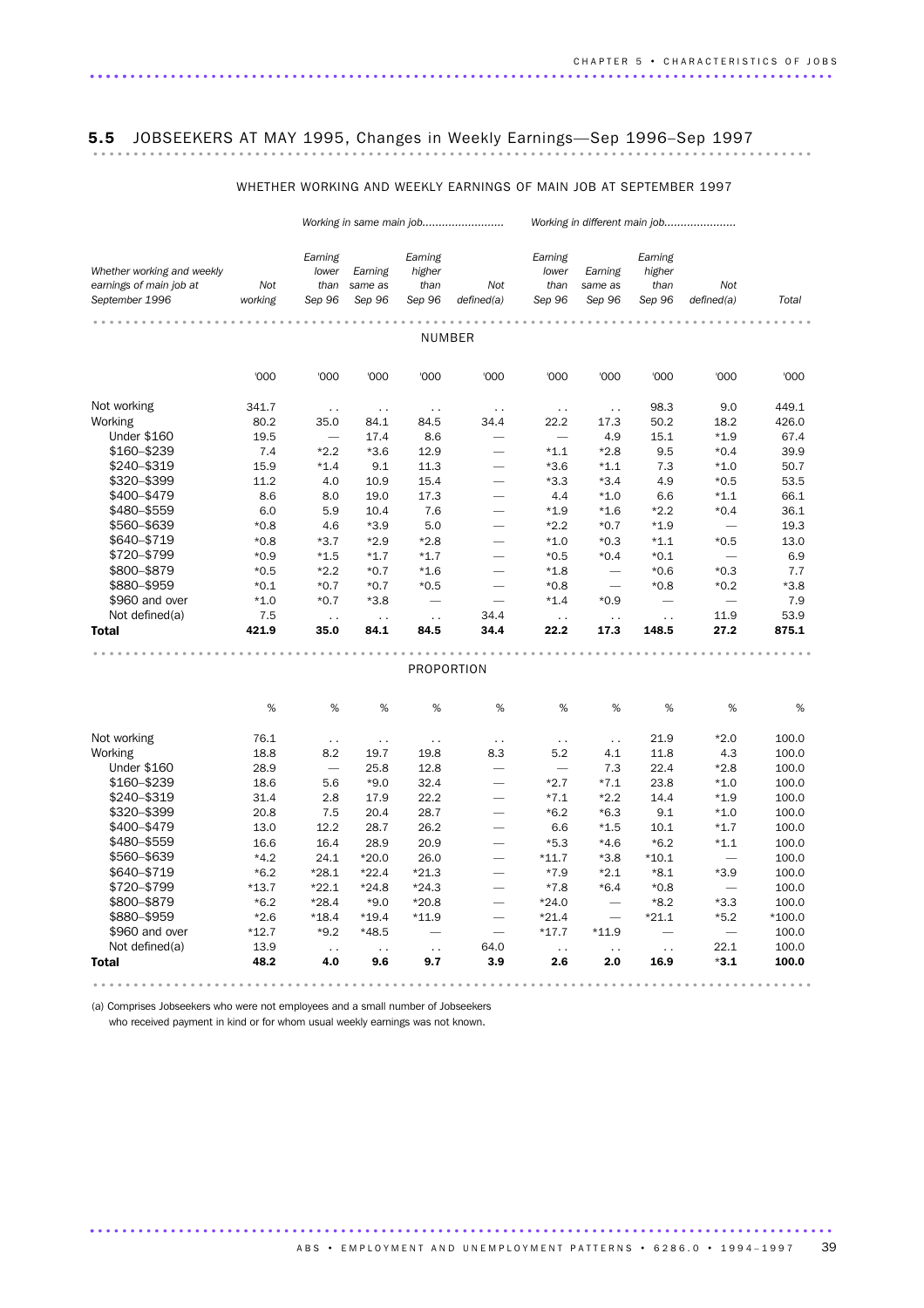### INTRODUCTION

|                               | <b>1</b> This publication presents information about the labour market activities of the<br>same group of Jobseekers over a period of three years, from September 1994 to<br>September 1997. The experiences of this group are, in some cases, compared<br>with those of the general population over the same period. The data are based on<br>the longitudinal Survey of Employment and Unemployment Patterns (SEUP)<br>which collected information from the same panel of respondents over a number<br>of years. Data presented in this publication are for the years ending September |
|-------------------------------|------------------------------------------------------------------------------------------------------------------------------------------------------------------------------------------------------------------------------------------------------------------------------------------------------------------------------------------------------------------------------------------------------------------------------------------------------------------------------------------------------------------------------------------------------------------------------------------|
|                               | 1995, 1996 and 1997.                                                                                                                                                                                                                                                                                                                                                                                                                                                                                                                                                                     |
|                               | 2 The survey panel comprised three subgroups—Jobseekers, persons known to<br>have been Labour Market Program (LMP) participants, and a Population<br>Reference Group (PRG). For further explanation of these subgroups see<br>paragraphs 9-13.                                                                                                                                                                                                                                                                                                                                           |
|                               | 3 Information was collected about socio-demographic characteristics,<br>employment history, episodes of labour market activity and training, employment<br>offers, and supplementary information about other persons living in the<br>household. A summary of topics is given in paragraphs 19-32 and a full listing of<br>data items is available at Appendix 2.                                                                                                                                                                                                                        |
| PEOPLE INCLUDED IN THE SURVEY |                                                                                                                                                                                                                                                                                                                                                                                                                                                                                                                                                                                          |
| Geographic areas              |                                                                                                                                                                                                                                                                                                                                                                                                                                                                                                                                                                                          |
|                               | 4 The survey was conducted in urban and rural areas in all States and Territories.                                                                                                                                                                                                                                                                                                                                                                                                                                                                                                       |
| <b>Dwellings</b>              |                                                                                                                                                                                                                                                                                                                                                                                                                                                                                                                                                                                          |
|                               | 5 The survey included only persons in private dwellings, comprising houses,<br>flats, home units and any other structures used as private places of residence.                                                                                                                                                                                                                                                                                                                                                                                                                           |
| Persons                       |                                                                                                                                                                                                                                                                                                                                                                                                                                                                                                                                                                                          |
|                               | 6 The scope of the survey was all persons aged 15-59 years except:<br>verseas residents in Australia;                                                                                                                                                                                                                                                                                                                                                                                                                                                                                    |
|                               | certain diplomatic personnel of overseas governments, customarily excluded<br>from the Census and estimated resident population figures;                                                                                                                                                                                                                                                                                                                                                                                                                                                 |
|                               | members of non-Australian defence forces (and their dependants) stationed in<br>Australia; and                                                                                                                                                                                                                                                                                                                                                                                                                                                                                           |
|                               | certain remote areas in the Northern Territory and Queensland which were<br>difficult or costly to enumerate.                                                                                                                                                                                                                                                                                                                                                                                                                                                                            |
| COVERAGE                      |                                                                                                                                                                                                                                                                                                                                                                                                                                                                                                                                                                                          |
|                               | 7 For the Jobseeker and PRG subgroups, coverage rules were applied to ensure<br>each person in scope was associated with only one dwelling and hence had only<br>one chance of selection. Coverage rules were not needed for the LMP subgroup<br>as specific people had already been identified as members of this subgroup.                                                                                                                                                                                                                                                             |
| SAMPLE DESIGN                 |                                                                                                                                                                                                                                                                                                                                                                                                                                                                                                                                                                                          |
|                               | 8 The sample was segmented into three subgroups to provide a sound, flexible<br>base for analyses of labour market dynamics. These subgroups were:<br><b>Jobseekers</b> ;<br>• LMP participants; and                                                                                                                                                                                                                                                                                                                                                                                     |
|                               | ■ PRG persons.                                                                                                                                                                                                                                                                                                                                                                                                                                                                                                                                                                           |
| 40                            | ABS • EMPLOYMENT AND UNEMPLOYMENT PATTERNS • 6286.0 • 1994-1997                                                                                                                                                                                                                                                                                                                                                                                                                                                                                                                          |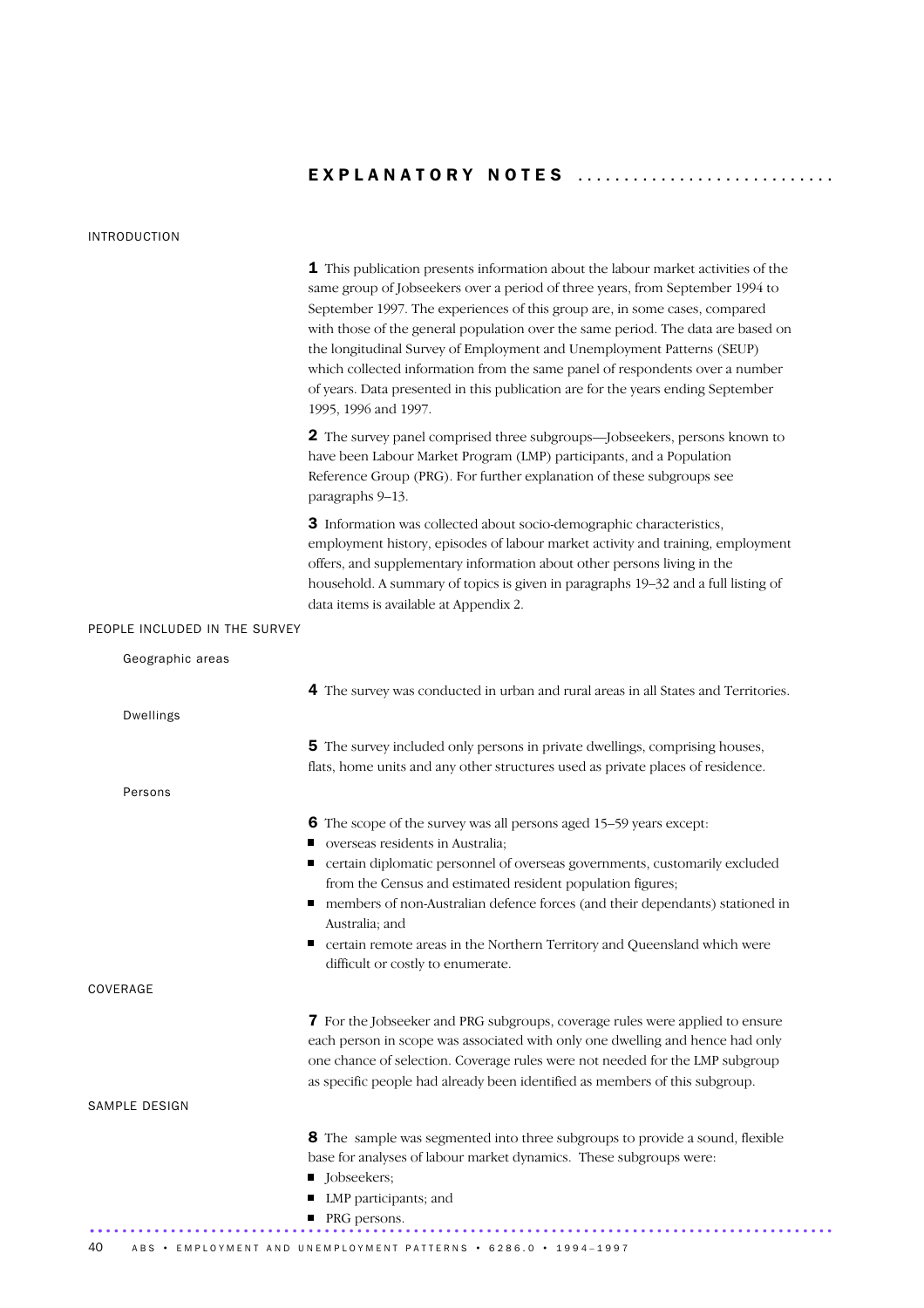### Jobseekers

9 The Jobseeker subgroup was a sample of people aged 15–59 who were considered most likely to be eligible to participate in a labour market program or likely to become eligible for such assistance in the near future. Its composition was determined in consultation with DEETYA, DSS, the Department of the Treasury and other potential users of the data. This subgroup comprised unemployed persons, as well as discouraged Jobseekers, part-time workers looking for a job with more hours, and other persons not in the labour force who were identified as likely to join the labour force in the near future (see Appendix 1 for a full description). The sample methodology for this subgroup was an area-based probability sample of dwellings referred to as the SEUP dwelling sample.

### Labour Market Program participants

**10** The LMP subgroup was a sample of persons aged 15–59 who had been in continuous receipt of unemployment allowance for 18 months or more and who had commenced a subsidised employment placement and/or commenced a labour market training program between July 1994 and February 1995. This component of the sample was included to ensure that the survey had a sufficient number of LMP participants to support analysis of their characteristics in the first wave.

**11** The sample methodology for this subgroup was a list-based probability sample. With consent of relevant clients, DEETYA provided the ABS with a list of eligible persons from which a random sample was selected. The methodology used ensured there was no overlap possible with the other subgroups.

### Population Reference Group

12 The PRG subgroup was a random sample of the population aged 15–59. It was included so that outcomes of LMPs could be assessed in the context of general labour market conditions and movements. It was also a source of longitudinal information for the general population on other topics covered by the survey, such as housing and income.

**13** The sample methodology for this subgroup was an area-based probability sample. A sub-sample of the SEUP dwelling sample was chosen to provide the PRG dwelling sample, one person then being selected from each PRG dwelling. It should be noted that because of the methodology, some Jobseekers also contributed to the PRG component of the sample.

### DATA COLLECTION METHODOLOGY

Panel establishment and data collection

14 Interviewers asked screening questions at approximately 69,000 households in order to identify respondents falling into the Jobseeker subgroup, and to establish the PRG. Screening interviews were conducted between 24 April and 7 July 1995, for simplicity referred to as 'May 1995'. The LMP subgroup were not asked screening questions, as specific people had already been identified as members of this subgroup.

### Collection waves

**15** There were three collection waves for the SEUP:

- wave 1—reference period 5 September 1994 to 3 September 1995;
- wave 2—reference period 4 September 1995 to 1 September 1996; and
- wave 3—reference period 2 September 1996 to 31 August 1997.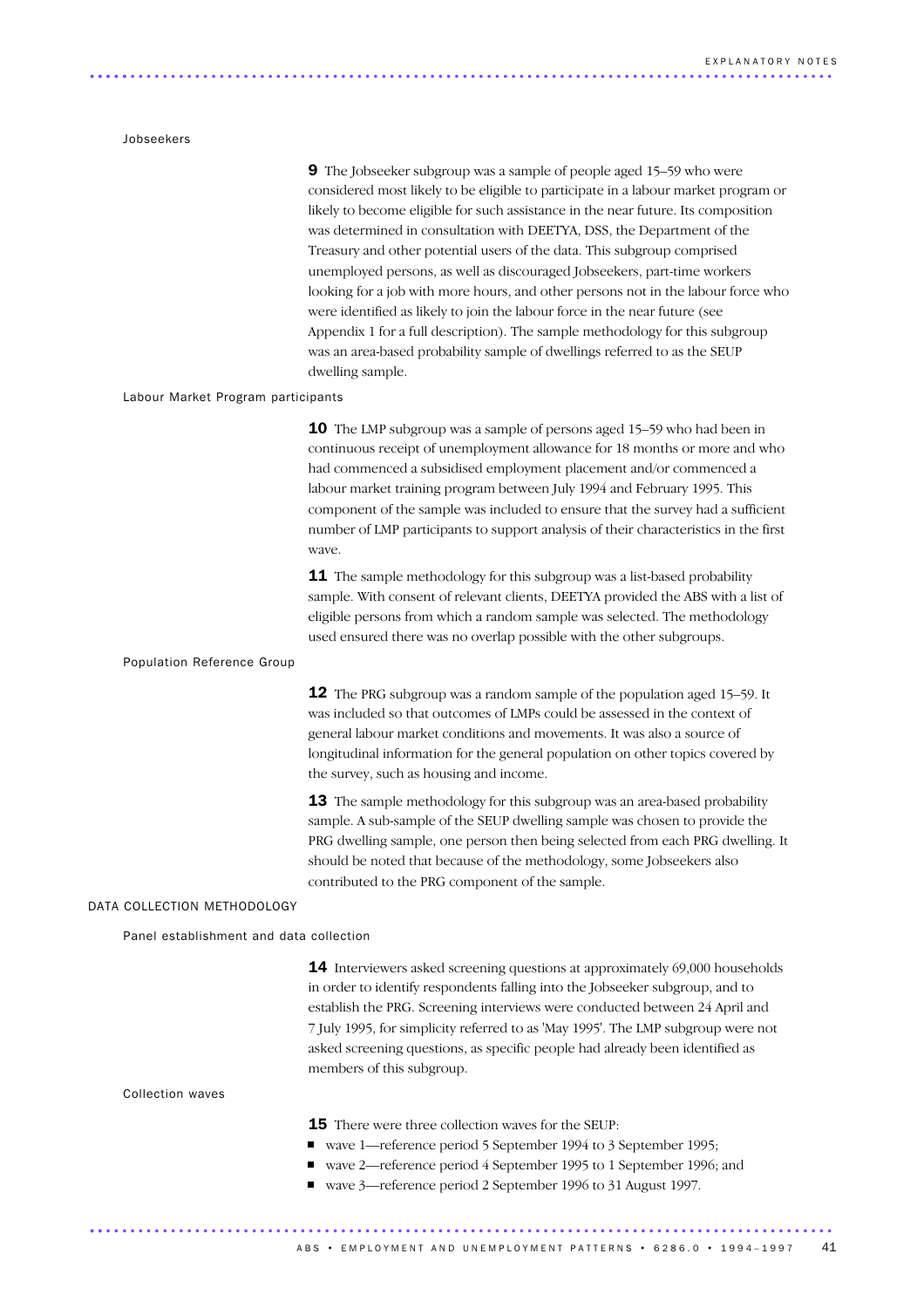### Panel size and maintenance

16 The ability to maintain contact with a relatively high proportion of the panel was critical to the usefulness of the survey data. A number of strategies were put in place to help the ABS stay in contact with respondents between interviews. These included:

............................................................................................ .....

- 'change of details' cards for respondents to advise a new address, etc.;
- a toll-free telephone number for the respondent to call;
- asking the respondent for contact details of up to three people who were likely to know the respondent's whereabouts; and
- regular mail contact throughout the survey.

17 However, it was inevitable that some non-response would occur when people were unwilling or unable to cooperate, or when they could not be contacted.

**18** The attrition rate is the percentage of previous wave respondents who did not respond in the current wave. Attrition between waves caused a permanent drop in the sample size as the SEUP did not replace non-respondents. Although the weighting procedure for each wave partially corrected for attrition in the sample, there are some small differences in estimates between publications for each wave. Analysis of the attrition shows that higher than average sample loss occurred for males, young people, and people who were renting accommodation. The following table shows the size and composition of the panel at waves 1, 2 and 3, and the overall attrition rate.

## COMPOSITION AND SIZE OF THE PANEL (Persons) ..........................................

|                                                                           |         |         |         | Attrition rate       |
|---------------------------------------------------------------------------|---------|---------|---------|----------------------|
|                                                                           | Wave 1  | Wave 2  |         | Wave 3 wave 1-wave 3 |
| Subgroups                                                                 | no.     | no.     | no.     | %                    |
|                                                                           |         |         |         |                      |
| Jobseekers(a)                                                             | 5488    | 4 7 7 9 | 4 2 6 1 | 22.3                 |
| LMP participants                                                          | 1019    | 888     | 775     | 23.9                 |
| PRG                                                                       | 2 3 1 1 | 2 1 2 0 | 1983    | 14.2                 |
| Total panel                                                               | 8591    | 7585    | 7019    | 18.3                 |
|                                                                           |         |         |         |                      |
| /s) hashed as a special to be a strong codes come of a second of the CDDA |         |         |         |                      |

(a) Includes some Jobseekers who were also part of the PRG.

..........................................

### SURVEY CONTENT

19 As part of the survey a wide range of labour market related data was collected. Variables were grouped into five categories—fixed, dynamic, episodal, occurrence, and summary. For a full list of data items, see Appendix 2.

Fixed variable

20 A fixed variable is a data item not inherently subject to change. Fixed variables were collected in wave 1 and were not collected in later waves. Fixed variables included:

- date of birth;
- sex;
- birthplace; and
- language first spoken.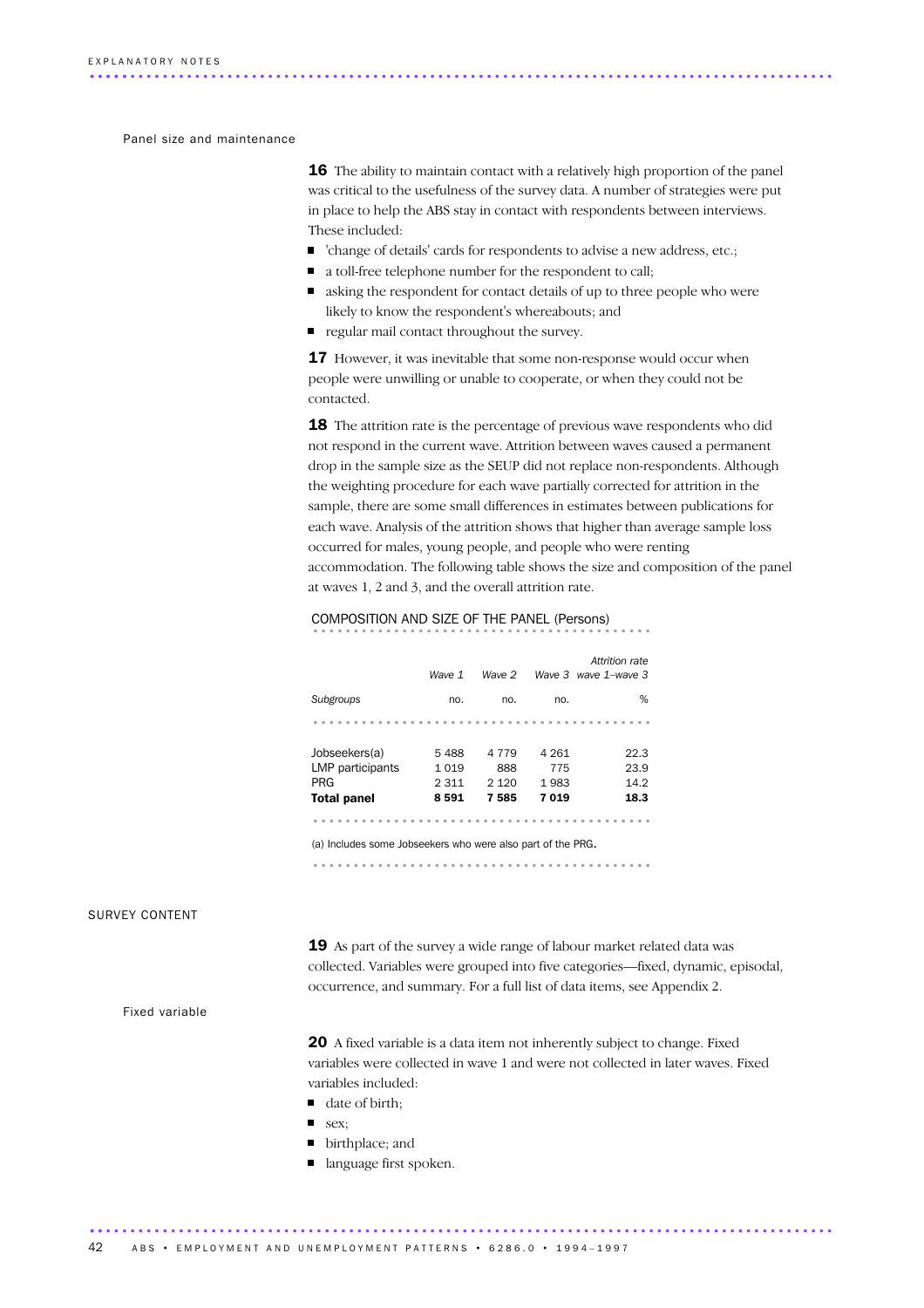Dynamic variable

21 Dynamic variables are subject to change over time and were updated each year at the time of interview. Dynamic variables included:

- marital status:
- labour force status;
- m. educational attainment;
- $\blacksquare$ proficiency in English;
- housing details; and
- $\blacksquare$ geographic location.

### Episodal variable

22 This type of variable was collected in respect of a particular episode, defined as a particular activity or occurrence within a reference period or spanning more than one reference period. Three types of episodes were identified: episodes of labour market activity; episodes of DEETYA labour market support; and episodes of income support.

23 Episodes of labour market activity comprised periods of working, looking for work, or absence from the labour market (i.e. neither working nor looking). If a respondent had two or more jobs at the same time, each was treated as a separate episode. A change in employer constituted a new episode. An episode of working would overlap with an episode of looking for work if a respondent was working and looking for work at the same time. However, neither episodes of work nor episodes of looking for work could overlap with episodes of absence from the labour market. Episodal variables included:

- start and finish dates;
- occupation and industry (working episodes);
- active steps to find work (looking for work episodes); and
- main activity while absent from the labour market (episodes of absence from  $\blacksquare$ the labour market).

24 Episodes of DEETYA labour market support comprised periods of CES registration, case management and LMP participation. Episodal variables included:

- start and finish dates;
- type of episode; and
- type of program.

25 Episodes of income support comprised periods during which the respondent received income support. Episodal variables included:

- start and finish dates; and
- $\blacksquare$  type of income support.

### Occurrences

26 Occurrences of training comprised periods of in-house and external training undertaken. Variables included:

- field of training; and
- start date.

27 Occurrences of employment offers consisted of employment offers received or declined. Variables included:

- when offer was made: and
- **reason for declining an offer.**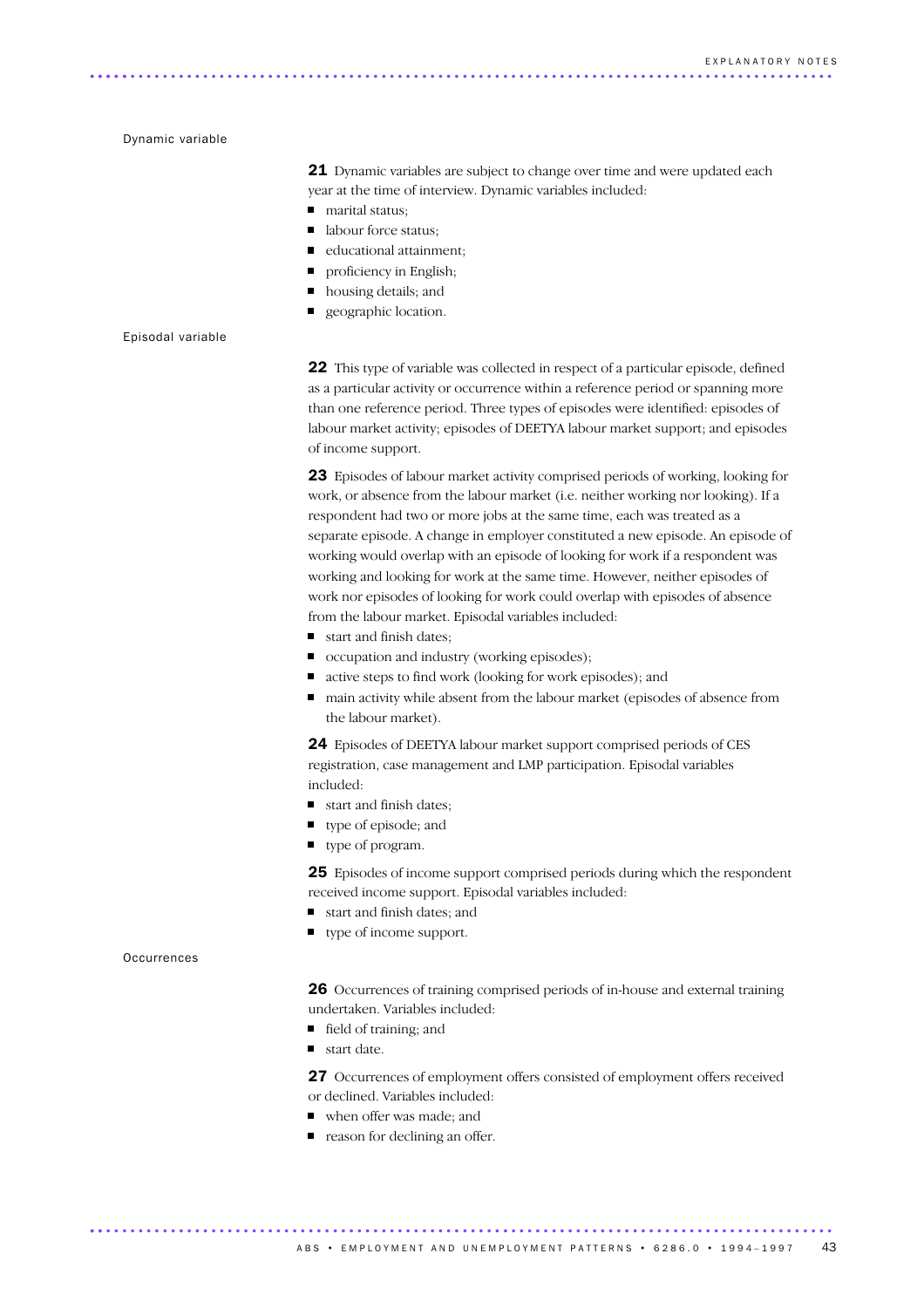| Summary variable           |                                                                                                                                                                                                                                                                                                                                                                                                                                                                                                                                                                           |
|----------------------------|---------------------------------------------------------------------------------------------------------------------------------------------------------------------------------------------------------------------------------------------------------------------------------------------------------------------------------------------------------------------------------------------------------------------------------------------------------------------------------------------------------------------------------------------------------------------------|
|                            | 28 A summary variable is a data item that summarises one or more episodal<br>variables. Summary variables included:<br>number of episodes of working;<br>total duration of looking for work;<br>ш<br>number of training courses attended; and<br>number of employment offers received.                                                                                                                                                                                                                                                                                    |
|                            | 29 Such variables might be specific to one reference period, or might span more<br>than one reference period, for example, the number of episodes of working since<br>September 1994.                                                                                                                                                                                                                                                                                                                                                                                     |
| Multiple episodes          |                                                                                                                                                                                                                                                                                                                                                                                                                                                                                                                                                                           |
|                            | 30 Although basic information was collected for each episode of labour market<br>activity, detailed information such as hours worked, usual weekly earnings and<br>occupation (in the case of episodes of work) were not collected for all episodes.<br>While it would have been desirable to collect full details about all episodes, many<br>constraints prevented this. These included the interview situation, and the ability<br>of respondents to recall with accuracy the detail of previous events, particularly<br>for those respondents with numerous episodes. |
|                            | 31 However, examination of survey data showed that few respondents reported<br>large numbers of episodes. As a consequence, a full range of data is available for<br>almost all respondents.                                                                                                                                                                                                                                                                                                                                                                              |
| USE OF ADMINISTRATIVE DATA |                                                                                                                                                                                                                                                                                                                                                                                                                                                                                                                                                                           |
|                            | 32 With respondents' consent, data collected directly from them during the<br>interview was supplemented with data about CES registration, case management<br>and LMP participation (from DEETYA) and data about income support (from<br>DSS). This minimised the interview time for respondents and ensured that<br>accurate information was available about their involvement with labour market<br>assistance programs and about their receipt of income support.                                                                                                      |
| DATA QUALITY               |                                                                                                                                                                                                                                                                                                                                                                                                                                                                                                                                                                           |
|                            | 33 When interpreting results of the survey it is important to take into account<br>that certain factors may affect the reliability of the results to some extent. These<br>are known as sampling error and non-sampling error.                                                                                                                                                                                                                                                                                                                                            |
| Sampling error             |                                                                                                                                                                                                                                                                                                                                                                                                                                                                                                                                                                           |
|                            | 34 Estimates calculated from the SEUP data were based on information<br>collected from a sample. As a result they are subject to sampling error (or<br>sampling variability). For further information on the sampling errors associated<br>with the SEUP, refer to the Technical Notes.                                                                                                                                                                                                                                                                                   |
| Non-sampling error         |                                                                                                                                                                                                                                                                                                                                                                                                                                                                                                                                                                           |
|                            | <b>35</b> Apart from the variability associated with sampling error, data are also subject<br>to other types of error referred to as non-sampling error. Non-sampling errors<br>may occur because of non-response bias, incorrect responses, interviewer errors,<br>attrition, or processing errors.                                                                                                                                                                                                                                                                      |
| Survey testing             |                                                                                                                                                                                                                                                                                                                                                                                                                                                                                                                                                                           |
|                            | 36 Testing of the survey procedures was carried out to investigate respondent<br>reaction and to ensure the effectiveness of survey instruments, interviewing<br>procedures and processing systems. These tests allowed early detection of some<br>non-sampling errors to reduce error in the survey as far as possible.                                                                                                                                                                                                                                                  |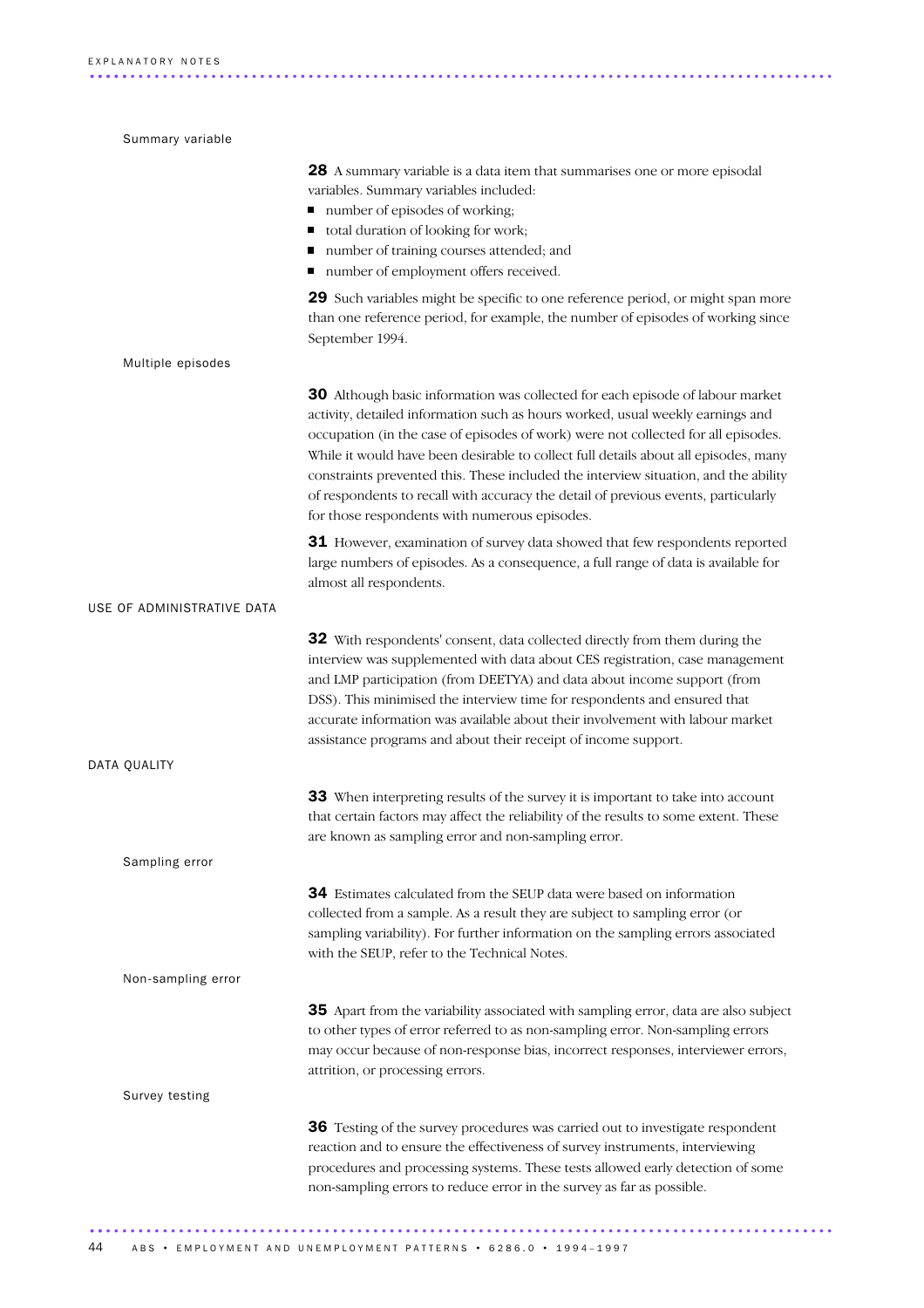### Non-response errors

**37** Non-response occurs when people cannot or will not cooperate, or cannot be contacted. Non-response can affect the reliability of results and can introduce bias. The magnitude of any bias depends upon the size of non-response and the extent of the difference between non-respondents' characteristics and labour market activity patterns compared with those of persons who responded in the survey. Weighting can partially correct these biases to the extent that weighting variables capture the characteristics of non-respondents.

**38** The following methods were adopted to reduce the level of non-response and minimise bias:

- face-to-face interviews with the respondent;
- $\blacksquare$  the use of foreign language interviewers where necessary;
- follow-up of respondents if there was initially no contact;
- respondent tracing strategies such as asking respondents to provide names and addresses of other people who would be likely to know the respondent's whereabouts; and
- weighting to population benchmarks to reduce non-response bias.

39 Potential sources of response errors in the SEUP include deficiencies in questionnaire design and methodology, deficiencies in interviewing technique, and inaccurate reporting by respondents.

40 The SEUP questionnaires were thoroughly tested to minimise the potential for errors caused by ambiguous or misleading questions, by inadequate or inconsistent definitions or terminology, or by poor questionnaire sequence guides (causing some questions to be missed).

41 Methods employed to achieve and maintain uniform interviewing practices and a high level of accuracy in recording answers on the survey questionnaires included:

■ a thorough training program for interviewers;

............................................................................................ ..

- a detailed interviewer's instruction manual;
- the use of experienced interviewers;
- $\blacksquare$ checking of interviewers' work; and
- the use of computer-assisted interviewing for the second and third waves.

42 In a longitudinal survey, errors associated with recall can affect the compilation of a consistent and accurate picture of respondents' activities over an extended period of time. In particular, overseas experience with longitudinal surveys suggests that a respondent may report different labour market activity around the seam of two reference periods. That is, they report one type of activity at the end of a reference period and a different type of activity at the start of the next reference period when no change actually occurred; this is known as the seam effect. For example, a seam effect would exist if a respondent reported looking for work at 3 September 1995 (the end of the first wave) and working at 4 September 1995 (the start of the second wave), when the respondent had only been looking for work.

### Response errors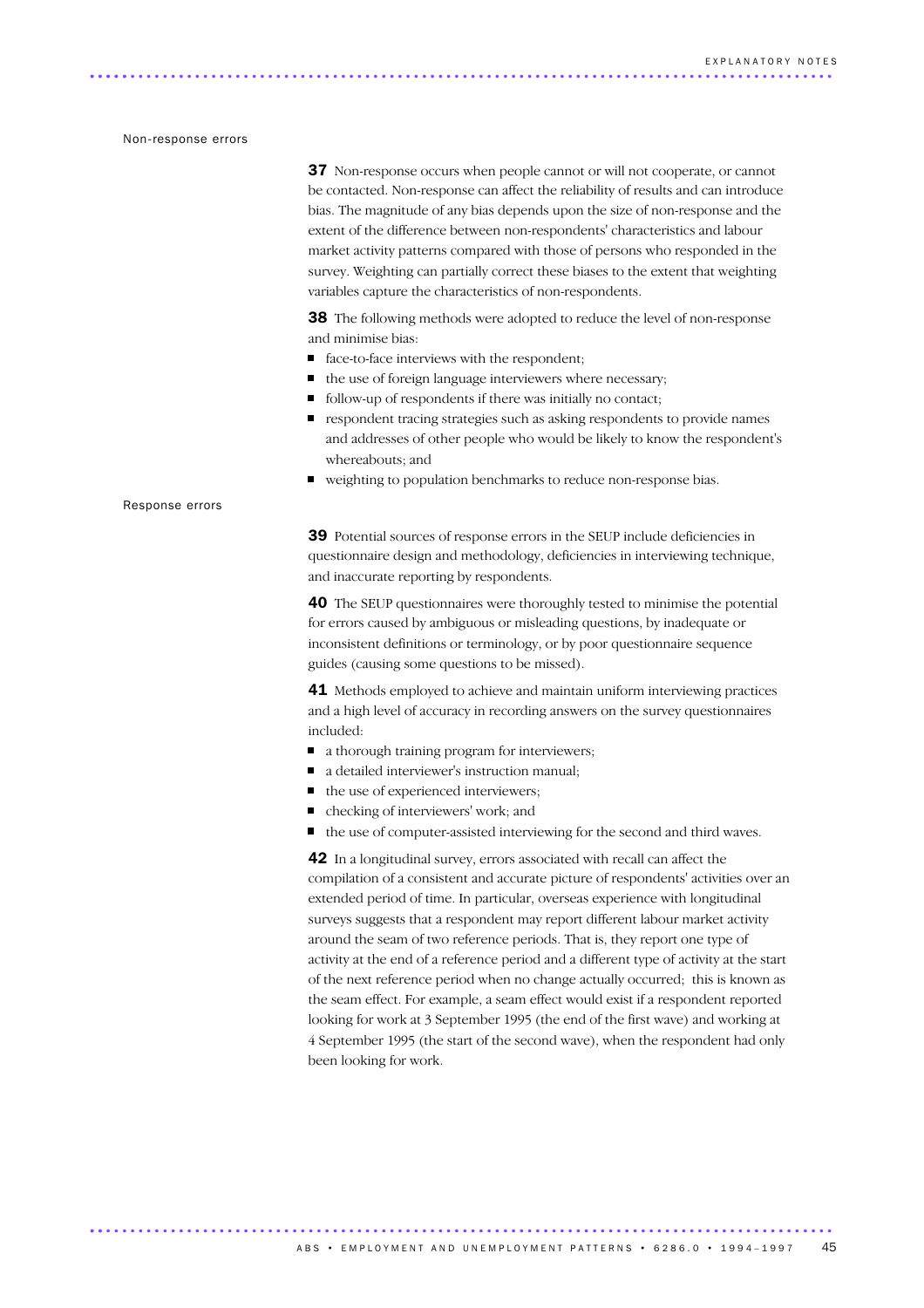### Response errors *continued*

| 43 The survey endeavoured to minimise this seam effect by the use of<br>dependent interviewing. This is a technique whereby the interviewer reminds the<br>respondent of their labour market activity recorded at the end of the previous<br>reference period, thereby refreshing the respondent's memory. The interviewer<br>then determined whether this activity continued into the current reference<br>period. To further assist respondents in recalling particular events, they were<br>supplied with a diary, and a calendar divided into months and weeks which was<br>used to record their labour market activity during the reference period.                                             |
|------------------------------------------------------------------------------------------------------------------------------------------------------------------------------------------------------------------------------------------------------------------------------------------------------------------------------------------------------------------------------------------------------------------------------------------------------------------------------------------------------------------------------------------------------------------------------------------------------------------------------------------------------------------------------------------------------|
|                                                                                                                                                                                                                                                                                                                                                                                                                                                                                                                                                                                                                                                                                                      |
| 44 Processing errors may occur at any stage between initial collection of the data<br>and final compilation of statistics. Steps were taken to minimise errors at all<br>stages of processing, including:<br>• training of staff, detailed coding instructions and regular checking;<br>computer edits designed to detect reporting or recording errors; and<br>• the use of standard ABS question modules.                                                                                                                                                                                                                                                                                          |
|                                                                                                                                                                                                                                                                                                                                                                                                                                                                                                                                                                                                                                                                                                      |
| 45 To facilitate comparison of the SEUP data with that from other collections,<br>wherever possible, the SEUP used standard question modules from other ABS<br>surveys, such as the Survey of Training and Education, and surveys conducted as<br>supplements to the monthly LFS. However, caution should be used when<br>comparing data across collections due to differences in scope, sample size and<br>design, definitions and estimation methodology. In particular, in the SEUP the<br>classification of respondents' labour market activity (i.e. working, looking, or<br>absent from the labour market) is not comparable with the definition of labour<br>force status as used in the LFS. |
|                                                                                                                                                                                                                                                                                                                                                                                                                                                                                                                                                                                                                                                                                                      |
| 46 Estimates obtained from the survey were derived using complex ratio<br>estimation procedures with some benchmarking to independently estimated<br>distributions of the total population. For further information refer to the<br>Technical Notes.                                                                                                                                                                                                                                                                                                                                                                                                                                                 |
|                                                                                                                                                                                                                                                                                                                                                                                                                                                                                                                                                                                                                                                                                                      |
|                                                                                                                                                                                                                                                                                                                                                                                                                                                                                                                                                                                                                                                                                                      |
| 47 Six information papers about the SEUP have been issued:<br>Information Paper 1/95: Background and general overview<br>Information Paper 2/95: Preliminary list of variables to be available after<br>the first wave<br>Information Paper 3/95: Sample design, outcome of panel initialisation and<br>weighting<br>Information Paper 1/96: Dissemination strategy<br>Information Paper 1/97: Research Fellowships<br>Information Paper 2/97: Microdata file on CD-ROM<br>Copies of these are available on request and some are also on the Internet at<br>http://www.abs.gov.au (Click on Statistics/ABS Papers and                                                                                |
|                                                                                                                                                                                                                                                                                                                                                                                                                                                                                                                                                                                                                                                                                                      |

46 ABS • EMPLOYMENT AND UNEMPLOYMENT PATTERNS • 6286.0 • 1994-1997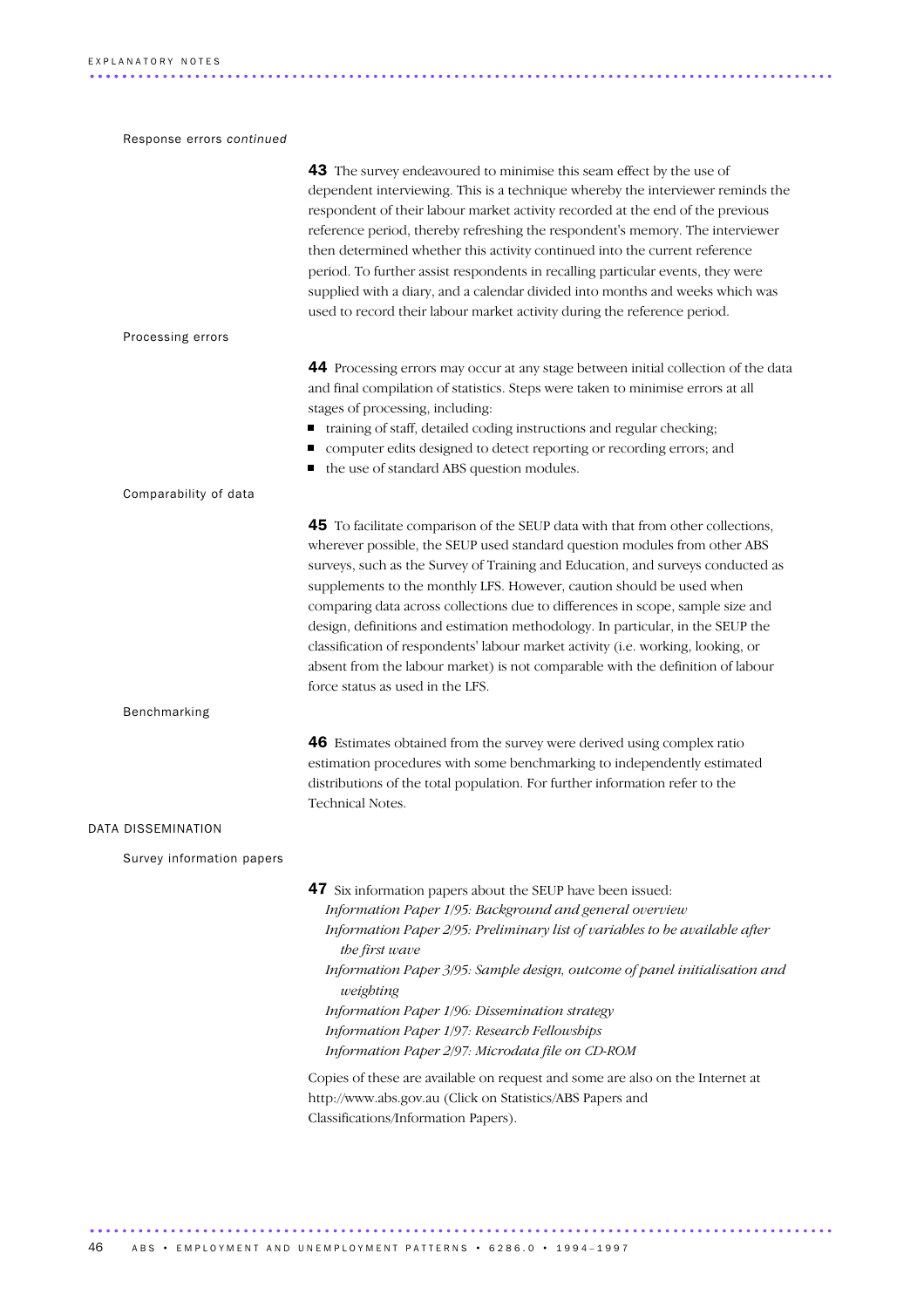| Survey newsletter     |                                                                                                                                                                                                                                                                                                                                                                                                                                                                                                                          |
|-----------------------|--------------------------------------------------------------------------------------------------------------------------------------------------------------------------------------------------------------------------------------------------------------------------------------------------------------------------------------------------------------------------------------------------------------------------------------------------------------------------------------------------------------------------|
|                       | <b>48</b> Several editions of a free newsletter have been issued. SEUPDATE is an<br>irregular release which highlights interesting results from the SEUP. Readers who<br>wish to be placed on the SEUPDATE mailing list should contact the officer listed<br>at the front of this publication.                                                                                                                                                                                                                           |
| Special tabulations   |                                                                                                                                                                                                                                                                                                                                                                                                                                                                                                                          |
|                       | 49 As well as releasing information in publications, the ABS can make available<br>special tabulations to suit individual user requirements. Subject to confidentiality<br>and sampling variability constraints, tabulations can be produced from the survey<br>incorporating data items, populations and geographic areas selected to meet<br>individual requirements. These can be provided in printed form or on disk.<br>Inquiries should be made to the contact officer listed at the front of this<br>publication. |
| Access to microdata   |                                                                                                                                                                                                                                                                                                                                                                                                                                                                                                                          |
|                       | 50 The ABS offers a range of options for users who wish to undertake analysis<br>based on the SEUP microdata (unit records). Inquiries should be made to the<br>contact officer listed at the front of this publication.                                                                                                                                                                                                                                                                                                 |
| Results of the survey |                                                                                                                                                                                                                                                                                                                                                                                                                                                                                                                          |
|                       | 51 Users may wish to refer to the following publications in which earlier results<br>from this survey were released:                                                                                                                                                                                                                                                                                                                                                                                                     |
|                       | Australians' Employment and Unemployment Patterns, September 1995<br>(Cat. no. 6286.0);<br>Australians' Employment and Unemployment Patterns, First Results,                                                                                                                                                                                                                                                                                                                                                             |
|                       | 1994-1996 (Cat. no. 6289.0); and                                                                                                                                                                                                                                                                                                                                                                                                                                                                                         |
|                       | Australians' Employment and Unemployment Patterns, 1994 to 1996<br>(Cat. no. 6286.0).                                                                                                                                                                                                                                                                                                                                                                                                                                    |
| Non-ABS sources       |                                                                                                                                                                                                                                                                                                                                                                                                                                                                                                                          |
|                       | 52 DEETYA has a range of data available which may complement the SEUP data<br>set. Contact Philip Gatenby on Canberra 02 6240 8745 for further details.                                                                                                                                                                                                                                                                                                                                                                  |
| RELATED PRODUCTS      |                                                                                                                                                                                                                                                                                                                                                                                                                                                                                                                          |
|                       | <b>53</b> Users may also wish to refer to the following related publications:<br>Australian Labour Market (Cat. no. 6284.0)                                                                                                                                                                                                                                                                                                                                                                                              |
|                       | Education and Training Experience, Australia (Cat. no. 6278.0)<br>Information Paper: Measuring Employment and Unemployment<br>(Cat. no. 6279.0)                                                                                                                                                                                                                                                                                                                                                                          |
|                       | Job Search Experience of Unemployed Persons, Australia (Cat. no. 6222.0)<br>Labour Force, Australia (Cat. no. 6203.0)                                                                                                                                                                                                                                                                                                                                                                                                    |
|                       | Labour Force Experience, Australia (Cat. no. 6206.0)<br>Persons Not in the Labour Force, Australia (Cat. no. 6220.0)                                                                                                                                                                                                                                                                                                                                                                                                     |
|                       | Successful and Unsuccessful Job Search Experience, Australia<br>(Cat. no. 6245.0)                                                                                                                                                                                                                                                                                                                                                                                                                                        |
|                       | Working Arrangements, Australia (Cat. no. 6342.0).                                                                                                                                                                                                                                                                                                                                                                                                                                                                       |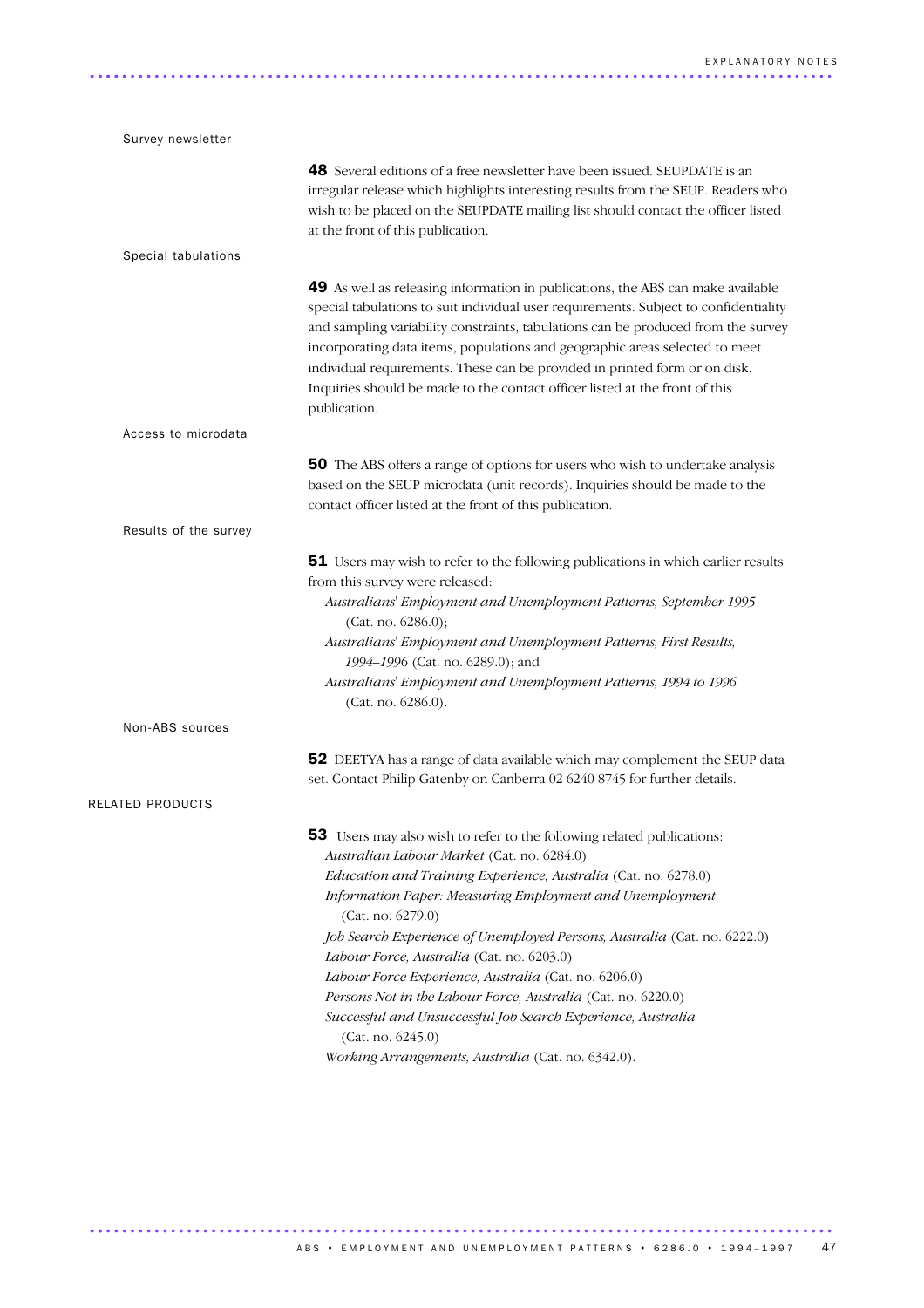### A P P E N D IX  $\blacksquare$  JOBSEEKERS — A FULL DESCRIPTION .......

The Jobseeker component of the SEUP sample consists of persons aged 15–59 years who met the following criteria at the time of recruitment to the survey panel (24 April 1995 to 7 July 1995):

- unemployed persons;
- persons not in the labour force who were discouraged jobseekers;
- persons not in the labour force who were attending an educational institution;
- persons not in the labour force who wanted to work but were not available to start work; or
- underemployed workers.

### UNEMPLOYED PERSONS

Comprising persons who were not employed in the previous week, and had actively looked for full-time or part-time work at any time in the last four weeks up to the end of the previous week, and:

- were available for work in the previous week, or would have been available except for temporary illness (i.e. lasting for less than four weeks); or
- $\blacksquare$  were waiting to start a new job within four weeks from the end of the previous week and would have started in the previous week if the job had been available then.

But excluding:

- **Persons who were stood down without pay for less than four weeks, i.e. they** were waiting to be called back to a full-time or part-time job from which they had been stood down without pay for less than four weeks up to the end of the previous week (including the whole of the previous week) for reasons other than bad weather or plant breakdown; and
- $\blacksquare$  full-time students aged 15–24 who were currently looking for part-time work.

### PERSONS NOT IN THE LABOUR FORCE WHO WERE DISCOURAGED JOBSEEKERS

Comprising persons not in the labour force who wanted to work and were available to start work within the next four weeks but whose main reason for not taking active steps to find work was that they believed they would not find a job for any of the following reasons:

- considered to be too young or too old by employers;
- difficulties with language or ethnic background;
- lacked the necessary schooling, training, skills or experience;
- $\blacksquare$ no job in their locality or line of work; or
- no job available at all.

### But excluding:

 $\blacksquare$  full-time students aged 15–24 who preferred a part-time job.

### PERSONS NOT IN THE LABOUR FORCE WHO WERE ATTENDING AN EDUCATIONAL INSTITUTION

■ Comprising persons who wanted to work and were available to start work within four weeks, but whose main reason for not taking active steps to find work was that they were attending an educational institution or were on a job-related training program.

But excluding:

full-time students aged  $15-24$  who preferred a part-time job.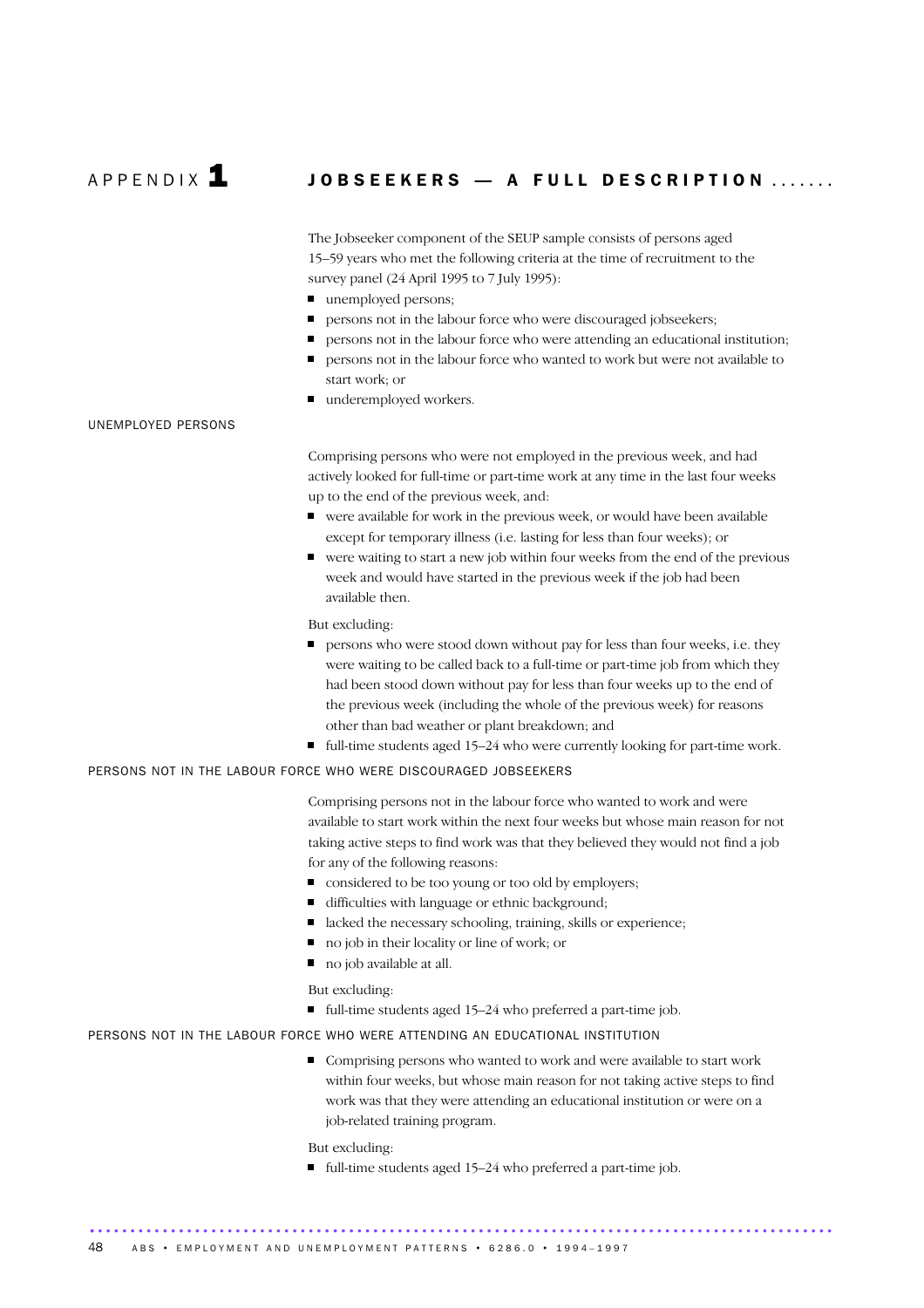### PERSONS NOT IN THE LABOUR FORCE WHO WANTED TO WORK BUT WERE NOT AVAILABLE TO START WORK

 $\blacksquare$  Comprising persons who, in the four weeks up to the end of the previous week, had taken active steps to look for work, but did not meet the criteria to be classified as unemployed as they were not available to start work in the previous week.

But excluding:

 $\blacksquare$  full-time students aged 15–24 who were looking for part-time work.

### UNDEREMPLOYED WORKERS

Comprising persons who usually worked less that 10 hours per week, who had been actively looking for work for more hours, and were available to start work with more hours within four weeks.

But excluding:

■ full-time students aged 15–24 who were currently looking for part-time work with more hours.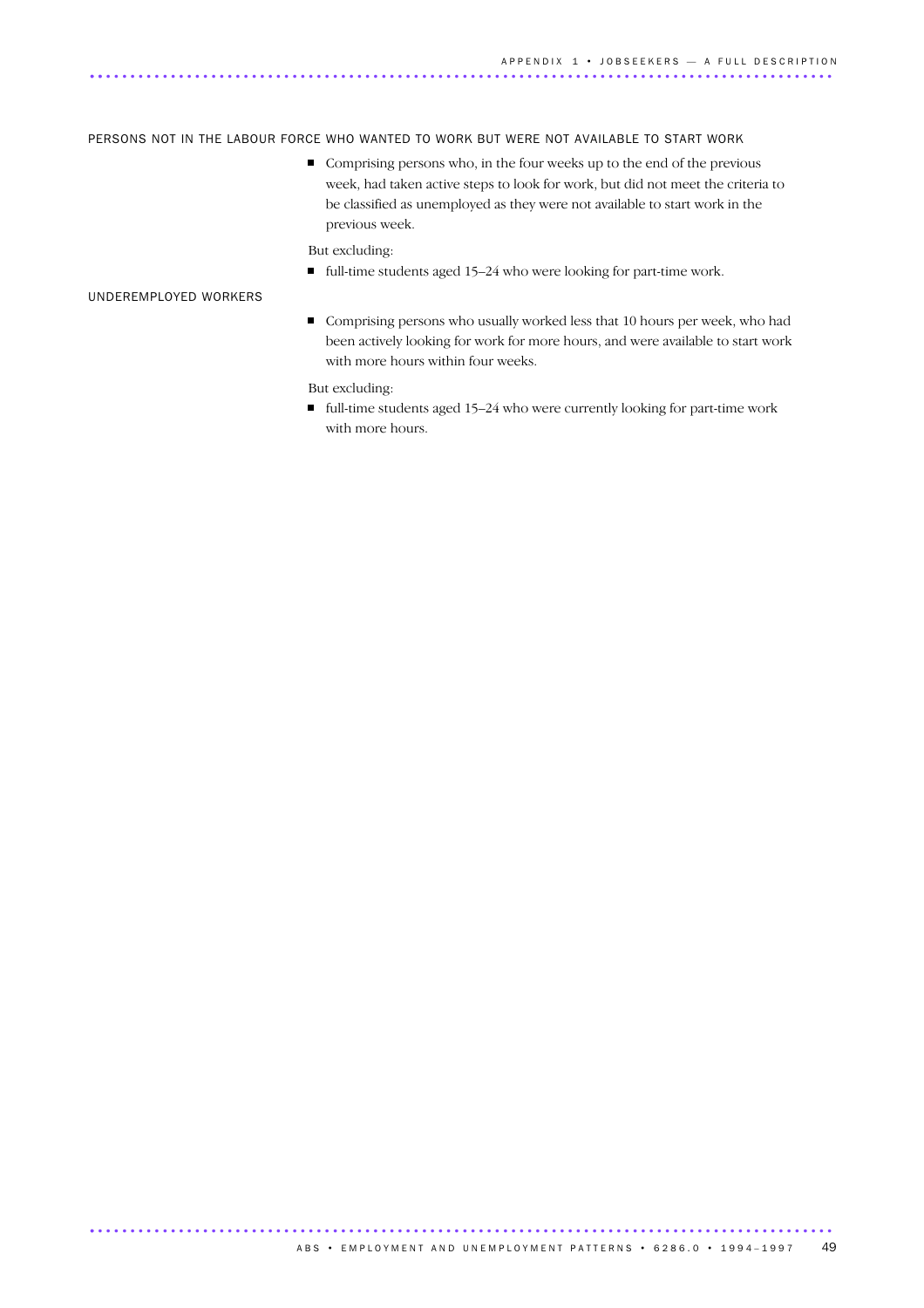

### A P P EN DIX **2** DATA ITEMS - SURVEY OF EMPLOYMENT AND UNEMPLOYMENT PATTERNS ..............

| DEMOGRAPHIC                       |                                                                 |
|-----------------------------------|-----------------------------------------------------------------|
|                                   | Sex                                                             |
|                                   | Age                                                             |
|                                   | Marital status                                                  |
|                                   | Birthplace                                                      |
|                                   | Year of arrival in Australia                                    |
|                                   | Aboriginal or Torres Strait Islander origin                     |
| HOUSEHOLD/FAMILY STRUCTURE        |                                                                 |
|                                   | Household type                                                  |
|                                   | Relationship in household                                       |
|                                   | Family type                                                     |
|                                   | Family size (number of persons)                                 |
|                                   | Number of dependent children in family                          |
|                                   | Number of dependent students in family                          |
|                                   | Age of youngest child in family                                 |
|                                   | Age of all dependent children present in family                 |
| LANGUAGE USE                      |                                                                 |
|                                   | Language first spoken                                           |
|                                   | Language usually spoken at home                                 |
|                                   | Level of English proficiency                                    |
| <b>DISABILITY</b>                 |                                                                 |
|                                   | Disability status                                               |
|                                   | Severity of handicap                                            |
|                                   | Whether disability impedes employment                           |
| GEOGRAPHIC LOCATION/MOBILITY      |                                                                 |
|                                   | State                                                           |
|                                   | Section of State                                                |
|                                   | Socio-economic index of area of residence                       |
|                                   | Year commenced living at usual residence at time of recruitment |
|                                   | Number of times changed usual residence during reference period |
|                                   | Whether changed State or area of usual residence                |
|                                   | Main reason for moving from last usual residence                |
| HOUSING                           |                                                                 |
|                                   |                                                                 |
|                                   | Dwelling structure<br>Number of bedrooms                        |
|                                   | Tenure type                                                     |
|                                   | Landlord type                                                   |
|                                   | Total weekly housing costs                                      |
|                                   |                                                                 |
| JOBSEEKER AND LABOUR FORCE STATUS |                                                                 |
|                                   | Jobseeker status                                                |
|                                   | Labour force status                                             |
|                                   | Duration of unemployment                                        |
|                                   |                                                                 |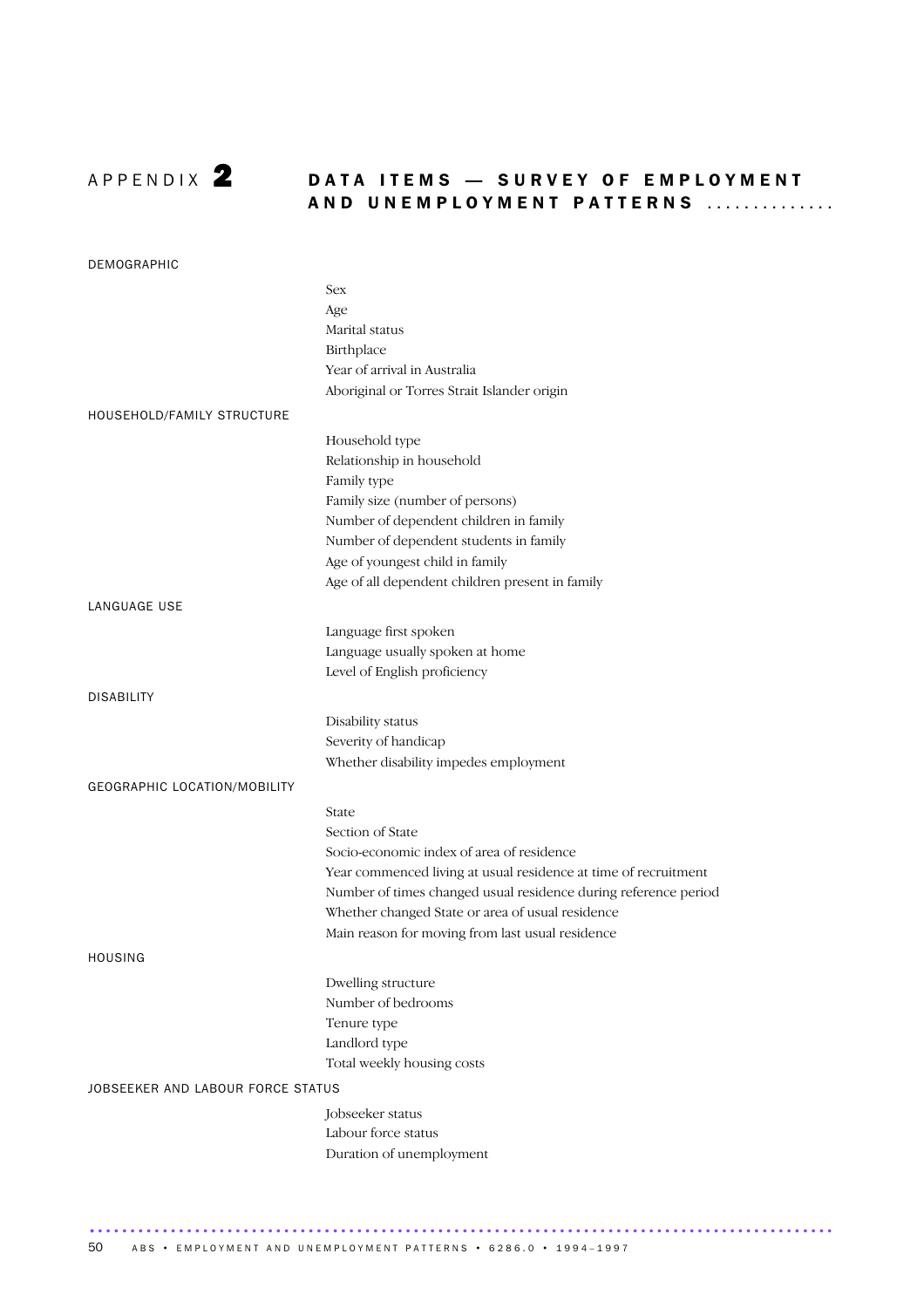### WORKING

|                   | Number of episodes of working during the reference period            |
|-------------------|----------------------------------------------------------------------|
|                   | Total number of episodes of working since 5 September 1994           |
|                   | Total duration of working during the reference period                |
|                   | Total duration of working since 5 September 1994                     |
|                   | Start and finish date of each episode of working                     |
|                   | Duration of each episode of working                                  |
|                   | Status in employment                                                 |
|                   | Hours worked                                                         |
|                   | Full-time/part-time status                                           |
|                   | Whether permanent or casual                                          |
|                   | Sector of employment                                                 |
|                   | Industry                                                             |
|                   |                                                                      |
|                   | Occupation                                                           |
|                   | Whether job was in preferred occupation                              |
|                   | Whether required an educational qualification to obtain job          |
|                   | Size of location (number of employees)                               |
|                   | Enterprise employment size                                           |
|                   | Whether usually works overtime and method of payment                 |
|                   | Usual weekly earnings                                                |
|                   | Method of job attainment                                             |
|                   | Role of CES in job attainment                                        |
|                   | Reason for ceasing job                                               |
|                   | Whether a multiple job holder during reference period                |
|                   | Total duration of multiple job holding during the reference period   |
|                   | Total duration of multiple job holding since 5 September 1994        |
|                   | Whether used childcare while working                                 |
|                   | Whether used formal childcare and type of formal care                |
|                   | Main reason for not using formal childcare                           |
|                   | Whether used informal childcare and type of informal care            |
| Working part-time |                                                                      |
|                   |                                                                      |
|                   | Whether wants to work more hours and preferred total number of hours |
|                   | Main reason for working part-time                                    |
| LOOKING FOR WORK  |                                                                      |
|                   | Number of episodes of looking for work during the reference period   |
|                   | Total number of episodes of looking for work since 5 September 1994  |
|                   | Total duration of looking for work during the reference period       |
|                   | Total duration of looking for work since 5 September 1994            |
|                   | Start and finish date of each episode of looking for work            |
|                   | Duration of each episode of looking for work                         |
|                   | Whether looking for full-time or part-time work                      |
|                   | Active steps taken to find work                                      |
|                   | All difficulties in finding work                                     |
|                   | Main difficulty in finding work                                      |
|                   | Whether would move interstate if offered a suitable job              |
|                   | Whether would move intrastate if offered a suitable job              |
|                   | Reservation wage (lowest wage a person is prepared to accept)        |
|                   |                                                                      |
|                   | Hours prepared to work for reservation wage                          |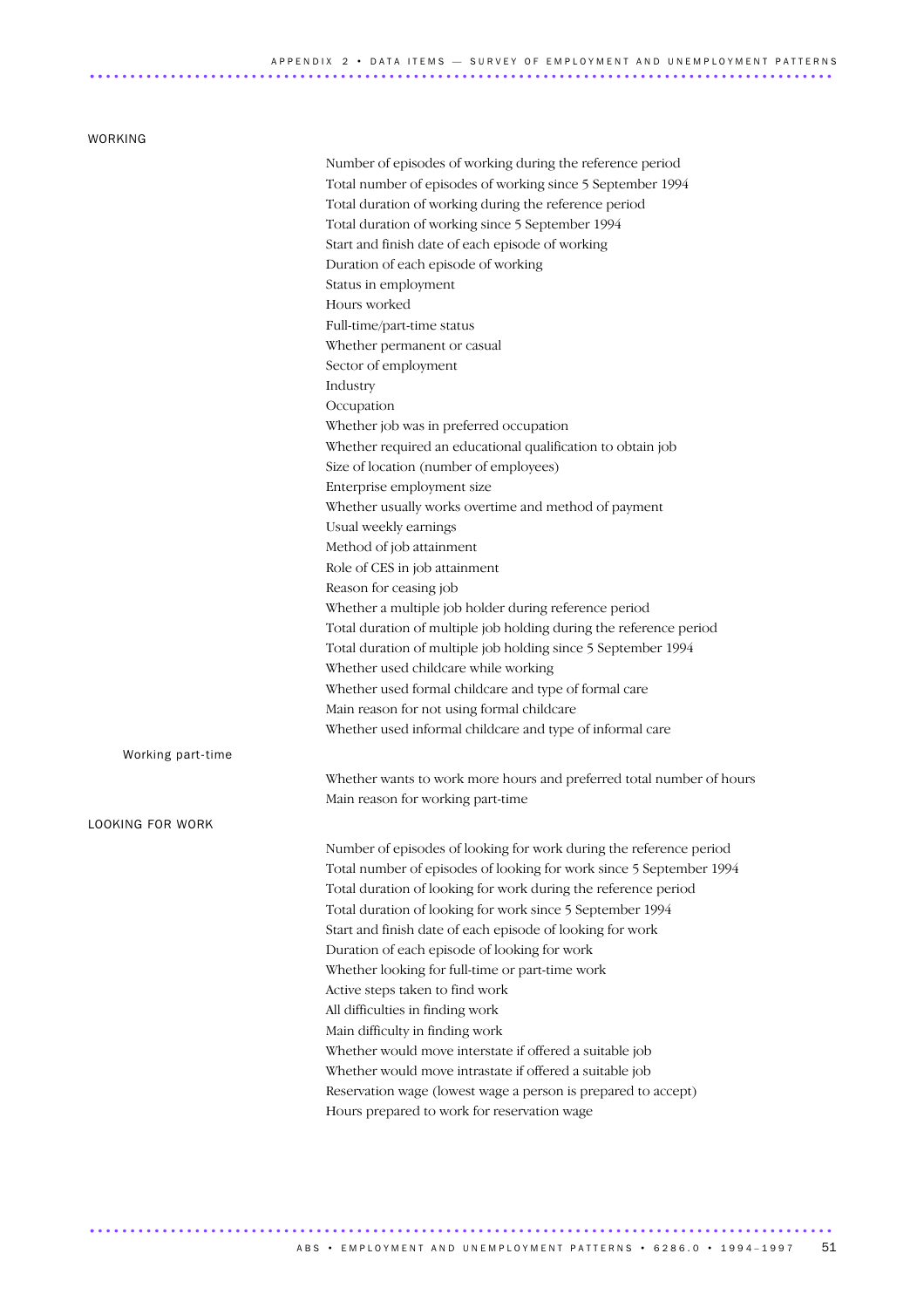### ABSENCES FROM THE LABOUR MARKET

|                               | Number of episodes of absence from the labour market during the reference            |
|-------------------------------|--------------------------------------------------------------------------------------|
|                               | period                                                                               |
|                               | Total number of episodes of absence from the labour market since<br>5 September 1994 |
|                               | Total duration of absence from the labour market during the reference period         |
|                               | Total duration of absence from the labour market since 5 September 1994              |
|                               | Start and finish date of each episode of absence from the labour market              |
|                               | Duration of each episode of absence from the labour market                           |
|                               | Whether wanted to work and available to start                                        |
|                               | Main reason not available to start work at that time                                 |
|                               | Main activity                                                                        |
|                               | All reasons for not looking for work                                                 |
|                               | Main reason for not looking for work                                                 |
|                               |                                                                                      |
| <b>EMPLOYMENT OFFERS</b>      |                                                                                      |
|                               | Number of offers of employment during reference period                               |
|                               | Number of offers of employment since 5 September 1994                                |
|                               | When offer of employment was made                                                    |
|                               | Whether employment offer was accepted                                                |
|                               | Reasons for not taking up or accepting offer                                         |
| SUMMARY OF EMPLOYMENT HISTORY |                                                                                      |
|                               | Number of years in paid work since first left full-time education                    |
|                               | Number of years spent looking for work since first left full-time education          |
|                               | Number of years of labour market absence since first left full-time education        |
|                               | Year first left full-time education                                                  |
|                               | Main activity since first left full-time education                                   |
| <b>EMPLOYMENT HISTORY</b>     |                                                                                      |
|                               | Whether person has worked full-time or part-time                                     |
|                               | Start and finish date of last full-time or part-time job                             |
|                               | Status in employment of last full-time or part-time job                              |
|                               | Hours worked in last full-time or part-time job                                      |
|                               | Duration of employment of last full-time or part-time job                            |
|                               | Permanent/casual status in last full-time or part-time job                           |
|                               | Sector of employment of last full-time or part-time job                              |
|                               | Industry of last full-time or part-time job                                          |
|                               | Occupation of last full-time or part-time job                                        |
|                               | Size of location (number of employees) for last full-time or part-time job           |
|                               | Enterprise employment size for last full-time or part-time job                       |
|                               | Usual weekly earnings for last full-time or part-time job                            |
|                               | Method of job attainment of last full-time or part-time job                          |
|                               | Role of CES in job attainment of last full-time or part-time job                     |
|                               | Time since finished last full-time or part-time job                                  |
|                               | Reason for ceasing last full-time or part-time job                                   |
|                               | Number of part-time jobs held in last five years                                     |
| TRADE UNION MEMBERSHIP        |                                                                                      |
|                               |                                                                                      |

Whether a member of a trade union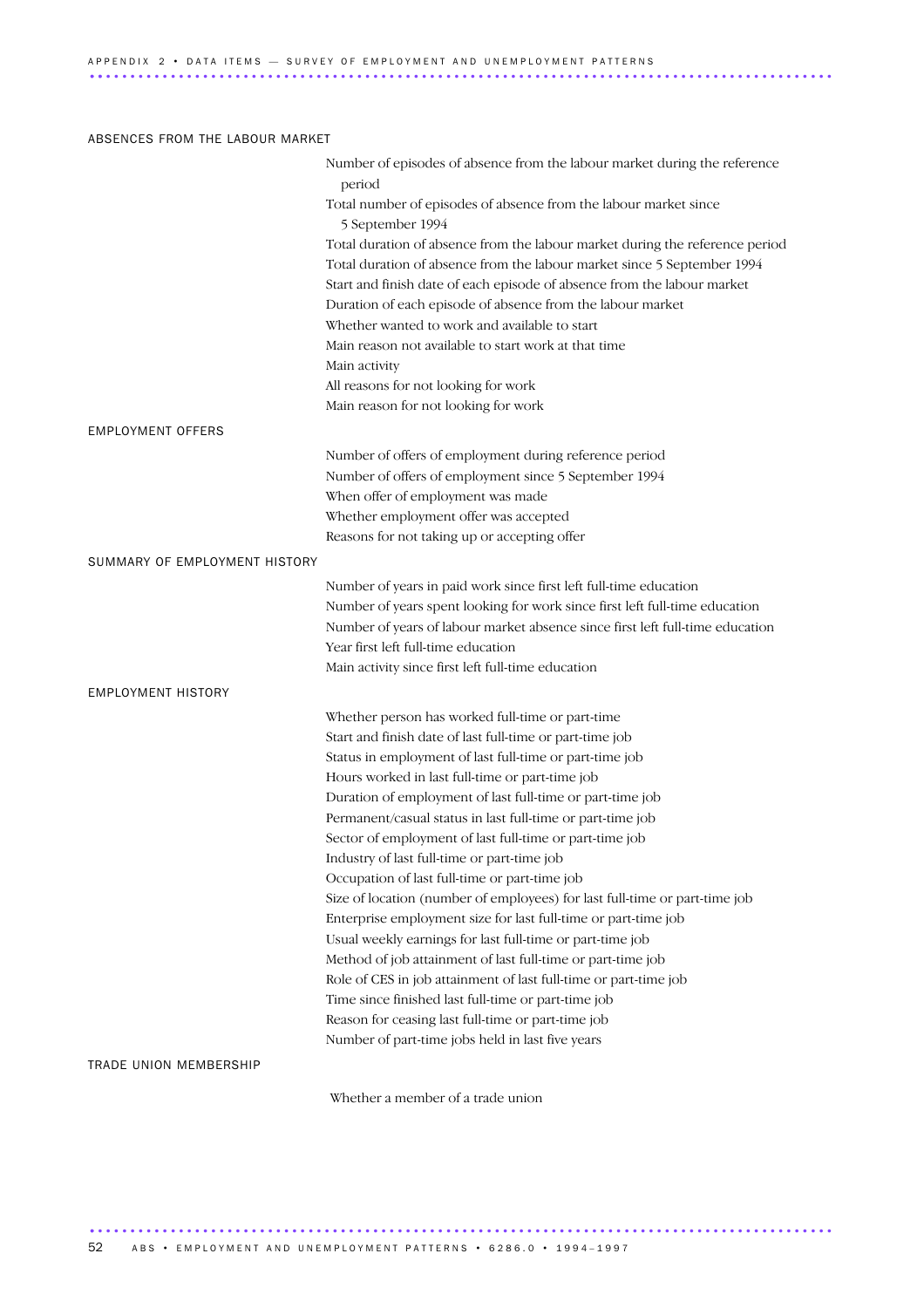### TRAINING

| In-house training courses |                                                                                                  |
|---------------------------|--------------------------------------------------------------------------------------------------|
|                           | Number of in-house training courses attended during reference period                             |
|                           | Number of in-house training courses attended since 5 September 1994                              |
|                           | Start date of in-house training courses                                                          |
|                           | Time spent on in-house training courses                                                          |
|                           | Total time spent on in-house training courses                                                    |
|                           | Field of in-house training courses                                                               |
|                           | Whether skills gained through in-house training courses were transferable to<br>another employer |
|                           | Whether in-house training course helped obtain a pay rise, promotion, or<br>better job           |
| External training courses |                                                                                                  |
|                           | Number of external training courses attended during reference period                             |
|                           | Number of external training courses attended since 5 September 1994                              |
|                           | Start date of external training courses                                                          |
|                           | Time spent on external training courses                                                          |
|                           | Total time spent on external training courses                                                    |
|                           | Provider of external training courses                                                            |
|                           | Field of external training courses                                                               |
|                           | Whether external training course was government-sponsored                                        |
|                           | Whether working at the time attended training course                                             |
|                           | Employer support for external training course attended while working                             |
|                           | Non-employer support for external training course                                                |
|                           | Whether external training course helped obtain a pay rise, promotion, or<br>better job           |
|                           | Whether attended external training course to help obtain a job                                   |
|                           | Whether external training course helped obtain a job and whether it was a<br>better job          |
| <b>CURRENT STUDY</b>      |                                                                                                  |
|                           | School attendance                                                                                |
|                           | Whether currently studying                                                                       |
|                           | Full-time/part-time study status                                                                 |
|                           | Type of educational institution attending                                                        |
|                           | Level of qualification currently studying                                                        |
|                           | Main field of qualification currently studying                                                   |
| EDUCATIONAL ATTAINMENT    |                                                                                                  |
|                           | Age left school                                                                                  |
|                           | Level of educational attainment                                                                  |
|                           | Main field of highest qualification obtained                                                     |
|                           | Year in which highest post-school qualification was obtained                                     |
|                           | Country in which highest post-school qualification was obtained                                  |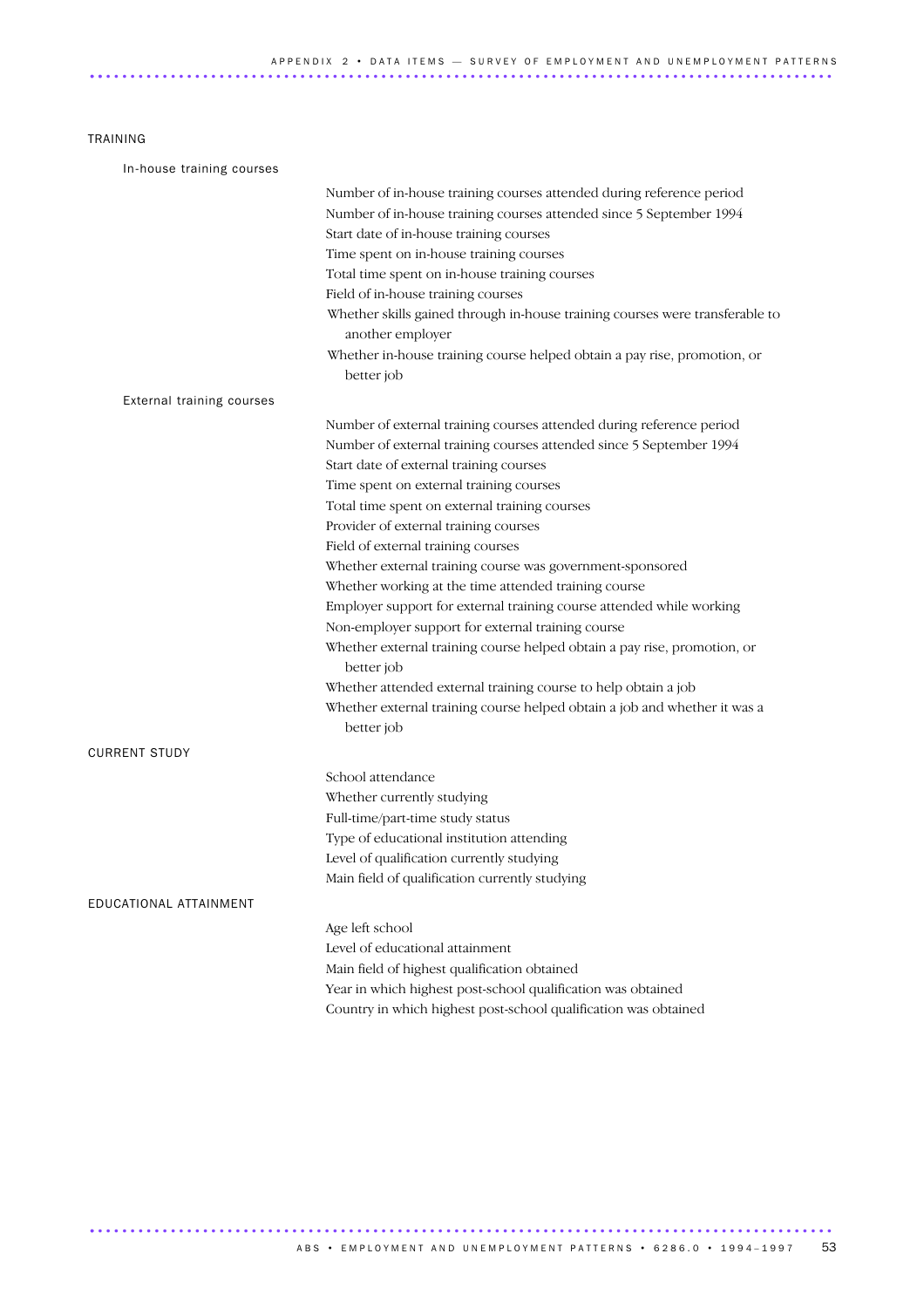### A P P E N D IX 2 • DATA ITEMS — SURVEY OF EMPLOYMENT AND UNEMPLOYMENT PATTERNS ............................................................................................ ..

### INCOME

|                                   | Annual income                                                                                          |
|-----------------------------------|--------------------------------------------------------------------------------------------------------|
|                                   | Sources of annual income                                                                               |
|                                   | Main source of annual income                                                                           |
|                                   | Current weekly income                                                                                  |
|                                   | Sources of current weekly income                                                                       |
|                                   | Main source of current weekly income                                                                   |
|                                   | Current weekly income from wages and salaries                                                          |
|                                   | Current weekly business and property income                                                            |
|                                   | Current weekly income from government cash pensions, benefits, and<br>allowances                       |
|                                   | Annual income of income unit (income for spouse and respondent)                                        |
|                                   | Current weekly income of income unit                                                                   |
| OTHER PERSONS                     |                                                                                                        |
| Demographic                       |                                                                                                        |
|                                   | Spouse's age last birthday                                                                             |
|                                   | Birthplace of parent(s) and spouse                                                                     |
|                                   | Year of arrival in Australia of parent(s) and spouse                                                   |
| Educational attainment            |                                                                                                        |
|                                   | Educational attainment of parent(s) and spouse                                                         |
| Labour force details              |                                                                                                        |
|                                   |                                                                                                        |
|                                   | Labour force status of spouse or parent(s)                                                             |
|                                   | Number of employed usual resident family members<br>Number of unemployed usual resident family members |
|                                   | Number of usual resident family members unemployed for 12 months or more                               |
|                                   | Number of usual resident family members not in the labour force                                        |
|                                   | Occupation of spouse or parent(s)                                                                      |
|                                   | Status in employment of spouse                                                                         |
|                                   | Time since last job of spouse                                                                          |
|                                   | Duration of unemployment of spouse                                                                     |
|                                   | All reasons for spouse not actively looking for work                                                   |
|                                   | Occupation of parent(s) when respondent was 15 years old                                               |
| Spouse's income                   |                                                                                                        |
|                                   |                                                                                                        |
|                                   | Annual income                                                                                          |
|                                   | Sources of annual income<br>Main source of annual income                                               |
|                                   | Current weekly income                                                                                  |
|                                   | Sources of current weekly income                                                                       |
|                                   | Main source of current weekly income                                                                   |
|                                   | Current weekly income from wages and salaries                                                          |
|                                   | Current weekly business and property income                                                            |
|                                   | Current weekly income from government cash pensions, benefits, and                                     |
|                                   | allowances                                                                                             |
| LABOUR MARKET SUPPORT FROM DEETYA |                                                                                                        |
| Active CES registration           |                                                                                                        |
|                                   | Start and finish date of CES registration                                                              |
|                                   | Reason ceased CES registration                                                                         |
|                                   |                                                                                                        |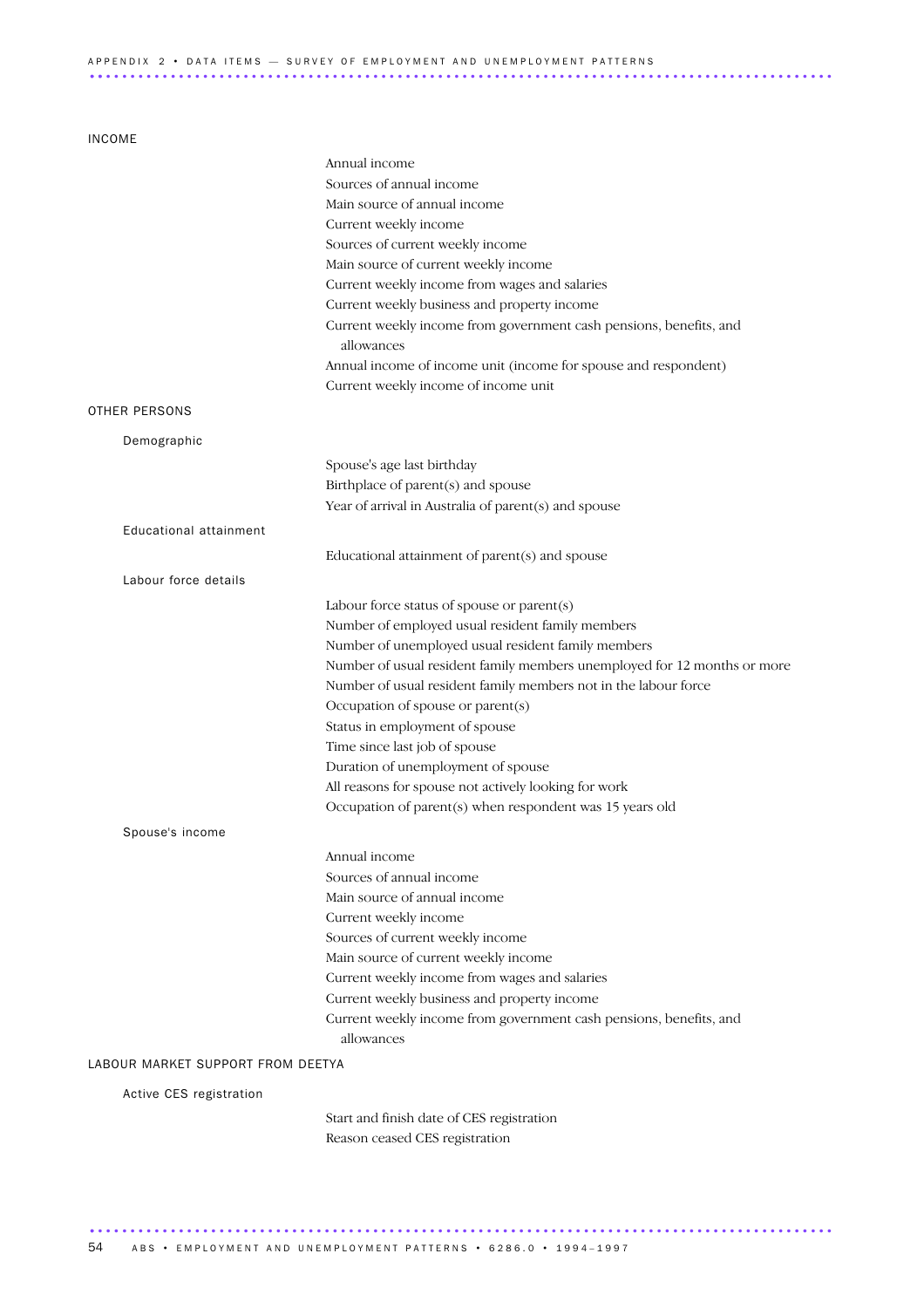| Labour Market Programs  |                                                 |
|-------------------------|-------------------------------------------------|
|                         | Start and finish date of labour market program  |
|                         | Type of labour market program                   |
|                         | Labour market program completion status         |
|                         | Post-program employment outcome at three months |
|                         | Post-program education outcome at three months  |
| Case management         |                                                 |
|                         | Start and finish date of case management        |
|                         | Case management outcome                         |
| English skills          |                                                 |
|                         | Reading proficiency                             |
|                         | Speaking proficiency                            |
|                         | Writing proficiency                             |
| INCOME SUPPORT FROM DSS |                                                 |
|                         | Start and finish date of income support         |
|                         | Type of income support                          |
|                         | Total payment of income support                 |
|                         |                                                 |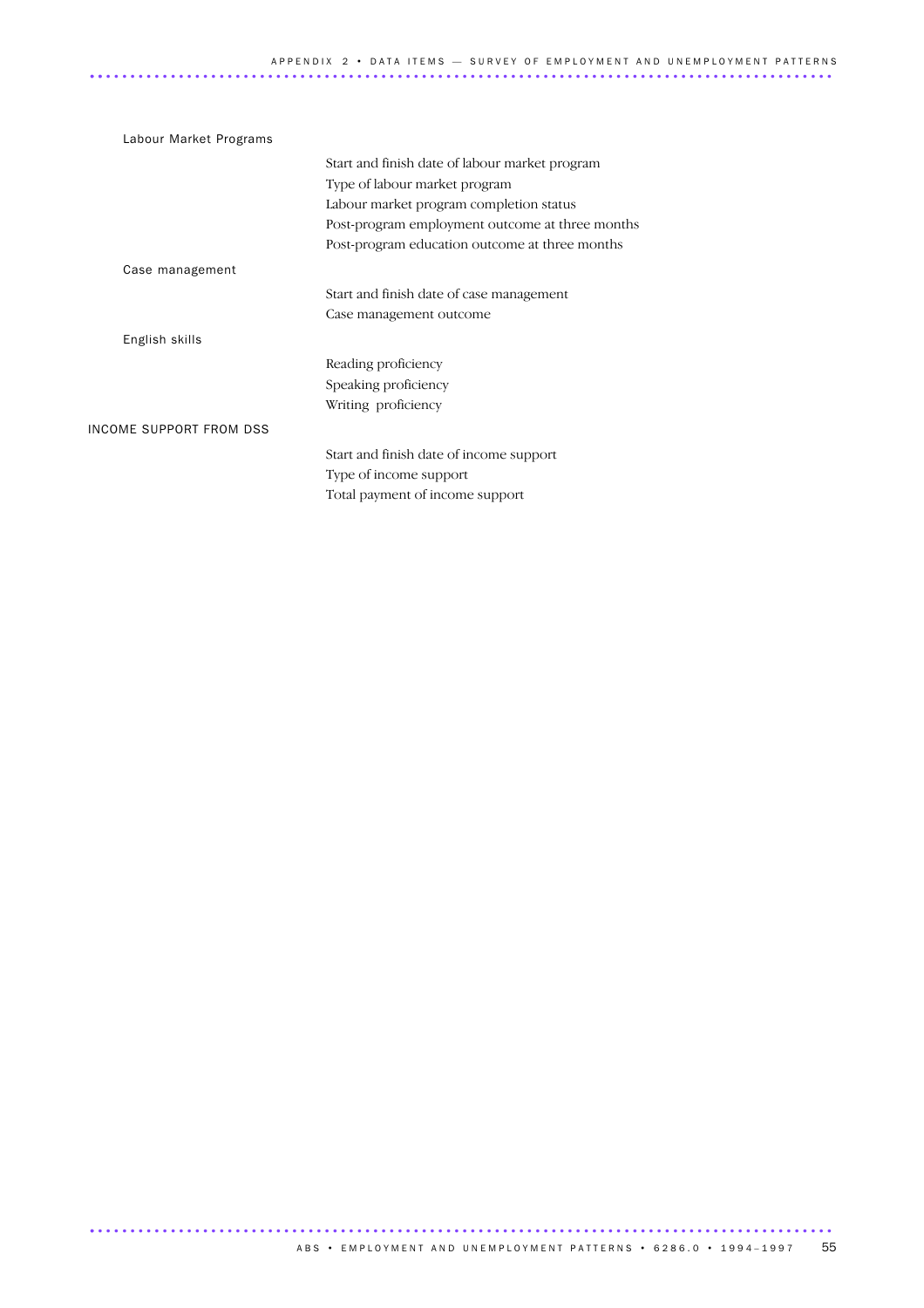### TECHNICAL NOTES .................................

### ESTIMATION PROCEDURE

Estimates from the SEUP were calculated by the use of a complex ratio estimation procedure, which ensures that the survey estimates relating to the Jobseeker population and to the PRG conform to independently estimated distributions (benchmarks) of these populations by age and sex, rather than to the age and sex distribution within the sample itself.

### RELIABILITY OF ESTIMATES

Two types of error are possible in an estimate based on a sample survey: sampling error and non-sampling error. The sampling error is a measure of the variability that occurs by chance because a sample, rather than the entire population, is surveyed. Since estimates from the SEUP data are based on information obtained from a sample of persons, they are subject to sampling variability; that is, they may differ from the estimates that would have been produced if all in-scope persons had been included in the survey. One measure of the likely difference is given by the standard error (SE), which indicates the extent to which an estimate might have varied by chance because only a sample of persons was included. There are about two chances in three that a sample estimate will differ by less than one SE from the estimate that would have been obtained if all persons had been included, and about nineteen chances in twenty that the difference will be less than two SEs. Another measure of sampling variability is the relative standard error (RSE) which is obtained by expressing the SE as a percentage of the estimate to which it refers. The RSE is a useful measure in that it provides an immediate indication of the percentage errors likely to have occurred due to sampling, and thus avoids the need to refer also to the size of the estimate.

The imprecision due to sampling variability, which is measured by the SE, should not be confused with inaccuracies that may occur because of imperfections in reporting by respondents, errors made in collection such as in recording and coding data, and errors made in processing the data. Inaccuracies of this kind are referred to as non-sampling error and they may occur in any enumeration, whether it be a full count or a sample. It is not possible to quantify non-sampling error, but every effort is made to reduce it to a minimum, as discussed under Data quality in the Explanatory Notes. For the example on the next page of these notes, non-sampling error is assumed to be zero. In practice, the potential for non-sampling error adds to the uncertainty of the estimates caused by sampling variability.

#### Person estimates

SEs for person estimates in this publication can be calculated using table T1 (for Jobseekers), and table T2 (for the PRG). For SEs for episodal estimates, and for methods used to calculate the SE for non-person estimates, such as average hours worked, average earnings, and number of episodes, users should contact the officer listed at the front of this publication.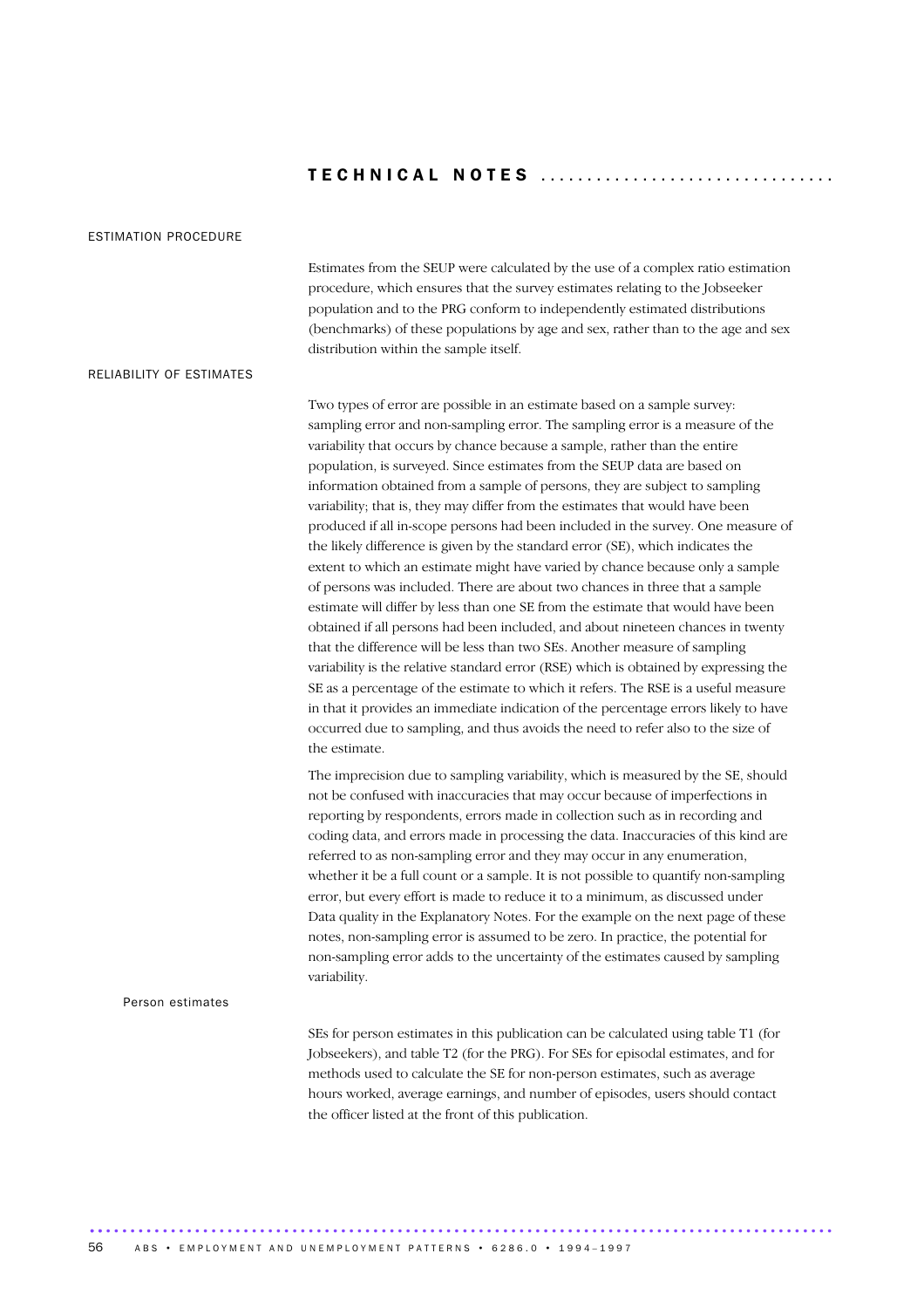### Person estimates *continued*

The size of the SE increases with the level of the estimate, so that the larger the estimate, the larger is the SE. However, it should be noted that the larger the sample estimate the smaller the SE will be in percentage terms (that is, the RSE). Thus, larger estimates will be relatively more reliable than smaller estimates.

As the SEs in tables T1 and T2 show, the smaller the estimate, the higher is the RSE. Very small estimates are subject to such high SEs (relative to the size of the estimate) as to detract seriously from their value for most reasonable uses. In the tables in this publication only estimates with RSEs of 25% or less, and percentages based on such estimates, are considered sufficiently reliable for most purposes. However, estimates and percentages with larger RSEs have been included and are preceded by an asterisk (e.g. \*3.4) to indicate that they are subject to high SEs and should be used with caution.

An example of the calculation and use of SEs is as follows.

Consider an estimate of 200,000 Jobseekers who looked for work (only) during the reference period. By referring to table T1, in the row for an estimate of 200,000 Jobseekers, a SE of 4,950 is obtained. Therefore, there are about two chances in three that the true value (the number that would have been obtained if the whole population had been included in the survey) is within the range 195,050 to 204,950. There are about nineteen chances in twenty that the true value is within the range 190,100 to 209,900.

Proportions and percentages (e.g. proportion of Jobseekers who looked for work during the reference period) formed from the ratio of two estimates are also subject to sampling error. The size of the error depends on the accuracy of both the numerator and denominator. The formula for the RSE of a proportion or percentage is given below:

### RSE  $(x/y) = \sqrt{[RSE(x)]^2 - [RSE(y)]^2}$

SEs contained in tables T1 and T2 are designed to provide an average SE applicable to most SEUP person estimates. However, the SEs are not exactly equal for different estimates, and tables T1 and T2 may be quite inaccurate for some unusual estimates.

### Episodal estimates

SEs relating to episodal data are not provided in this publication, but are available on request. The following table shows the points at which different estimates have a RSE of more than 25%. Estimates below these levels are unreliable for most practical purposes.

|                                                                                             | Estimate                      |
|---------------------------------------------------------------------------------------------|-------------------------------|
|                                                                                             |                               |
| Jobseekers' episodes<br>Working<br>Looking for work<br>Absent from the labour market        | 11 300<br>8 000<br>6 700      |
| General population episodes<br>Working<br>Looking for work<br>Absent from the labour market | 181 400<br>134 200<br>146 100 |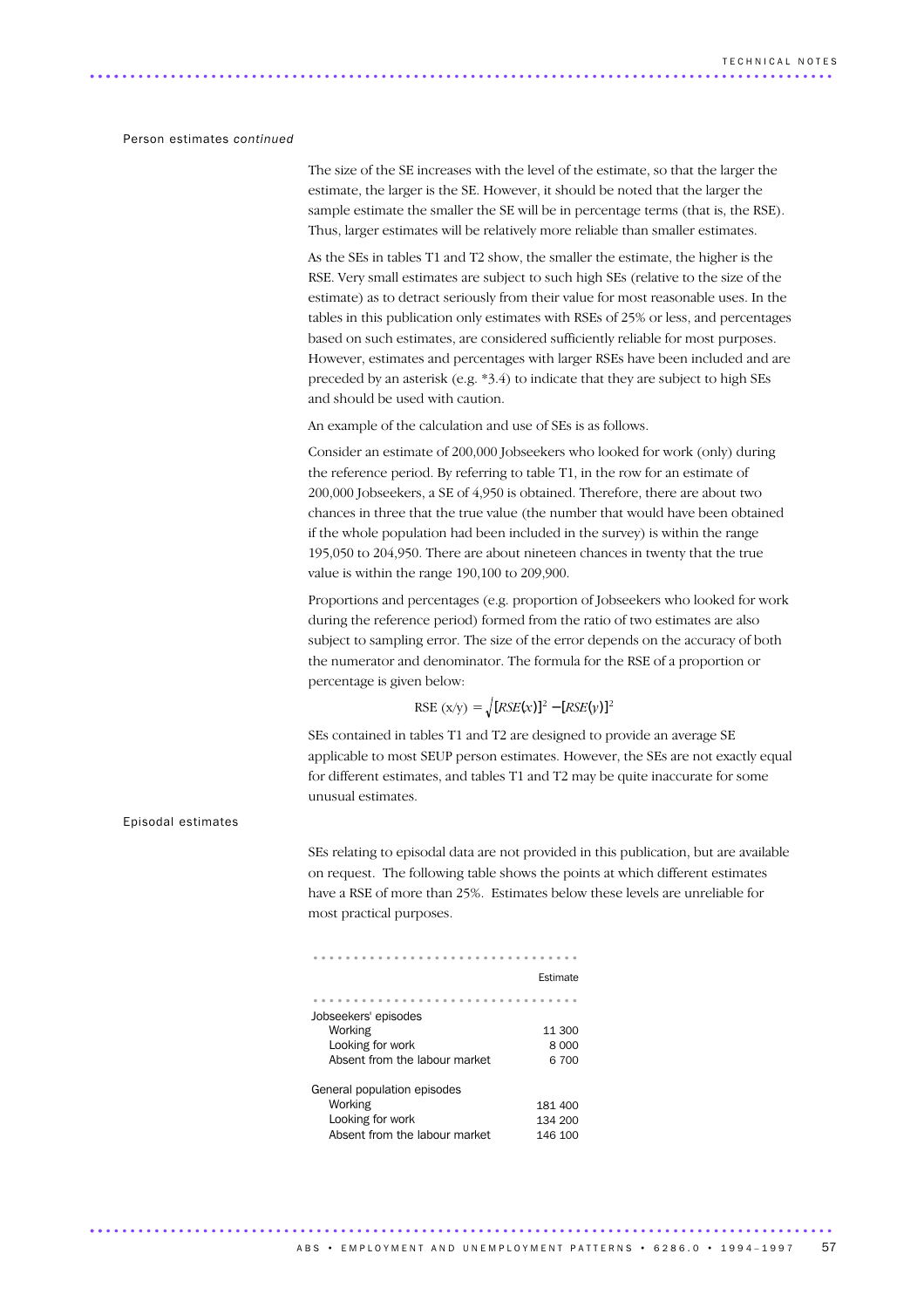|  | <b>T1</b> STANDARD ERRORS, Jobseeker Person Estimates |  |
|--|-------------------------------------------------------|--|
|  |                                                       |  |

| Size of estimate | SE             | <b>RSE</b>   |
|------------------|----------------|--------------|
| no.              | no.            | %            |
|                  |                |              |
| 100              | 200            | 200.0        |
| 200              | 270            | 135.0        |
| 300              | 330            | 110.0        |
| 400              | 370            | 92.5         |
| 500              | 400<br>440     | 80.0<br>73.3 |
| 600<br>700       | 470            | 67.1         |
| 800              | 490            | 61.3         |
| 900              | 520            | 57.8         |
| 1 0 0 0          | 540            | 54.0         |
| 1 100            | 570            | 51.8         |
| 1 200            | 590            | 49.2         |
| 1 300            | 610            | 46.9         |
| 1 400            | 630            | 45.0         |
| 1500             | 650            | 43.3         |
| 1600             | 650            | 40.6         |
| 1700             | 700            | 41.2         |
| 1800             | 700            | 38.9         |
| 1900             | 700            | 36.8         |
| 2 000            | 750            | 37.5         |
| 2 100            | 750            | 35.7         |
| 2 200            | 750            | 34.1         |
| 2 300            | 800            | 34.8         |
| 2 400            | 800            | 33.3         |
| 2 500            | 800            | 32.0         |
| 3 000<br>3500    | 850            | 28.3<br>27.1 |
| 4 000            | 950<br>1 0 0 0 | 25.0         |
| 4 500            | 1050           | 23.3         |
| 5 000            | 1 100          | 22.0         |
| 6 0 0 0          | 1 1 5 0        | 19.2         |
| 8 0 0 0          | 1 300          | 16.3         |
| 10 000           | 1450           | 14.5         |
| 20 000           | 1950           | 9.8          |
| 30 000           | 2 3 0 0        | 7.7          |
| 40 000           | 2600           | 6.5          |
| 50 000           | 2 900          | 5.8          |
| 100 000          | 3 900          | 3.9          |
| 200 000          | 5 200          | 2.6          |
| 300 000          | 6 200          | 2.1          |
| 400 000          | 7 0 0 0        | 1.8          |
| 500 000          | 7700           | 1.5          |
| 1 000 000        | 10 350         | 1.0          |
| 2 000 000        | 13 900         | 0.7          |
| 5 000 000        | 20 550         | 0.4          |
| 10 000 000       | 27 650         | 0.3          |
| 20 000 000       | 37 150         | 0.2          |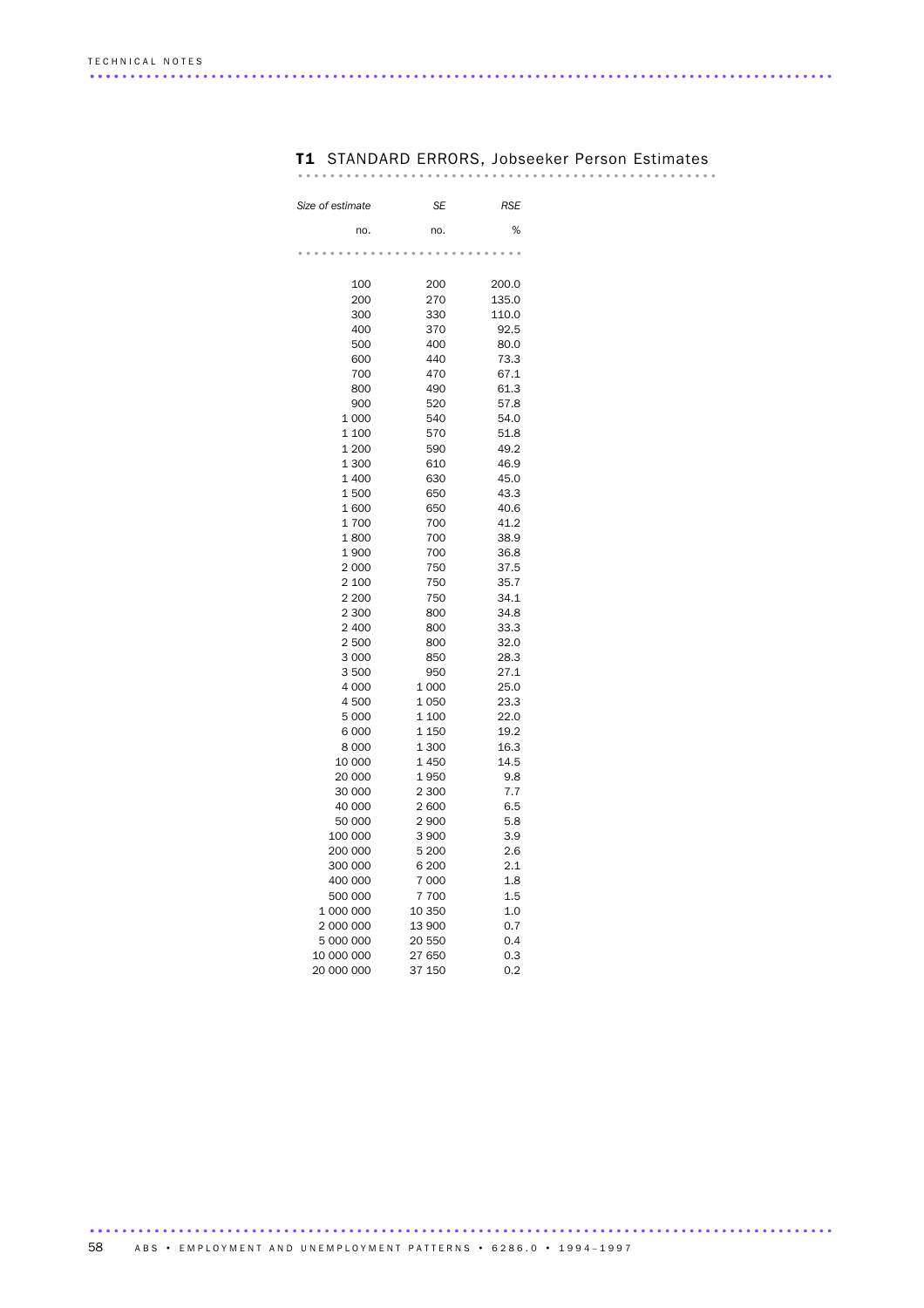# T2 STANDARD ERRORS, PRG Person Estimates ..............................................

| Size of estimate | SE               | RSE          |
|------------------|------------------|--------------|
| no.              | no.              | %            |
|                  |                  | $\circ$      |
| 100              | 100              | 100.0        |
| 200              | 210              | 105.0        |
| 300              | 320              | 106.7        |
| 400              | 430              | 107.5        |
| 500              | 540              | 108.0        |
| 600              | 640              | 106.7        |
| 700              | 740              | 105.7        |
| 800              | 840              | 105.0        |
| 900              | 940              | 104.4        |
| 1 000            | 1 0 3 0          | 103.0        |
| 1 100            | 1 1 2 0          | 101.8        |
| 1 200            | 1 2 1 0          | 100.8        |
| 1 300<br>1 400   | 1 300            | 100.0        |
| 1500             | 1 390<br>1 4 8 0 | 99.3<br>98.7 |
| 1600             | 1550             | 96.9         |
| 1700             | 1650             | 97.1         |
| 1800             | 1750             | 97.2         |
| 1900             | 1800             | 94.7         |
| 2 000            | 1900             | 95.0         |
| 2 100            | 1950             | 92.9         |
| 2 200            | 2 0 5 0          | 93.2         |
| 2 300            | 2 150            | 93.5         |
| 2 400            | 2 2 0 0          | 91.7         |
| 2 500            | 2 300            | 92.0         |
| 3 000            | 2650             | 88.3         |
| 3500             | 3 000            | 85.7         |
| 4 0 0 0          | 3 3 5 0          | 83.8         |
| 4500             | 3650             | 81.1         |
| 5 0 0 0          | 3950             | 79.0         |
| 6 000            | 4550             | 75.8         |
| 8 000            | 5 600            | 70.0         |
| 10 000           | 6 600            | 66.0         |
| 20 000           | 10 450           | 52.3         |
| 30 000           | 13 450           | 44.8         |
| 40 000           | 15 900           | 39.8         |
| 50 000           | 18 050           | 36.1         |
| 100 000          | 25 900           | 25.9         |
| 200 000          | 35 600           | 17.8         |
| 300 000          | 42 000           | 14.0         |
| 400 000          | 46 800           | 11.7         |
| 500 000          | 50 650           | 10.1         |
| 1 000 000        | 62 900           | 6.3          |
| 2 000 000        | 74 750           | 3.7          |
| 5 000 000        | 87 850           | 1.8          |
| 10 000 000       | 94 300           | 0.9          |
| 20 000 000       | 96 950           | 0.5          |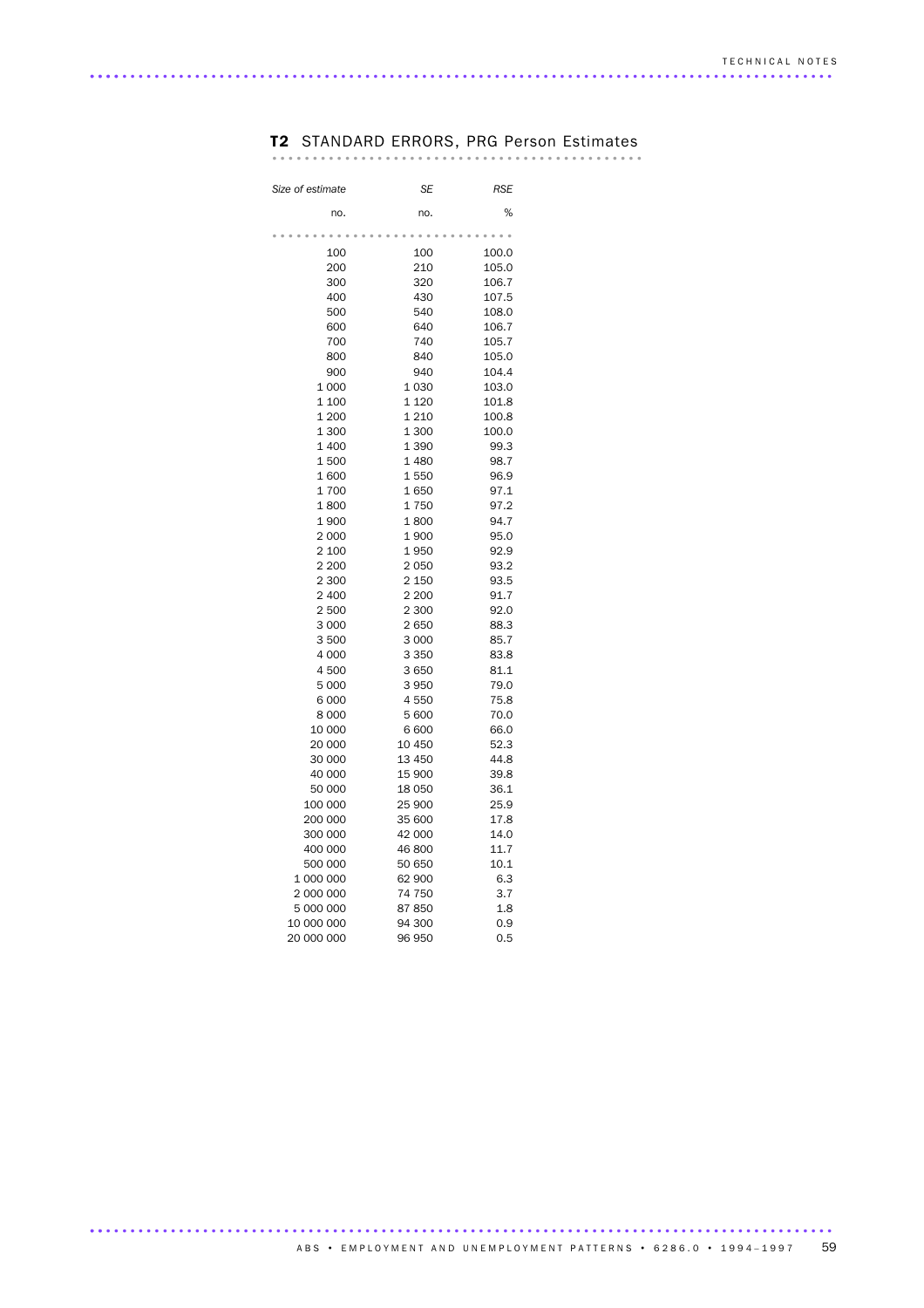| Absent from the labour market   | Neither working nor looking for work.                                                                                                                                                                                                                                                                                |  |
|---------------------------------|----------------------------------------------------------------------------------------------------------------------------------------------------------------------------------------------------------------------------------------------------------------------------------------------------------------------|--|
| <b>Business size</b>            | The total number of people who work for an employer at all locations.                                                                                                                                                                                                                                                |  |
| Casual job                      | A job in which the employed person is not entitled to either paid annual leave or<br>paid sick leave.                                                                                                                                                                                                                |  |
| Episode                         | A period of time during which a particular activity is undertaken (such as<br>working, looking for work or absence from the labour market). An episode can<br>occur wholly within a reference period or can span more than one reference<br>period. For more information, see paragraph 22 of the Explanatory Notes. |  |
| Full-time work                  | Work in which the employed person usually works 35 hours or more a week.                                                                                                                                                                                                                                             |  |
| Income                          | The income received within a given time period before tax or any other<br>deductions are made. It includes wages or salary, pensions, benefits and<br>allowances, business, investment and property income.                                                                                                          |  |
| Industry                        | All occurrences of industry refer to Industry Division as defined by the Australian<br>and New Zealand Standard Industrial Classification (ANZSIC) (Cat. no. 1292.0).                                                                                                                                                |  |
| Jobseekers                      | See Appendix 1 for details.                                                                                                                                                                                                                                                                                          |  |
| Labour market activities        | Periods of working, looking for work, and absence from the labour market.                                                                                                                                                                                                                                            |  |
| Main English-speaking countries | Comprises the United Kingdom, Ireland, Canada, South Africa, the United States<br>of America and New Zealand.                                                                                                                                                                                                        |  |
| Minimal work experience         | Less than six months work between May 1995 and September 1997.                                                                                                                                                                                                                                                       |  |
| Moderate work experiences       | At least six months work between May 1995 and September 1997, with an average<br>job duration of between six and 12 months.                                                                                                                                                                                          |  |
| Occupation                      | All occurrences of occupation refer to Major Group as defined by the ASCO -<br>Australian Standard Classification of Occupations, Second Edition<br>(Cat. no. 1220.0).                                                                                                                                               |  |
| Part-time work                  | Work in which the employed person usually works less than 35 hours a week.                                                                                                                                                                                                                                           |  |
| Permanent job                   | A job in which the employed person is entitled to paid annual leave or paid sick<br>leave.                                                                                                                                                                                                                           |  |
| Shorter work experiences        | At least six months work between May 1995 and September 1997, with an average<br>job duration of less than six months.                                                                                                                                                                                               |  |
| Stable job                      | Job which lasted for six months or more and the jobholder was not concurrently<br>looking for other work.                                                                                                                                                                                                            |  |
| Sustained work experiences      | Jobseekers who worked for at least 12 months between May 1995 and September<br>1997, with an average job duration of at least 12 months.                                                                                                                                                                             |  |
| Unstable job                    | Job which lasted for less than six months or the jobholder was concurrently<br>looking for other work.                                                                                                                                                                                                               |  |
|                                 |                                                                                                                                                                                                                                                                                                                      |  |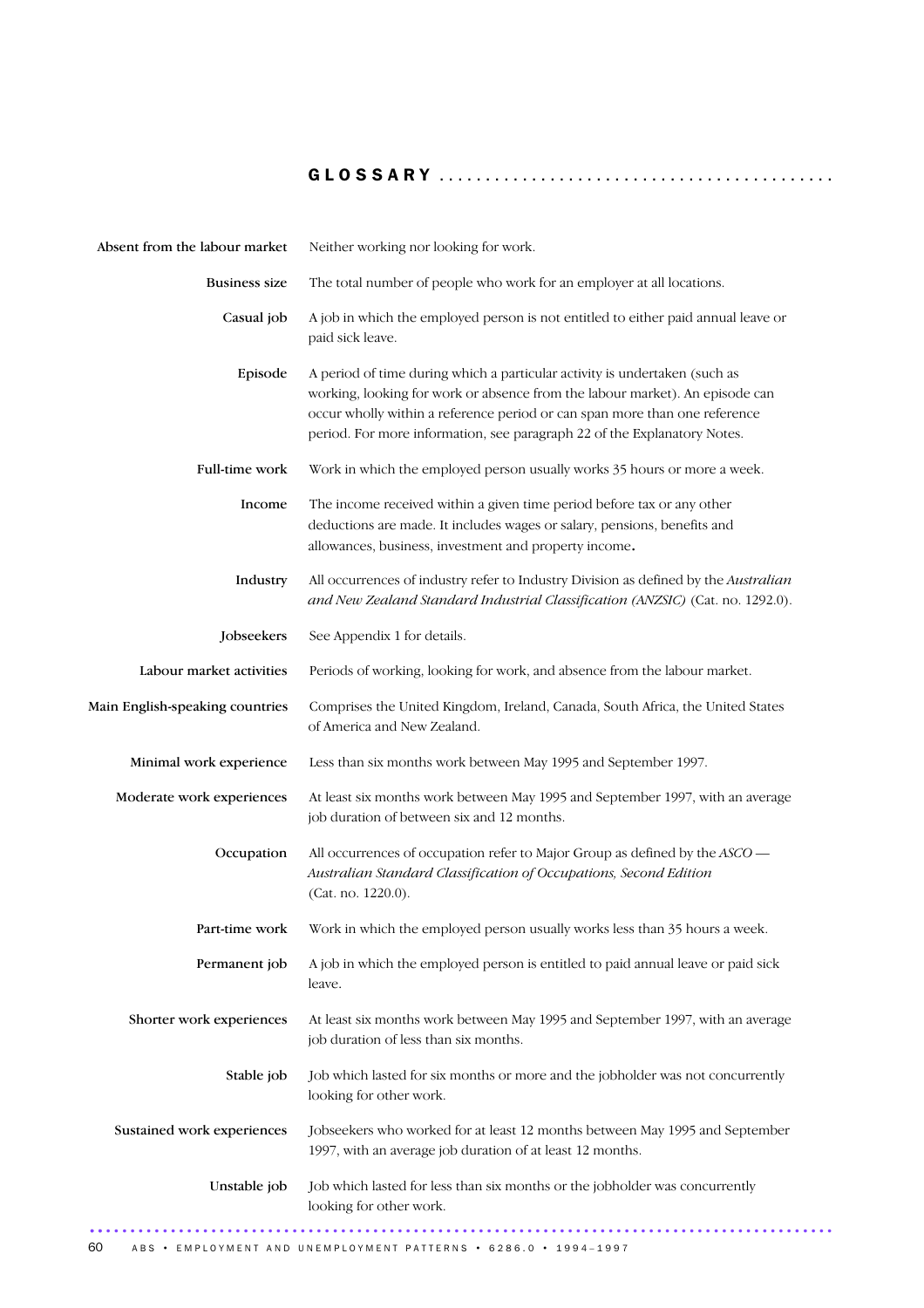| Wage and salary earner | A person who works for a public or private employer and receives remuneration<br>in wages or salary but excludes persons in their own business, either with or<br>without employees, if that business was incorporated. |  |
|------------------------|-------------------------------------------------------------------------------------------------------------------------------------------------------------------------------------------------------------------------|--|
| Wave                   | Describes the reference period for each data collection. The reference periods<br>are as follows:                                                                                                                       |  |
|                        | ■ wave 1–5 September 1994 to 3 September 1995;                                                                                                                                                                          |  |
|                        | vave 2-4 September 1995 to 1 September 1996; and                                                                                                                                                                        |  |
|                        | $\bullet$ wave 3—2 September 1996 to 31 August 1997.                                                                                                                                                                    |  |
|                        |                                                                                                                                                                                                                         |  |

Other definitions For definitions of labour force and demographic classifications used in this publication, readers are referred to *Labour Force, Australia* (Cat. no. 6203.0).